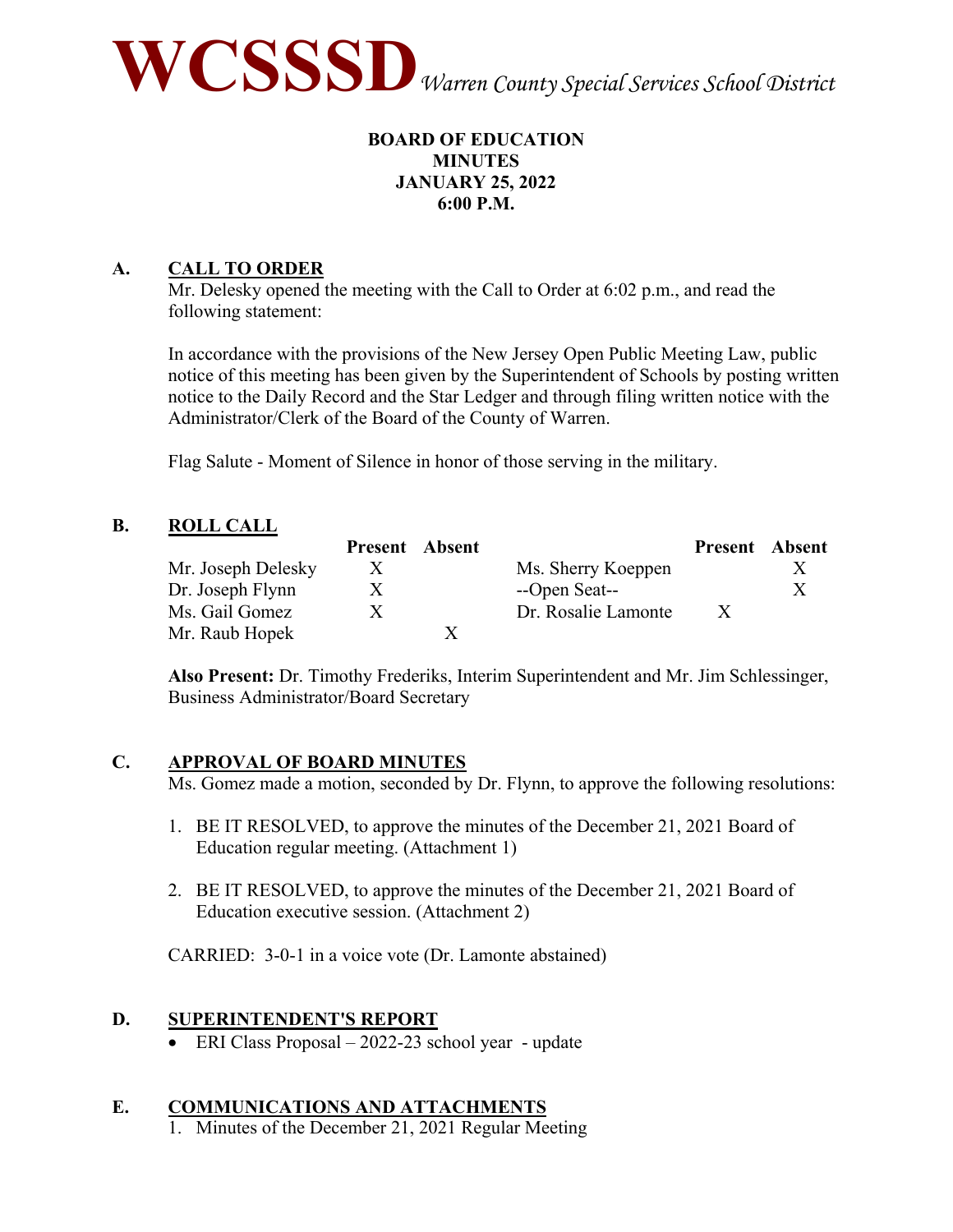- 2. Minutes of the December 21, 2021 Executive Session
- 3. Check Register: December 22, 2021 January 25, 2022
- 4. Treasurer's Report, Secretary's Report and Financials: December 2021
- 5. Budget Adjustments for December 2021
- 6. Accounts Receivable Aging Report as of January 21, 2022

## **F. OLD BUSINESS**

## **G. COMMITTEE REPORT/RECOMMENDATIONS**

Education Committee (Ms. Gomez, Dr. Flynn, Ms. Koeppen) Curriculum Personnel Policy Operations Committee (Mr. Delesky, Mr. Hopek, Ms. Reitmeyer) Business/Finance Facilities Transportation Ad Hoc Committee (Topics/Issues other than above as appointed by Board President) Negotiations - To Be Determined

Note: Board President to be contacted if committee member is unable to attend.

## **H. FINANCE REPORT**

Ms. Gomez made a motion, seconded by Dr. Flynn, to approve the following resolutions on the recommendation of the Superintendent and School Business Administrator:

1. Approval of Check Register(s)

BE IT RESOLVED, that the Board of Education, upon the recommendation of the School Business Administrator approves the December 22, 2021 – January 25, 2022 bill list in the amount of \$666,967.28. (Attachment 3).

2. Approval of Financial Reports

BE IT RESOLVED, that the Board of Education, upon the recommendation of the School Business Administrator approves the Board Secretary and Treasurer Reports for the month ending December 2021 (Attachment 4).

3. Acceptance of Financial Reports Certification

BE IT RESOLVED; that the Board of Education, upon the recommendation of the School Business Administrator accepts the certification of the Board Secretary, and certifies: in compliance with NJAC 6A:23A-16.10(c), that to the best of our knowledge as of December 31, 2021, no major account or fund has been overexpended and that sufficient funds exist to meet the district's financial obligations for the remainder of the 2021-2022 school year.

682 Oxford Road, Oxford NJ 07863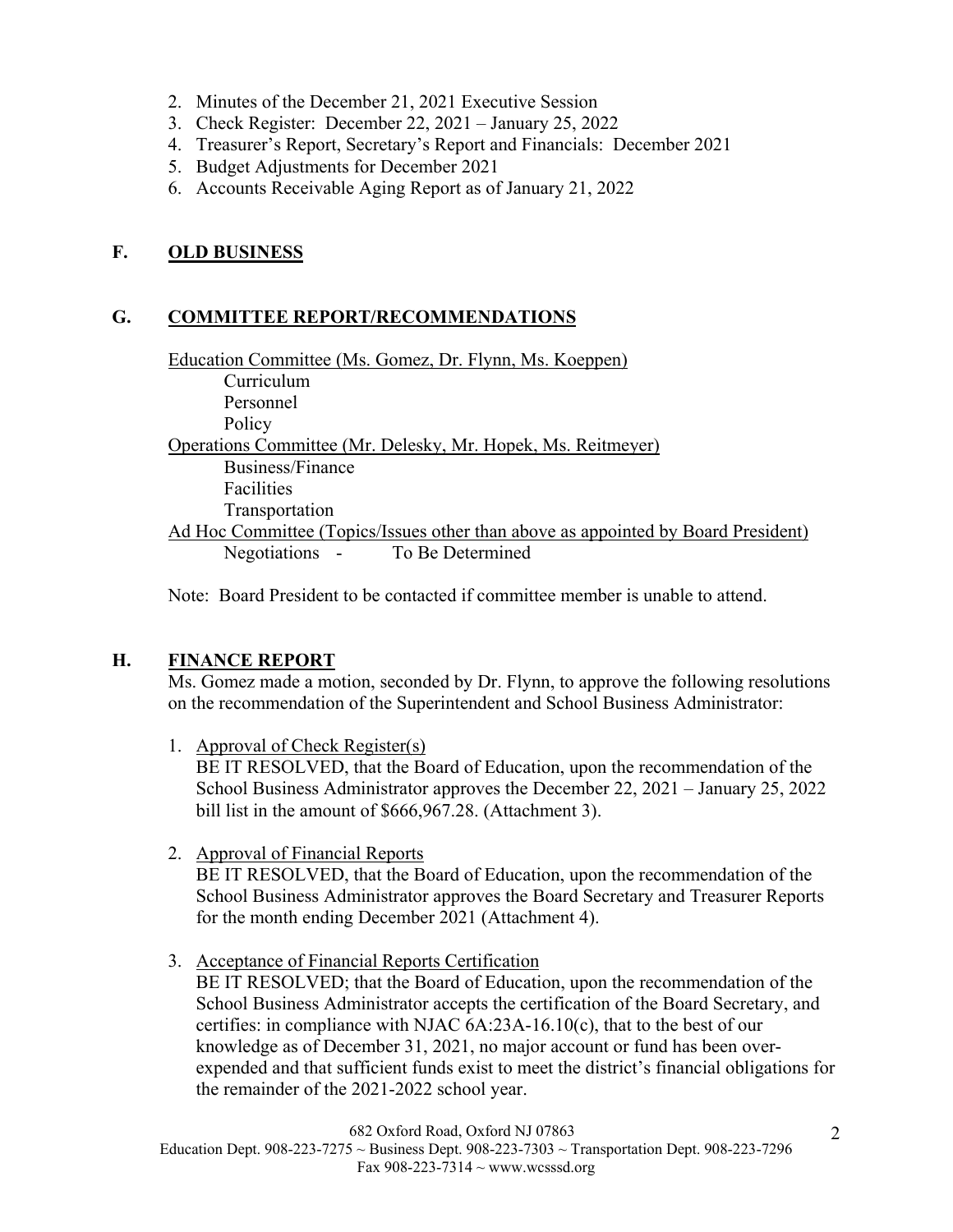## 4. Budget Adjustments

BE IT RESOLVED, that the Board of Education, upon the recommendation by the School Business Administrator, approves the transfer of uncommitted funds within the 2021-2022 school year budget (Attachment 5).

CARRIED: 4-0-0 in a roll call vote.

# **I. STATISTICAL REPORT**

No report.

## **J. PERSONNEL RECOMMENDATIONS**

Dr. Flynn made a motion, seconded by Ms. Gomez, to approve the following resolutions on the recommendation of the Superintendent and School Business Administrator:

1. RESOLVED, to approve the following new hires, appointments, terminations:

| ID | <b>Name</b>                    | <b>Position</b> | Action | <b>Eff.</b> Date | <b>Salary</b> |
|----|--------------------------------|-----------------|--------|------------------|---------------|
| a  | Atkins, Robin                  | Bus Driver      | Hire   | 1/1/2022         | \$22/hour     |
|    | Howley, Nicole   Aftercare Sub |                 | Hire   | 1/11/2022        | \$50/session  |

CARRIED: 4-0-0 in a roll call vote.

## **K. PROFESSIONAL DEVELOPMENT** None.

# **L. CLASSROOM FIELD TRIPS**

There are no classroom programs for the 2021-22 school year.

## **M. MISCELLANEOUS RECOMMENDATIONS**  None

## **N. TRANSPORTATION RECOMMENDATIONS**

Dr. Flynn made a motion, seconded by Ms. Gomez, to approve the following resolutions on the recommendation of the Superintendent and School Business Administrator:

- 1. RESOLVED, to approve a coordinated Transportation Agreement between the WCSSSD and the following school districts for the 2021-2022 school year:
	- JACKSON SCHOOL DISTRICT (Ocean County)

CARRIED: 3-0-1 in a roll call vote. (Dr. Lamonte abstained)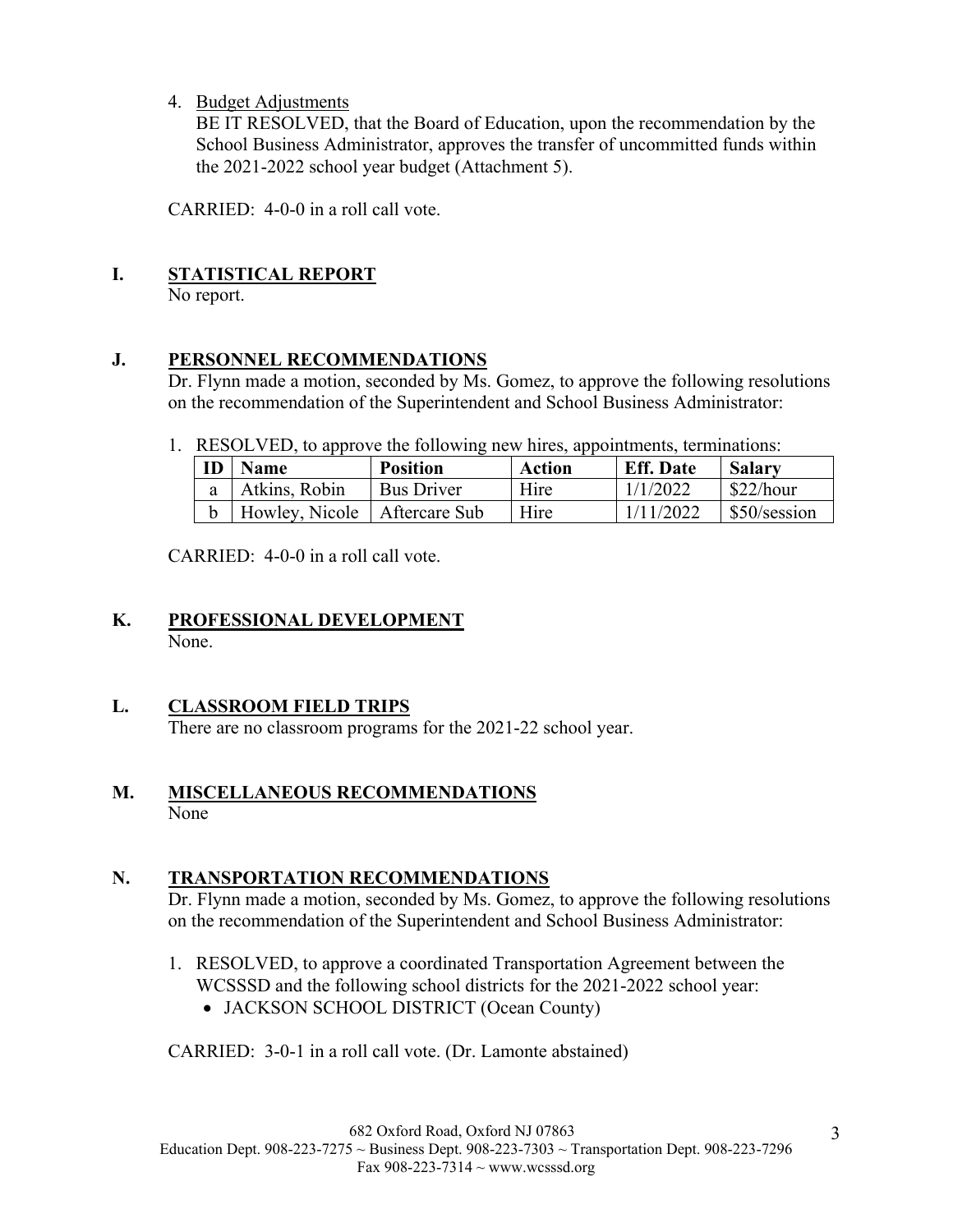**O. SUSPENSIONS** 

No action.

# **P. HARASSMENT, INTIMIDATION AND BULLYING**  No action.

## **Q. NEW BUSINESS**  No action

## **R. PUBLIC INPUT**  None.

## **S. EXECUTIVE SESSION (if needed)**  None.

# **T. FUTURE MEETINGS**

- February 22, 2022 (regular meeting)
- March 29, 2022 (regular meeting)
- April 26, 2022 (regular meeting)
- May 31, 2022 (regular meeting)
- July 12, 2022 (**reorganization**)

# **U. ADJOURNMENT**

Dr. Flynn made a motion, seconded by Dr. Lamonte, to adjourn the meeting at 6:16 pm.

CARRIED: 4-0-0 in a voice vote.

THE WARREN COUNTY SPECIAL SERVICES SCHOOL DISTRICT IS AN EQUAL OPPORTUNITY/AFFIRMATIVE ACTION EMPLOYER. THE DISTRICT'S EMPLOYMENT PRACTICES DO NOT DISCRIMINATE ON THE BASIS OF RACE, COLOR, CREED, RELIGION, SEX, ANCESTRY, NATIONAL/ETHNIC ORIGIN, SOCIAL/ECONOMIC STATUS OR THE BASIS OF AN APPLICANT'S STATUS AS A HANDICAPPED PERSON, AS IS REQUIRED BY TITLE IX OF THE EDUCATIONAL AMENDMENTS OF 1972, N.J.A.C. 6.4-1.1 AND THE REHABILITATION ACT OF 1973. INQUIRIES REGARDING COMPLIANCE MAY BE DIRECTED TO THE SUPERINTENDENT OR AFFIRMATIVE ACTION OFFICER AT (908) 223-7275.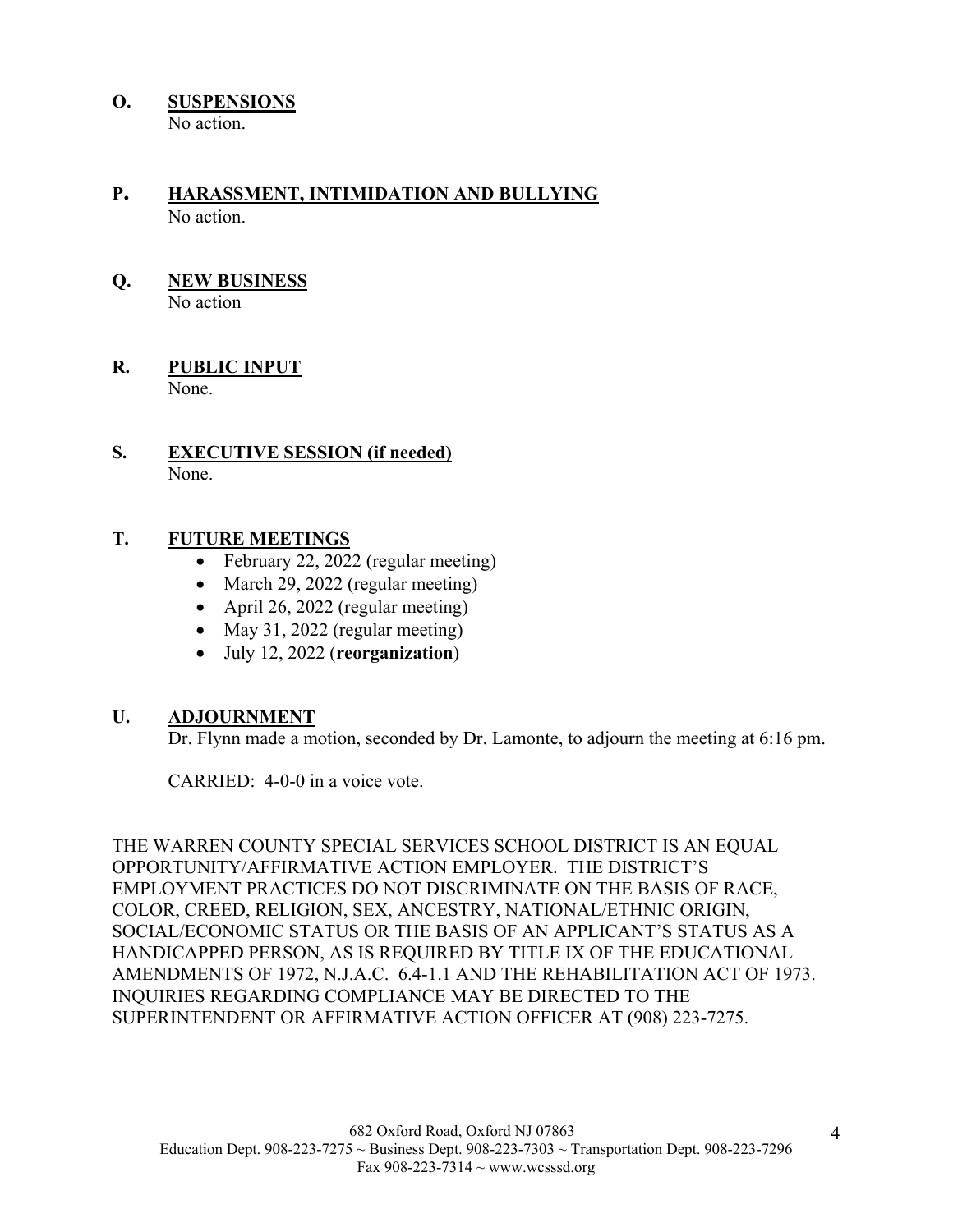|  | Warren County Special Services School District Check Register from 1/26/2022 to 2/22/2022 for All Funds | Page <sup>1</sup> |
|--|---------------------------------------------------------------------------------------------------------|-------------------|
|  |                                                                                                         |                   |

|                     | All Bank Accounts Included |                                    |                     |                             |               |                                   |
|---------------------|----------------------------|------------------------------------|---------------------|-----------------------------|---------------|-----------------------------------|
| Check#              | Date                       | Vendor (Payee)/Check Line Comments |                     | <u>Amount</u>               | PO or Bal Sht | Exp. Acct. or Balance Sheet Title |
| A:20237             | 1/25/22                    | <b>AKAB INC</b>                    |                     | Check voided on $2/15/2022$ |               |                                   |
|                     |                            | 2021-2022 Transportation Fees      |                     | (31,915.00)                 | P202200012    | 60-993-270-500-000-000            |
| A:20239             | 1/26/22                    | <b>COMCAST</b>                     |                     |                             |               |                                   |
|                     |                            | 2021-2022 Internet                 |                     | 6.70                        | P202200027    | 60-993-270-320-000-000            |
| A:20240             | 1/26/22                    | PERFORMANCE PEDIATRICS             |                     |                             |               |                                   |
|                     |                            | 2021-2022 Related Services         |                     | 808.00                      | P202200046    | 60-995-200-320-000-000            |
|                     |                            | 2021-2022 Related Services         |                     | 3,333.00                    | P202200046    | 60-995-200-320-000-000            |
|                     |                            |                                    | Total Check Amount: | 4,141.00                    |               |                                   |
| A:N0131             | 1/31/22                    | WCSSSD PAYROLL ACCOUNT             |                     |                             |               |                                   |
|                     |                            | <b>STATE A/R</b>                   |                     | 0.00                        | $10 - 141$    | <b>STATE A/R</b>                  |
|                     |                            | CSA/Superintendent Salaries        |                     | 1,191.67                    | P202200001    | 60-990-230-100-000-000            |
|                     |                            | <b>Business Office Salaries</b>    |                     | 6,045.83                    | P202200001    | 60-990-251-100-000-000            |
|                     |                            | Social Security                    |                     | 2,201.75                    | P202200001    | 60-990-291-220-000-000            |
|                     |                            | Social Security                    |                     | (0.01)                      | P202200001    | 60-990-291-220-000-000            |
|                     |                            | Pension Contribution               |                     | 355.36                      | P202200001    | 60-990-291-241-000-000            |
|                     |                            | Pension Contribution               |                     | 87.64                       | P202200001    | 60-990-291-241-000-000            |
|                     |                            | Pension Contribution               |                     | 36.75                       | P202200001    | 60-990-291-241-000-000            |
|                     |                            | Unemployment                       |                     | 179.19                      | P202200001    | 60-990-291-250-000-000            |
|                     |                            | <b>Bus Aide Salaries</b>           |                     | 2,197.50                    | P202200001    | 60-993-270-106-000-000            |
|                     |                            | <b>Transportation Coordinator</b>  |                     | 6,791.66                    | P202200001    | 60-993-270-160-000-000            |
|                     |                            | <b>Bus Driver Salaries</b>         |                     | 9,471.00                    | P202200001    | 60-993-270-161-000-000            |
|                     |                            | Supervisor Salary                  |                     | 1,517.86                    | P202200001    | 60-997-200-100-000-000            |
|                     |                            | Aftercare staff                    |                     | 2,650.00                    | P202200001    | 60-997-200-106-000-000            |
|                     |                            |                                    | Total Check Amount: | 32,726.20                   |               |                                   |
| A:N0746             | 1/31/22                    | PNC BANK                           |                     |                             |               |                                   |
|                     |                            | Annual bank fees                   |                     | 95.45                       | P202200010    | 60-990-230-320-000-000            |
|                     |                            | Bank interest on LoC for bus       |                     | 233.55                      | P202200010    | 60-993-270-890-000-000            |
|                     |                            | Online Payment Portal Fees         |                     | 116.35                      | P202200010    | 60-997-200-320-000-000            |
|                     |                            |                                    | Total Check Amount: | 445.35                      |               |                                   |
| A:N0747 1/31/22     |                            | <b>E-Z PASS</b>                    |                     |                             |               |                                   |
|                     |                            | 2021-2022 Tolls                    |                     | 105.00                      | P202200033    | 60-993-270-615-000-000            |
| A:N0748 2/2/22      |                            | XEROX FINANCIAL SERVICES           |                     |                             |               |                                   |
|                     |                            | 2021-2022 Copier Leases            |                     | 429.55                      | P202200059    | 60-990-230-590-000-000            |
| A:N0749 2/4/22      |                            | <b>EXXONMOBILE OIL CORP</b>        |                     |                             |               |                                   |
|                     |                            | 2021-2022 Fuel                     |                     | 1,566.66                    | P202200032    | 60-993-270-615-000-000            |
| $A:NO750$ $2/14/22$ |                            | <b>GO DADDY</b>                    |                     |                             |               |                                   |
|                     |                            | domain renewal                     |                     | 42.34                       | P202200096    | 60-990-230-340-000-000            |
| A:N0751 2/14/22     |                            | NEOPOST USA INC.                   |                     |                             |               |                                   |
|                     |                            | 2021-2022 Postage Fees             |                     | 250.00                      | P202200042    | 60-990-230-530-000-000            |
| A:20241             | 2/15/22                    | <b>AKAB INC</b>                    |                     |                             |               |                                   |
|                     |                            | 2021-2022 Transportation Fees      |                     | 31,915.00                   | P202200012    | 60-993-270-500-000-000            |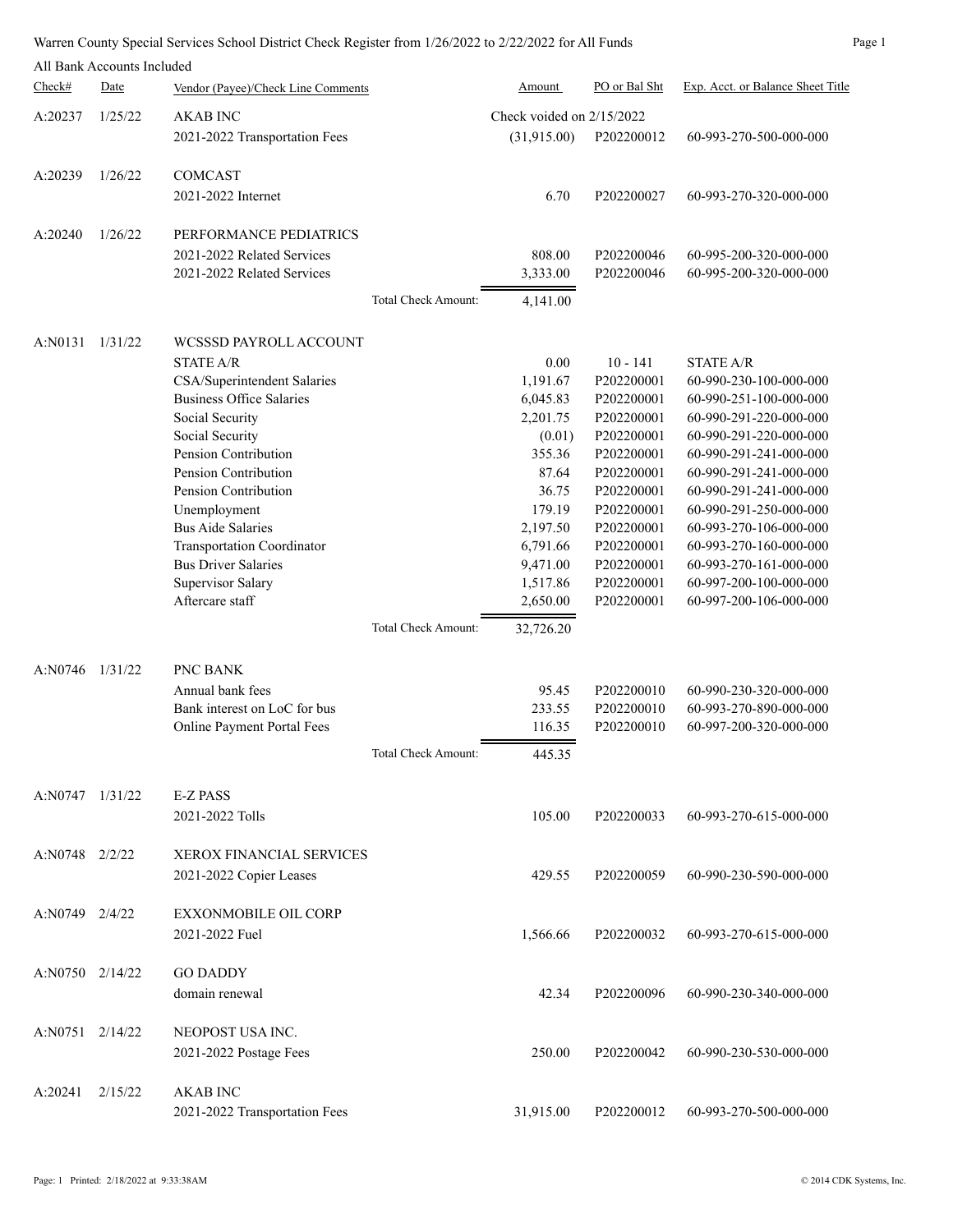## Warren County Special Services School District Check Register from 1/26/2022 to 2/22/2022 for All Funds Page 2

|                 |                            | warren County Special Services School District Check Register from 1/20/2022 to 2/22/2022 for All Punus |               |               |                                   |
|-----------------|----------------------------|---------------------------------------------------------------------------------------------------------|---------------|---------------|-----------------------------------|
|                 | All Bank Accounts Included |                                                                                                         |               |               |                                   |
| Check#          | Date                       | Vendor (Payee)/Check Line Comments                                                                      | <b>Amount</b> | PO or Bal Sht | Exp. Acct. or Balance Sheet Title |
| A:N0215 2/15/22 |                            | WCSSSD PAYROLL ACCOUNT                                                                                  |               |               |                                   |
|                 |                            | <b>STATE A/R</b>                                                                                        | 0.00          | $10 - 141$    | <b>STATE A/R</b>                  |
|                 |                            | CSA/Superintendent Salaries                                                                             | 1,191.67      | P202200001    | 60-990-230-100-000-000            |
|                 |                            | <b>Business Office Salaries</b>                                                                         | 6,045.83      | P202200001    | 60-990-251-100-000-000            |
|                 |                            | Social Security                                                                                         | 2,556.79      | P202200001    | 60-990-291-220-000-000            |
|                 |                            | Social Security                                                                                         | 0.01          | P202200001    | 60-990-291-220-000-000            |
|                 |                            | Pension Contribution                                                                                    | 448.18        | P202200001    | 60-990-291-241-000-000            |
|                 |                            | Pension Contribution                                                                                    | 110.55        | P202200001    | 60-990-291-241-000-000            |
|                 |                            | Pension Contribution                                                                                    | 46.33         | P202200001    | 60-990-291-241-000-000            |
|                 |                            | Unemployment                                                                                            | 202.04        | P202200001    | 60-990-291-250-000-000            |
|                 |                            | <b>Bus Aide Salaries</b>                                                                                | 3,693.75      | P202200001    | 60-993-270-106-000-000            |
|                 |                            | <b>Transportation Coordinator</b>                                                                       | 6,791.66      | P202200001    | 60-993-270-160-000-000            |
|                 |                            | <b>Bus Driver Salaries</b>                                                                              | 11,682.00     | P202200001    | 60-993-270-161-000-000            |
|                 |                            | Supervisor Salary                                                                                       | 1,517.86      | P202200001    | 60-997-200-100-000-000            |
|                 |                            | Aftercare staff                                                                                         | 2,750.00      | P202200001    | 60-997-200-106-000-000            |
|                 |                            | <b>Total Check Amount:</b>                                                                              | 37,036.67     |               |                                   |
|                 |                            |                                                                                                         |               |               |                                   |
| A:N0752 2/16/22 |                            | <b>EXXONMOBILE OIL CORP</b>                                                                             |               |               |                                   |
|                 |                            | 2021-2022 Fuel                                                                                          | 1,857.21      | P202200032    | 60-993-270-615-000-000            |
|                 |                            |                                                                                                         |               |               |                                   |
| A:N0753         | 2/17/22                    | <b>WEX BANK</b>                                                                                         |               |               |                                   |
|                 |                            | 2021-2022 Fuel                                                                                          | 269.86        | P202200051    | 60-993-270-615-000-000            |
|                 |                            |                                                                                                         |               |               |                                   |
| A:N0754 2/17/22 |                            | US DOT FMCSA CLEARINGHOUSE                                                                              |               |               |                                   |
|                 |                            | Annual Queries for Drug and Alcohol testing                                                             | 62.50         | P202200112    | 60-993-270-340-000-000            |
|                 |                            |                                                                                                         |               |               |                                   |
| A:20242         | 2/22/22                    | ARDITO & CO. LLP                                                                                        |               |               |                                   |
|                 |                            | 2021-2022 Audit Fees                                                                                    | 4,347.00      | P202200023    | 60-990-230-332-000-000            |
|                 |                            |                                                                                                         |               |               |                                   |
| A:20243         | 2/22/22                    | Robert Mazellan                                                                                         |               |               |                                   |
|                 |                            | 2021-2022 Bus Detailing and Cleaning Services                                                           | 3,800.00      | P202200082    | 60-993-270-890-000-000            |
|                 |                            |                                                                                                         |               |               |                                   |
| A:20244         | 2/22/22                    | Centenary College ATTN: CFO                                                                             |               |               |                                   |
|                 |                            | 2021-2022 Rent                                                                                          | 1,000.00      | P202200025    | 60-997-262-441-000-000            |
|                 |                            |                                                                                                         |               |               |                                   |
| A:20245         | 2/22/22                    | <b>COMCAST BUSINESS</b>                                                                                 |               |               |                                   |
|                 |                            |                                                                                                         |               |               |                                   |
|                 |                            | 2021-2022 Voice                                                                                         | 476.15        | P202200028    | 60-990-230-340-000-000            |
|                 |                            |                                                                                                         |               |               |                                   |
| A:20246         | 2/22/22                    | <b>COMPUTING ON DEMAND</b>                                                                              |               |               |                                   |
|                 |                            | 2021-2022 Web Hosting                                                                                   | 9.95          | P202200029    | 60-990-230-340-000-000            |
|                 |                            |                                                                                                         |               |               |                                   |

Aftercare Supplies 34.98 P202200107 60-997-200-600-000-000

2021-2022 Dental - ES 45.06 P202200030 60-990-291-270-111-000 2021-2022 Dental- Trivedi 84.00 P202200030 60-990-291-270-111-000 2021-2022 Dental Transportation 714.14 P202200030 60-990-291-270-111-063

Total Check Amount: 843.20

A:20249 2/22/22 WEX Health, INC. 2021-2022 FSA Fees 50.00 P202200031 60-990-291-270-000-000

A:20247 2/22/22 CUNNINGHAM, JANET

A:20248 2/22/22 DELTA DENTAL OF NJ, INC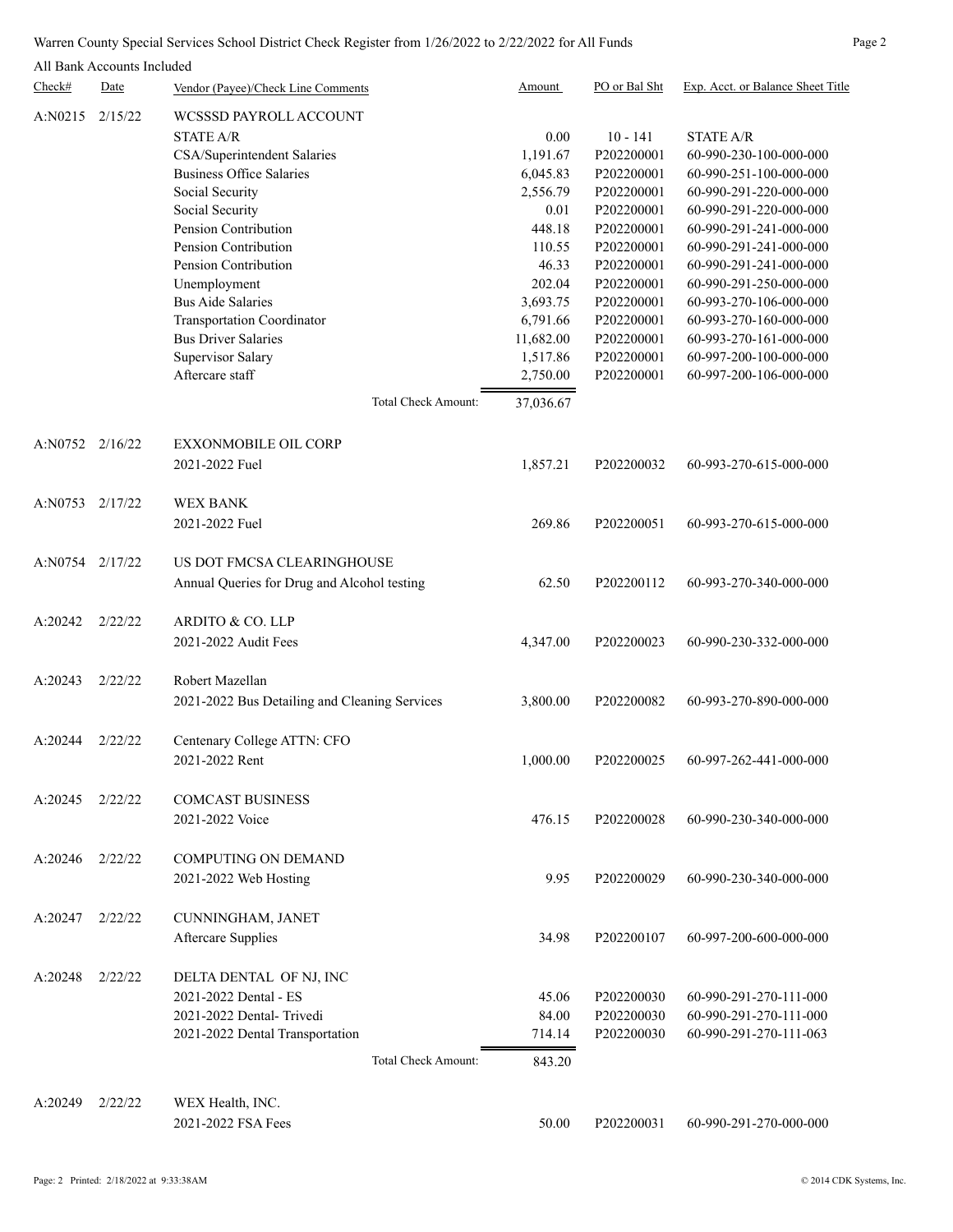|         |                            | Warren County Special Services School District Check Register from 1/26/2022 to 2/22/2022 for All Funds |                            |           |               |                                   | Page 3 |
|---------|----------------------------|---------------------------------------------------------------------------------------------------------|----------------------------|-----------|---------------|-----------------------------------|--------|
|         | All Bank Accounts Included |                                                                                                         |                            |           |               |                                   |        |
| Check#  | Date                       | Vendor (Payee)/Check Line Comments                                                                      |                            | Amount    | PO or Bal Sht | Exp. Acct. or Balance Sheet Title |        |
| A:20250 | 2/22/22                    | Gannett NJ Newspapers                                                                                   |                            |           |               |                                   |        |
|         |                            | 2021-2022 Advertising                                                                                   |                            | 62.52     | P202200035    | 60-990-230-331-000-000            |        |
|         |                            |                                                                                                         |                            |           |               |                                   |        |
| A:20251 | 2/22/22                    | HOEFLY, LAURA                                                                                           |                            |           |               |                                   |        |
|         |                            | Fingerprint Reimbursment                                                                                |                            | 67.38     | P202200110    | 60-993-270-890-000-000            |        |
| A:20252 | 2/22/22                    | HOWLEY, NICOLE                                                                                          |                            |           |               |                                   |        |
|         |                            | Fingerprint Reimbursment                                                                                |                            | 67.38     | P202200111    | 60-997-200-106-000-000            |        |
|         |                            |                                                                                                         |                            |           |               |                                   |        |
| A:20253 | 2/22/22                    | J & B THERAPY, LLC                                                                                      |                            |           |               |                                   |        |
|         |                            | 2021-2022 Related Services                                                                              |                            | 12,622.01 | P202200036    | 60-995-200-320-000-000            |        |
| A:20254 | 2/22/22                    | J & B THERAPY, LLC                                                                                      |                            |           |               |                                   |        |
|         |                            | 2021-2022 Related Services                                                                              |                            | 20,177.13 | P202200036    | 60-995-200-320-000-000            |        |
|         |                            |                                                                                                         |                            |           |               |                                   |        |
| A:20255 | 2/22/22                    | JCP&L                                                                                                   |                            |           |               |                                   |        |
|         |                            | 2021-2022 Electricity                                                                                   |                            | 961.73    | P202200037    | 60-990-262-622-000-000            |        |
| A:20256 | 2/22/22                    | Moreno, David                                                                                           |                            |           |               |                                   |        |
|         |                            | Fuel Reimbursement                                                                                      |                            | 40.00     | P202200108    | 60-993-270-615-000-000            |        |
|         |                            |                                                                                                         |                            |           |               |                                   |        |
| A:20257 | 2/22/22                    | MUSIC THERAPY ASSOCIATES, LLC.                                                                          |                            |           |               |                                   |        |
|         |                            | 2021-2022 Music/Art Therapy Services                                                                    |                            | 2,440.00  | P202200041    | 60-995-200-320-000-000            |        |
|         | 2/22/22                    |                                                                                                         |                            |           |               |                                   |        |
| A:20258 |                            | New Jersey Motor Vehicle Commission<br>2021-2022 Vehicle Registrations/Inspections                      |                            | 100.00    | P202200043    | 60-993-270-320-000-000            |        |
|         |                            |                                                                                                         |                            |           |               |                                   |        |
| A:20259 | 2/22/22                    | PEQUEST FAMILY PRACTICE                                                                                 |                            |           |               |                                   |        |
|         |                            | 2021-2022 DOT Exams                                                                                     |                            | 100.00    | P202200045    | 60-993-270-320-000-000            |        |
|         |                            |                                                                                                         |                            |           |               |                                   |        |
| A:20260 | 2/22/22                    | PERFORMANCE PEDIATRICS<br>2021-2022 Related Services                                                    |                            | 808.00    | P202200046    | 60-995-200-320-000-000            |        |
|         |                            | 2021-2022 Related Services                                                                              |                            | 2,363.40  | P202200046    | 60-995-200-320-000-000            |        |
|         |                            | 2021-2022 Related Services                                                                              |                            | 2,323.00  | P202200046    | 60-995-200-320-000-000            |        |
|         |                            |                                                                                                         | <b>Total Check Amount:</b> | 5,494.40  |               |                                   |        |
|         |                            |                                                                                                         |                            |           |               |                                   |        |
| A:20261 | 2/22/22                    | PREVENTION SPECIALISTS, INC.                                                                            |                            |           |               |                                   |        |
|         |                            | 2021-2022 Drug/Alcohol Screening Services                                                               |                            | 195.00    | P202200047    | 60-993-270-320-000-000            |        |
|         |                            | 2021-2022 Drug/Alcohol Screening Services                                                               |                            | 280.00    | P202200047    | 60-993-270-320-000-000            |        |
|         |                            |                                                                                                         | Total Check Amount:        | 475.00    |               |                                   |        |
| A:20262 | 2/22/22                    | Proulx, Catherine                                                                                       |                            |           |               |                                   |        |
|         |                            | 2021-2022 Psychology Services                                                                           |                            | 812.50    | P202200048    | 60-995-200-320-000-000            |        |
|         |                            |                                                                                                         |                            |           |               |                                   |        |
| A:20263 | 2/22/22                    | R&L DATACENTERS, INC.                                                                                   |                            |           |               |                                   |        |
|         |                            | 2021-2022 Payroll Services                                                                              |                            | 897.30    | P202200049    | 60-995-200-320-000-000            |        |
|         |                            |                                                                                                         |                            |           |               |                                   |        |
| A:20264 | 2/22/22                    | SANTOS, ERIN<br>Tax Kit Reimbursement                                                                   |                            | 31.99     | P202200109    | 60-990-251-600-000-000            |        |
|         |                            |                                                                                                         |                            |           |               |                                   |        |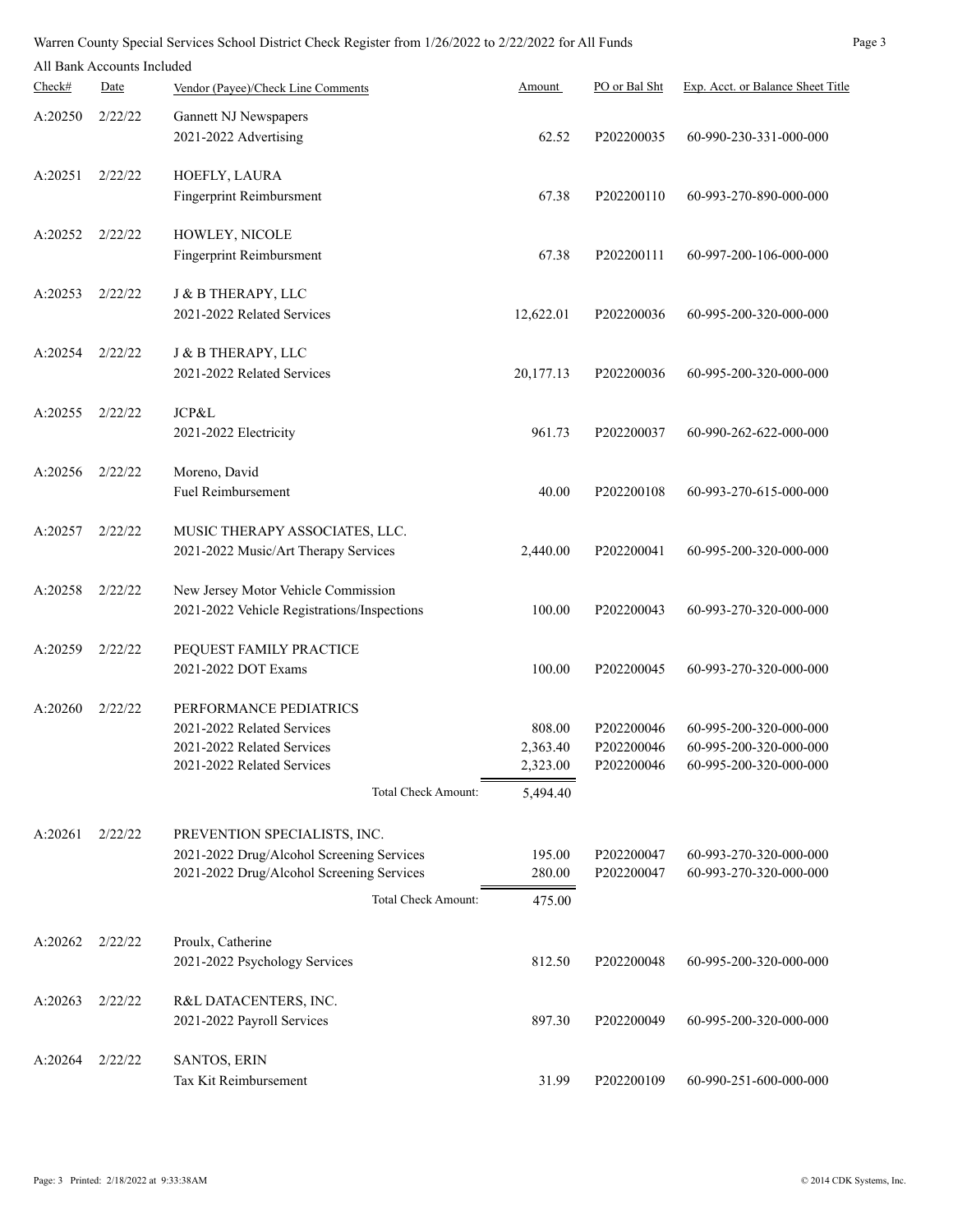|         | All Bank Accounts Included |                                                                                           |                     |                                    |                          |                                                  |
|---------|----------------------------|-------------------------------------------------------------------------------------------|---------------------|------------------------------------|--------------------------|--------------------------------------------------|
| Check#  | Date                       | Vendor (Payee)/Check Line Comments                                                        |                     | Amount                             | PO or Bal Sht            | Exp. Acct. or Balance Sheet Title                |
| A:20265 | 2/22/22                    | STAPLES BUSINESS ADVANTAGE<br>2021-2022 Supplies<br>2021-2022 Supplies                    | Total Check Amount: | 311.10<br>69.82<br>380.92          | P202200053<br>P202200053 | 60-990-251-600-000-000<br>60-990-251-600-000-000 |
| A:20266 | 2/22/22                    | Kiersten A. Steidle<br>2021-2022 OT Services                                              |                     | 4,880.00                           | P202200054               | 60-995-200-320-000-000                           |
| A:20267 | 2/22/22                    | THE JDM GROUP<br>2021-2022 Tech Services                                                  |                     | 1,450.00                           | P202200055               | 60-990-230-340-000-000                           |
| A:20268 | 2/22/22                    | <b>TRANSFINDER</b><br>Annual software services                                            |                     | 3,400.00                           | P202200064               | 60-993-270-340-000-000                           |
| A:20269 | 2/22/22                    | WageWorks, Inc.<br>2021-2022 Cobra Coverage                                               |                     | 123.04                             | P202200057               | 60-990-230-320-000-000                           |
| A:20270 | 2/22/22                    | ZONAR Systems INC.<br>2021-2022 Home Base Services<br>2021-2022 Home Base Services        |                     | 231.00<br>16.59                    | P202200060<br>P202200060 | 60-993-270-340-000-000<br>60-993-270-340-000-000 |
|         |                            |                                                                                           | Total Check Amount: | 247.59                             |                          |                                                  |
| A:20271 | 2/22/22                    | B & K DALRYMPLE, INC.<br>2021-2022 Transportation Fees                                    |                     | 20,888.82                          | P202200013               | 60-993-270-500-000-000                           |
| A:20272 | 2/22/22                    | BERKSHIRE TRANSPORTATION CORPORATION<br>2021-2022 Transportation Fees                     |                     | 11,646.72                          | P202200014               | 60-993-270-500-000-000                           |
| A:20273 | 2/22/22                    | DELAWARE VALLEY REG.<br>2021-2022 Transportation Fees<br>2021-2022 Transportation Fees    | Total Check Amount: | 2,499.40<br>4,962.50<br>7,461.90   | P202200016<br>P202200016 | 60-993-270-500-000-000<br>60-993-270-500-000-000 |
| A:20274 | 2/22/22                    | <b>FIRST GROUP AMERICA</b><br>2021-2022 Transportation Fees                               |                     | 32,578.38                          | P202200017               | 60-993-270-500-000-000                           |
| A:20275 | 2/22/22                    | <b>GST TRANSPORT CORP.</b><br>2021-2022 Transportation Fees                               |                     | 7,172.28                           | P202200018               | 60-993-270-500-000-000                           |
| A:20276 | 2/22/22                    | <b>KRAPF SCHOOL BUS</b><br>2021-2022 Transportation Fees<br>2021-2022 Transportation Fees | Total Check Amount: | 24,429.60<br>(272.00)<br>24,157.60 | P202200019<br>P202200019 | 60-993-270-500-000-000<br>60-993-270-500-000-000 |
| A:20277 | 2/22/22                    | <b>KRAPF SCHOOL BUS</b><br>2021-2022 Transportation Fees                                  |                     | 300.00                             | P202200019               | 60-993-270-500-000-000                           |
| A:20278 | 2/22/22                    | <b>KRAPF SCHOOL BUS</b><br>2021-2022 Transportation Fees                                  |                     | 45,052.56                          | P202200019               | 60-993-270-500-000-000                           |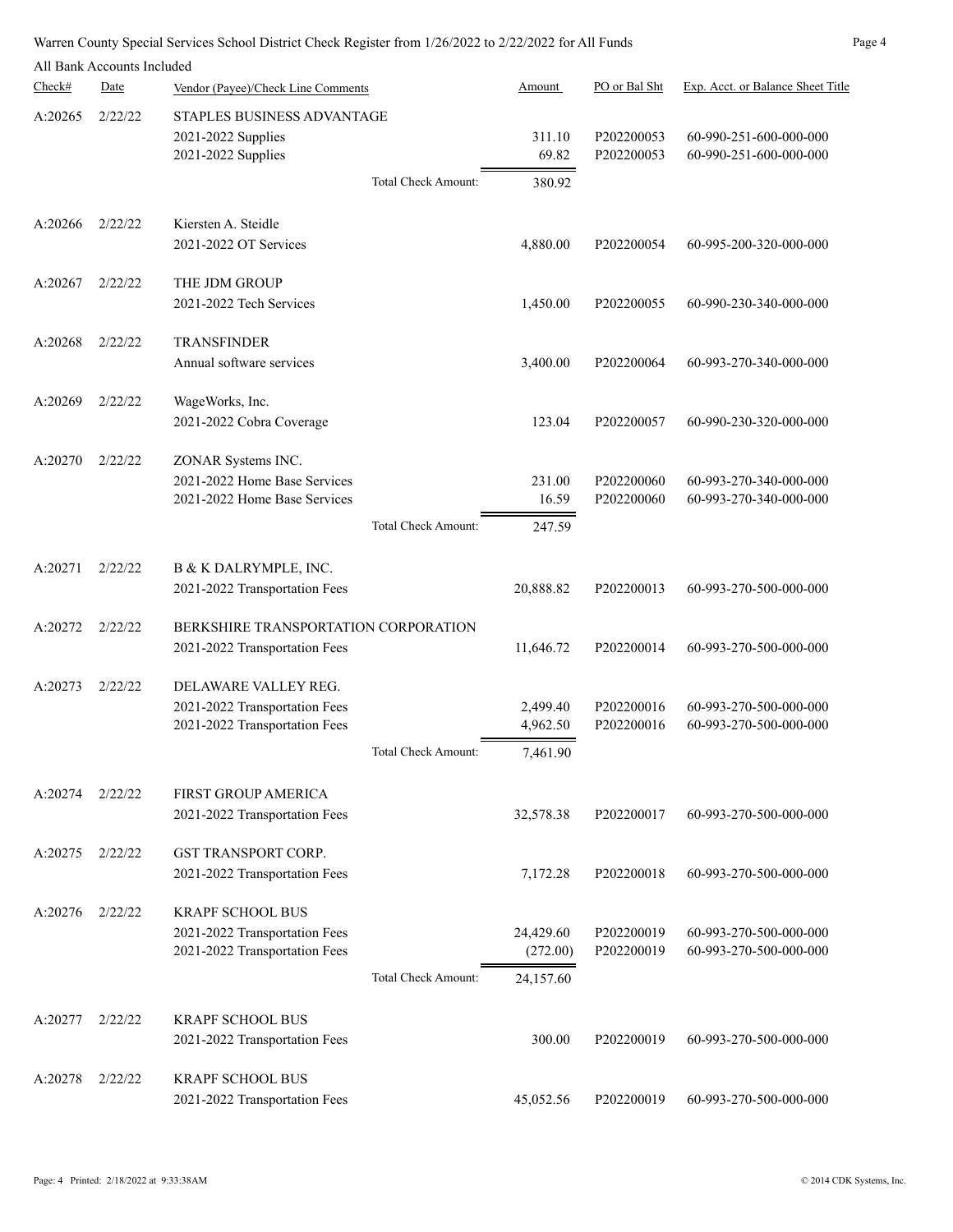|         |                            | Warren County Special Services School District Check Register from 1/26/2022 to 2/22/2022 for All Funds |            |               |                                   | Page 5 |
|---------|----------------------------|---------------------------------------------------------------------------------------------------------|------------|---------------|-----------------------------------|--------|
|         | All Bank Accounts Included |                                                                                                         |            |               |                                   |        |
| Check#  | Date                       | Vendor (Payee)/Check Line Comments                                                                      | Amount     | PO or Bal Sht | Exp. Acct. or Balance Sheet Title |        |
| A:20279 | 2/22/22                    | SCOTT, JR., A. MORRIS<br>2021-2022 Transportation Fees                                                  | 48,527.28  | P202200020    | 60-993-270-500-000-000            |        |
| A:20280 | 2/22/22                    | SNYDER'S BUS SERVICE INC.<br>2021-2022 Vehicle Maintenance                                              | 144.18     | P202200022    | 60-993-270-320-000-000            |        |
|         |                            | The Grand Total of all Checks from Fund 60 is:                                                          | 342,260.93 |               |                                   |        |
|         |                            | The Grand total of all checks for this period is:                                                       | 342,260.93 |               |                                   |        |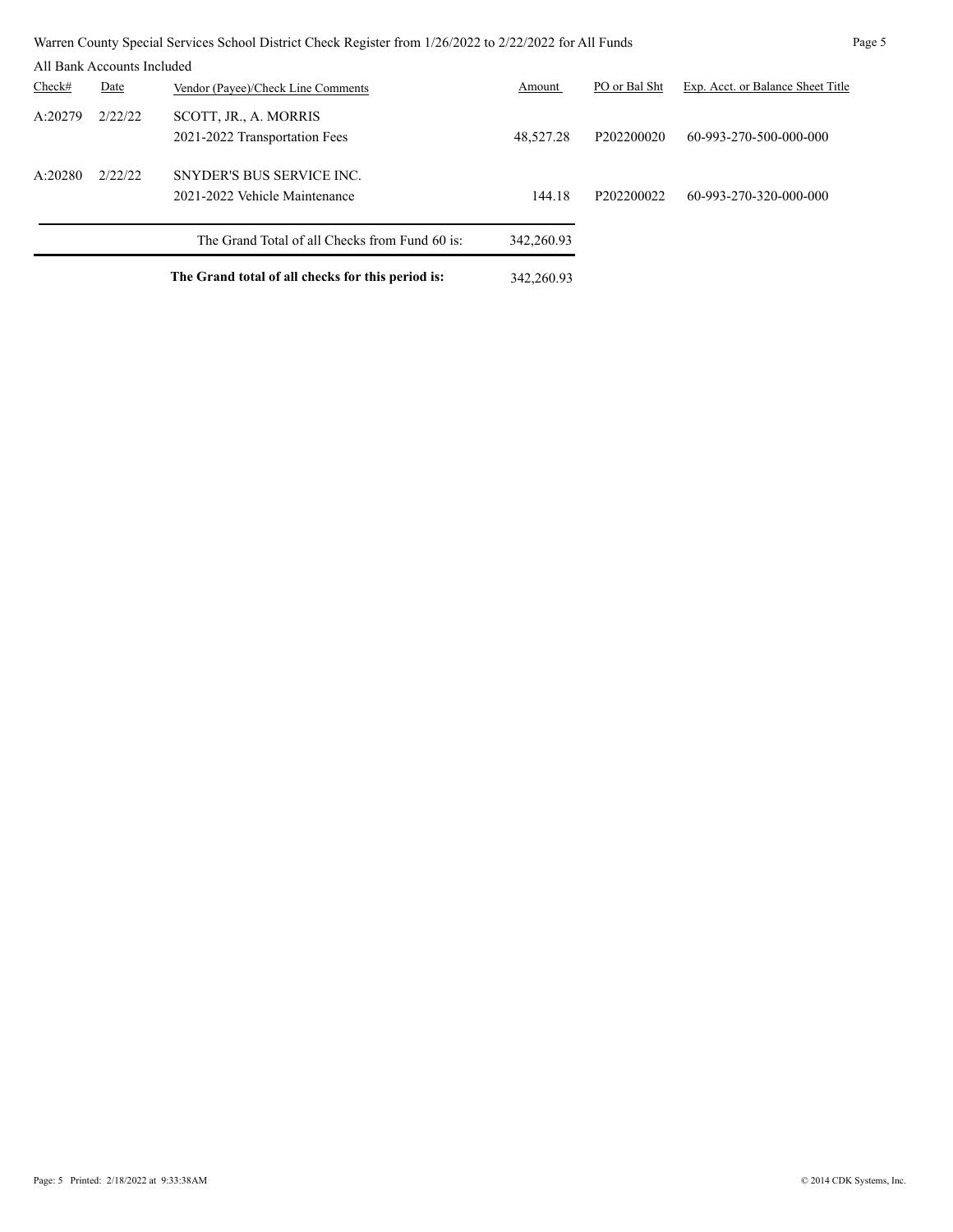#### **REPORT OF THE TREASURER TO THE BOARD OF EDUCATION Warren County Special Services School District All Funds For the Month Ending JANUARY 31, 2022**

|                |                                                  | (1)<br>Beginning<br>Cash Balance  | (2)<br>Cash              | (3)<br>Cash<br>Disbursements | (4)<br>Reclassifications | (5)<br>Ending<br>Cash Balance |
|----------------|--------------------------------------------------|-----------------------------------|--------------------------|------------------------------|--------------------------|-------------------------------|
|                | <b>GOVERNMENTAL FUNDS</b>                        |                                   | Receipts                 |                              |                          |                               |
|                |                                                  |                                   |                          |                              |                          |                               |
|                | General Fund - Fund 10                           | 144,694.80                        |                          |                              |                          | 144,694.80                    |
| 2              | Special Revenue - Fund 20                        | 2,000.00                          |                          |                              |                          | 2,000.00                      |
| 3              | Capital Reserve - Fund 30                        | $\ddot{\phantom{1}}$              | ÷.                       | $\ddot{\phantom{1}}$         | $\ddot{\phantom{1}}$     |                               |
| $\overline{4}$ | Debt Service - Fund 40                           |                                   |                          | $\overline{\phantom{a}}$     |                          |                               |
| 4a             | <b>Total Governmental Funds (Lines 1 thru 4)</b> | 146,694.80                        | $\overline{\phantom{a}}$ | $\overline{\phantom{a}}$     | $\blacksquare$           | 146,694.80                    |
| 5              | Current Enterprise Operations Fund 60            | (241, 022.87)                     | 426,788.96               | 662,047.57                   |                          | (476, 281.48)                 |
| 6              | Legacy: Personal Aides Fund 61                   |                                   | ÷.                       | ÷.                           |                          |                               |
| $\overline{7}$ | Legacy: Transportation Fund 63                   |                                   |                          | $\ddot{\phantom{1}}$         |                          |                               |
| 8              | Legacy: Related Services Fund 65                 |                                   |                          | $\ddot{\phantom{1}}$         |                          |                               |
| 9              | In-Service Account Fund 66                       | 12,842.90                         | L.                       | $\overline{\phantom{a}}$     | ä,                       | 12,842.90                     |
| 10             | Legacy: PreVoc/Life Skills Fund 67               |                                   | ٠                        | $\sim$                       | $\ddot{\phantom{1}}$     |                               |
| 10a            | <b>Total Enterprise Funds (Lines 5-10)</b>       | (228, 179.97)                     | 426,788.96               | 662,047.57                   | $\overline{\phantom{a}}$ | (463, 438.58)                 |
|                | <b>GENERAL FUND ALL ACCOUNTS</b>                 | (81, 485.17)                      | 426,788.96               | 662,047.57                   |                          | (316,743.78)                  |
|                | TRUST AND AGENCY FUNDS (Fund 6X)                 |                                   |                          |                              |                          |                               |
| 11             | Payroll                                          | 1,377.35                          | 39,393.67                | 39,393.67                    |                          | 1,377.35                      |
| 12             | Payroll Agency                                   | 7,932.32                          | 21,027.81                | 21,027.81                    |                          | 7,932.32                      |
| 13             | Summer Pay Account                               | ä,                                | L.                       | $\overline{\phantom{a}}$     | ä,                       |                               |
| 13a            | Total Trust & Agency Funds (Lines 10 thru 12)    | 9,309.67                          | 60,421.48                | 60,421.48                    |                          | 9,309.67                      |
| 14             | <b>TOTAL ALL FUNDS</b>                           | $\mathbf{s}$<br>$(72, 175.50)$ \$ | 487,210.44               | 722,469.05<br><sup>S</sup>   | S                        | S<br>(307, 434.11)            |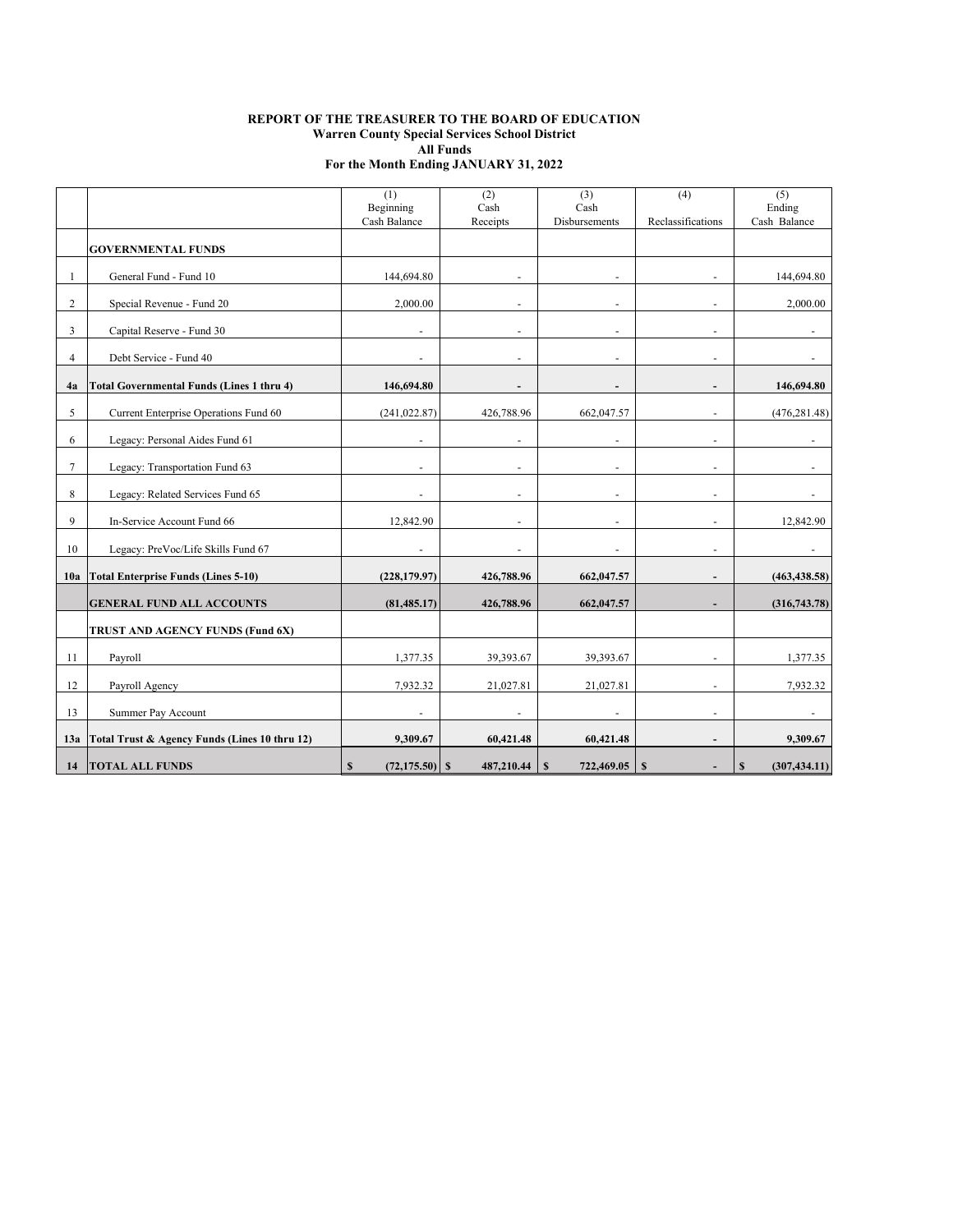#### **REPORT OF THE TREASURER TO THE BOARD OF EDUCATION Warren County Special Services School District All Funds Year to Date JANUARY 31, 2022**

|                                       | July 1<br>Cash Balance   | <b>YTD</b><br>Receipts   | <b>YTD</b><br><b>Disbursements</b> | <b>YTD</b><br>Reclassifications | Ending<br>Cash Balance       | Current Year<br><b>Billing Open</b><br>Receivables* | Pro Forma Cash<br>+ Open Current<br>Receivables |
|---------------------------------------|--------------------------|--------------------------|------------------------------------|---------------------------------|------------------------------|-----------------------------------------------------|-------------------------------------------------|
| <b>GOVERNMENTAL FUNDS</b>             |                          |                          |                                    |                                 |                              |                                                     |                                                 |
| General Fund - Fund 10                | 144,694.80               |                          |                                    |                                 | 144,694.80                   |                                                     | 144,694.80                                      |
| Special Revenue - Fund 20             |                          | 2,000.00                 | ÷.                                 |                                 | 2,000.00                     |                                                     | 2,000.00                                        |
| Capital Reserve - Fund 30             |                          | $\overline{\phantom{a}}$ | ٠                                  |                                 | $\overline{\phantom{a}}$     |                                                     |                                                 |
| Debt Service - Fund 40                |                          | $\overline{\phantom{a}}$ | ٠                                  | $\overline{\phantom{0}}$        | ٠                            | $\overline{\phantom{a}}$                            | $\overline{\phantom{a}}$                        |
| <b>Total Governmental Funds</b>       | 144,694.80               | 2,000.00                 |                                    |                                 | 146,694.80                   |                                                     | 146,694.80                                      |
| Current Enterprise Operations Fund 60 | (433, 261.76)            | 3,605,355.08             | 3,648,902.57                       | 527.77                          | (476, 281.48)                | 348,263.00                                          | (128, 018.48)                                   |
| Legacy: Personal Aides Fund 61        | $\overline{\phantom{a}}$ | $\overline{\phantom{a}}$ | ٠                                  | $\overline{\phantom{0}}$        | $\overline{\phantom{a}}$     | $\overline{\phantom{a}}$                            | $\overline{\phantom{a}}$                        |
| Legacy: Transportation Fund 63        |                          | 527.77                   | ٠                                  | (527.77)                        | $\qquad \qquad \blacksquare$ | $\overline{\phantom{a}}$                            |                                                 |
| Legacy: Related Services Fund 65      |                          | $\overline{\phantom{a}}$ |                                    |                                 | $\overline{a}$               |                                                     |                                                 |
| In-Service Account Fund 66            | 12,842.90                |                          | ٠                                  |                                 | 12,842.90                    |                                                     | 12,842.90                                       |
| Legacy: PreVoc/Life Skills Fund 67    | $\overline{\phantom{a}}$ | $\overline{\phantom{a}}$ | $\overline{\phantom{a}}$           | $\overline{\phantom{0}}$        | $\overline{\phantom{a}}$     | $\overline{\phantom{a}}$                            | $\sim$                                          |
| <b>Total Enterprise Funds</b>         | (420, 418.86)            | 3,605,882.85             | 3,648,902.57                       | $\overline{\phantom{a}}$        | (463, 438.58)                | 348,263.00                                          | (115, 175.58)                                   |
| <b>GENERAL FUND</b>                   | (275, 724.06)            | 3,607,882.85             | 3,648,902.57                       |                                 | (316,743.78)                 | 348,263.00                                          | 31,519.22                                       |

\* Represents services rendered and invoiced, but payment not yet received as of the reporting date.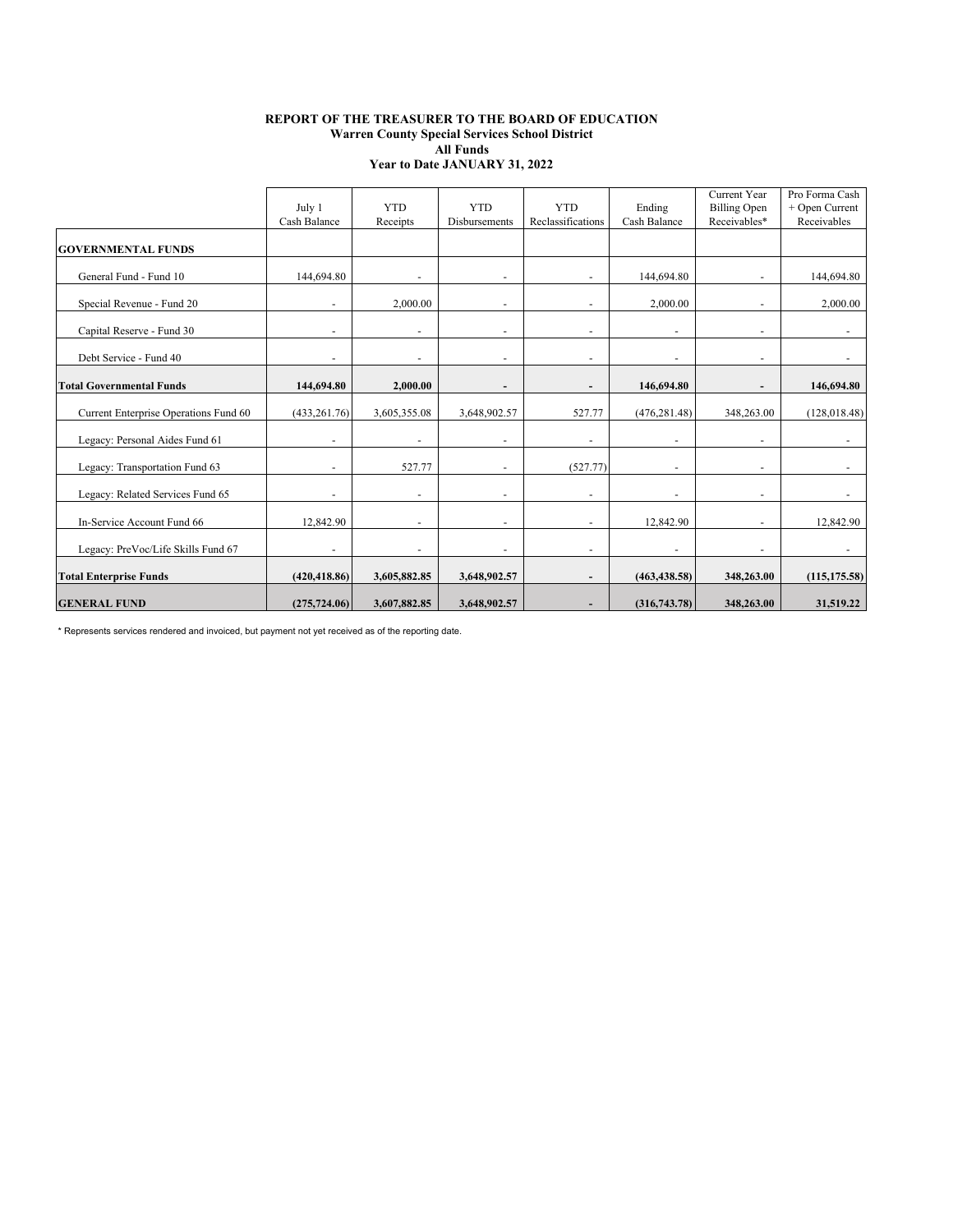|                                         | <b>BANK RECONCILIATION: GENERAL ACCOUNT</b> |                 |                      |                          |                |
|-----------------------------------------|---------------------------------------------|-----------------|----------------------|--------------------------|----------------|
|                                         | Prev. Month                                 | Current Mo.     | Current Mo.          |                          | <b>Ending</b>  |
|                                         | <b>End Balance</b>                          | <b>Receipts</b> | <b>Disbursements</b> | <b>Reclassifications</b> | <b>Balance</b> |
| General Acct (PNC) - JANUARY 2022 Bal   | 405,102.76                                  | 426,788.96      | 535,468.16           |                          | 296,423.56     |
| Inservice Acct (PNC) - JANUARY 2022 Bal | 12,842.90                                   |                 |                      |                          | 12,842.90      |
| <b>Sub Total Genl Acct</b>              | 417,945.66                                  | 426,788.96      | 535,468.16           |                          | 309,266.46     |
| - Prior period outstanding checks       | (499, 580.83)                               |                 | (336,034.65)         |                          | (163, 546.18)  |
| + New outstanding checks this month     |                                             |                 | 462,614.06           |                          | (462, 614.06)  |
| <b>SUB TOTAL GENERAL FUND</b>           | (81, 635.17)                                | 426,788.96      | 662,047.57           |                          | (316,893.78)   |
| <b>Adjustments:</b>                     |                                             |                 |                      |                          |                |
| Reclassification                        |                                             |                 |                      |                          |                |
| Deposit in Transit                      |                                             |                 |                      |                          |                |
| Previously voided check                 |                                             |                 |                      |                          |                |
| Bank error - to be fixed in Q1'22       | 150.00                                      |                 |                      |                          | 150.00         |
| TOTAL GENL FUND CK ACCT. JANUARY 2022   | (81, 485.17)                                | 426,788.96      | 662,047.57           |                          | (316,743.78)   |

## **CHECKING ACCOUNT BOOK BALANCES**

|                                         | Prev. Month        | <b>Current Mo.</b> | <b>Current Mo.</b>   |                          | <b>Ending</b>  |
|-----------------------------------------|--------------------|--------------------|----------------------|--------------------------|----------------|
|                                         | <b>End Balance</b> | <b>Receipts</b>    | <b>Disbursements</b> | <b>Reclassifications</b> | <b>Balance</b> |
| Fund 10 (General)                       | 144,694.80         |                    |                      |                          | 144,694.80     |
| Fund 20 (Special)                       | 2.000.00           |                    |                      |                          | 2,000.00       |
| <b>Subtotal before Enterprise Funds</b> | 146,694.80         |                    |                      |                          | 146,694.80     |
| Fund 60 (Current Enterprises)           | (241, 550.64)      | 426.788.96         | 662,047.57           |                          | (476,809.25)   |
| Fund 61 (Personal Aides)                |                    |                    |                      |                          |                |
| Fund 63 (Transportation)                | 527.77             |                    |                      |                          | 527.77         |
| Fund 65 (Related Services)              |                    |                    |                      |                          |                |
| Fund 66 (Inservice)                     | 12.842.90          |                    |                      |                          | 12,842.90      |
| Fund 67 (Life Skills)                   |                    |                    |                      |                          |                |
| <b>Enterprise Fund account totals</b>   | (228,179.97)       | 426,788.96         | 662,047.57           |                          | (463, 438.58)  |
| <b>TREASURER REPORT TOTALS:</b>         | (81, 485.17)       | 426,788.96         | 662,047.57           |                          | (316, 743.78)  |

**TOTAL OF GENL FUND JANUARY CHECKS FROM ABOVE: 662,047.57 Current month disbursements**

| <b>BANK RECONCILIATION: PAYROLL ACCOUNT</b> |                    |                 |                      |                          |                |  |  |  |  |  |
|---------------------------------------------|--------------------|-----------------|----------------------|--------------------------|----------------|--|--|--|--|--|
|                                             | Prev. Month        |                 | <b>Ending</b>        |                          |                |  |  |  |  |  |
|                                             | <b>End Balance</b> | <b>Receipts</b> | <b>Disbursements</b> | <b>Reclassifications</b> | <b>Balance</b> |  |  |  |  |  |
| Payroll Acct (PNC) - JANUARY 2022 Bal       | 4.749.90           | 39,393.67       | 39,303.39            |                          | 4,840.18       |  |  |  |  |  |
| - Prior period outstanding checks           | (3,372.55)         |                 |                      |                          | (3,372.55)     |  |  |  |  |  |
| + New outstanding checks this month         |                    |                 | 90.28                |                          | (90.28)        |  |  |  |  |  |
| <b>SUB TOTAL PAYROLL</b>                    | 1,377.35           | 39,393.67       | 39,393.67            |                          | 1,377.35       |  |  |  |  |  |
| Adjustments:                                |                    |                 |                      |                          |                |  |  |  |  |  |
| None                                        | ٠                  |                 |                      | $\overline{\phantom{a}}$ |                |  |  |  |  |  |
| TOTAL PAYROLL CK ACCT. JANUARY 2022         | 1.377.35           | 39,393.67       | 39.393.67            |                          | 1.377.35       |  |  |  |  |  |

| <b>BANK RECONCILIATION: AGENCY ACCOUNT</b> |                    |                                   |                      |                          |                |  |  |  |  |  |
|--------------------------------------------|--------------------|-----------------------------------|----------------------|--------------------------|----------------|--|--|--|--|--|
|                                            | Prev. Month        | <b>Current Mo.</b><br>Current Mo. |                      |                          |                |  |  |  |  |  |
|                                            | <b>End Balance</b> | <b>Receipts</b>                   | <b>Disbursements</b> | <b>Reclassifications</b> | <b>Balance</b> |  |  |  |  |  |
| Agency Acct (PNC) - Bal                    | 7.932.68           | 21,027.81                         | 18,225.74            |                          | 10,734.75      |  |  |  |  |  |
| - Prior period outstanding checks          |                    |                                   |                      |                          |                |  |  |  |  |  |
| + New outstanding checks this month        |                    |                                   | 2,802.07             |                          | (2,802.07)     |  |  |  |  |  |
| <b>SUB TOTAL AGENCY</b>                    | 7.932.68           | 21.027.81                         | 21.027.81            |                          | 7,932.68       |  |  |  |  |  |
| Adjustments:                               |                    |                                   |                      |                          |                |  |  |  |  |  |
| ACH difference                             | (0.36)             |                                   |                      |                          | (0.36)         |  |  |  |  |  |
| TOTAL AGENCY FUND CK ACCT.                 | 7,932.32           | 21,027.81                         | 21.027.81            |                          | 7.932.32       |  |  |  |  |  |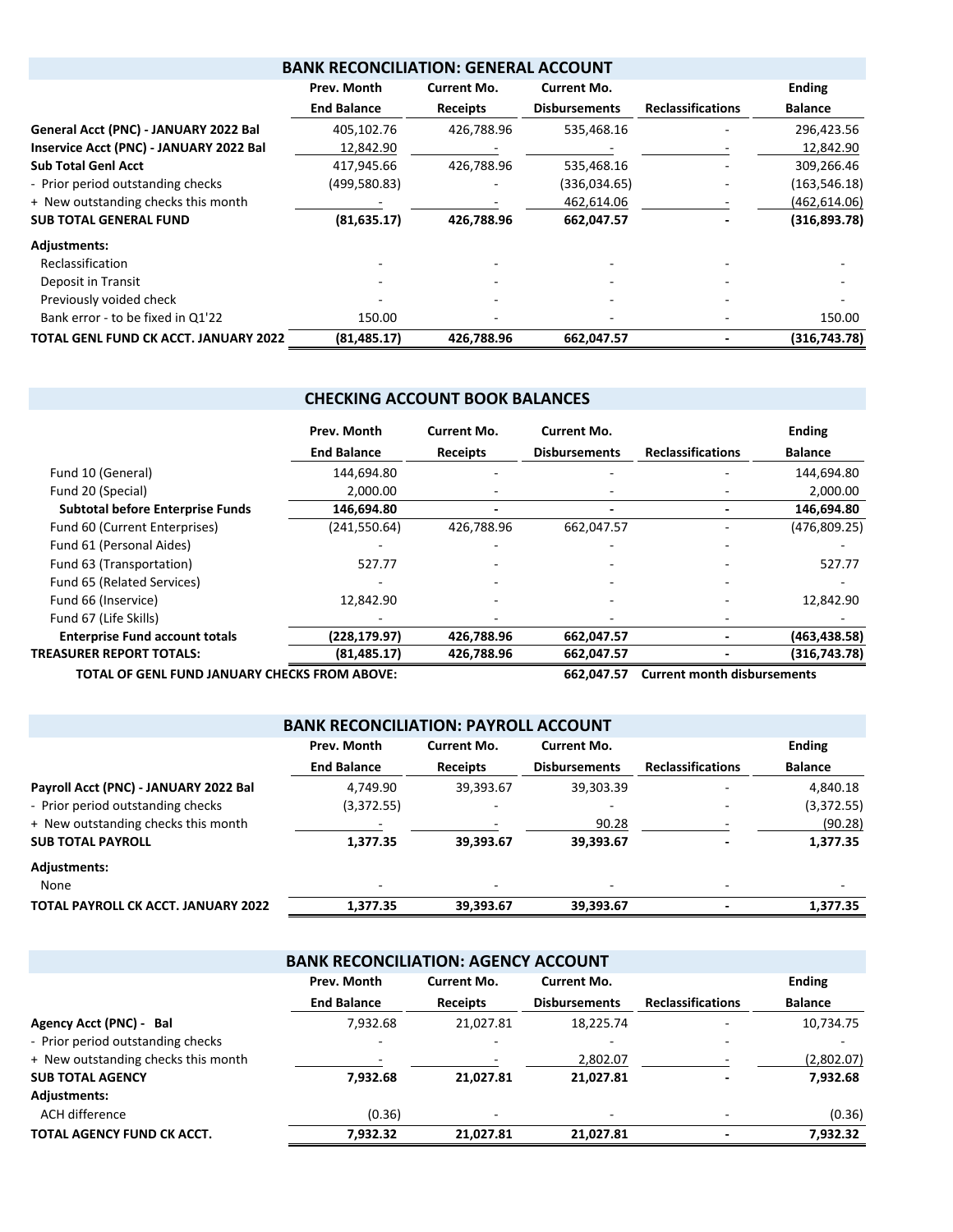#### **Interim Balance Sheet**

#### **ASSETS AND RESOURCES**

| <b>ASSETS</b>                                                                    |              |                   |
|----------------------------------------------------------------------------------|--------------|-------------------|
| 101 Cash in checking account                                                     | \$144,694.80 |                   |
| 102-106 Other cash equivalents<br>Total cash                                     | $\$$ 0.00    | \$144,694.80      |
| 111 Investments                                                                  |              | \$0.00            |
| 114 Investment interest receivable                                               |              | \$0.00            |
| 121 Tax levy receivable                                                          |              | \$0.00            |
| Accounts receivable                                                              |              |                   |
| 132 Interfund                                                                    | \$ 0.00      |                   |
| 141 Intergovernmental - state                                                    | \$(2,999.49) |                   |
| 142 Intergovernmental - federal                                                  | \$ 0.00      |                   |
| 143 Intergovernmental - other                                                    | \$2.15       |                   |
| 153 Other Accounts Receivable                                                    | \$0.00       |                   |
| Loans receivable                                                                 |              | \$(2,997.34)      |
| 131 Interfund                                                                    | \$0.00       |                   |
| 151 Other Loans Receivable                                                       | \$ 0.00      |                   |
|                                                                                  |              | \$ 0.00           |
| 199 Other current assets                                                         |              | \$ 0.00           |
| <b>RESOURCES</b>                                                                 |              |                   |
| 301 Estimated revenues (from adjusted budget)                                    | \$0.00       |                   |
| 302 Less: revenues collected or accrued                                          | \$0.00       |                   |
|                                                                                  |              | \$ 0.00           |
| TOTAL ASSETS AND RESOURCES                                                       |              | \$141,697.46      |
|                                                                                  |              |                   |
| <b>LIABILITIES AND FUND EQUITY</b>                                               |              |                   |
| <b>LIABILITIES</b>                                                               |              |                   |
| 401 Interfund loans payable                                                      |              | \$0.00            |
| 402 Interfund accounts payable<br>411 Intergovernmental accounts payable - state |              | \$0.00            |
| 412 Intergovernmental accounts payable - federal                                 |              | \$ 0.00<br>\$0.00 |
|                                                                                  |              |                   |
| 413 Intergovernmental accounts payable - other                                   |              | \$ 0.00           |
| 421 Accounts payable                                                             |              | \$0.00<br>\$0.00  |
| 422 Judgments payable<br>430 Compensated absences payable                        |              | \$ 0.00           |
| 431 Contracts payable                                                            |              | \$0.00            |
| 451 Loans payable                                                                |              | \$0.00            |
| 481 Deferred revenues                                                            |              | \$0.00            |
| 499 Other current liabilities                                                    |              | \$0.00            |
| Total liabilities                                                                |              | \$0.00            |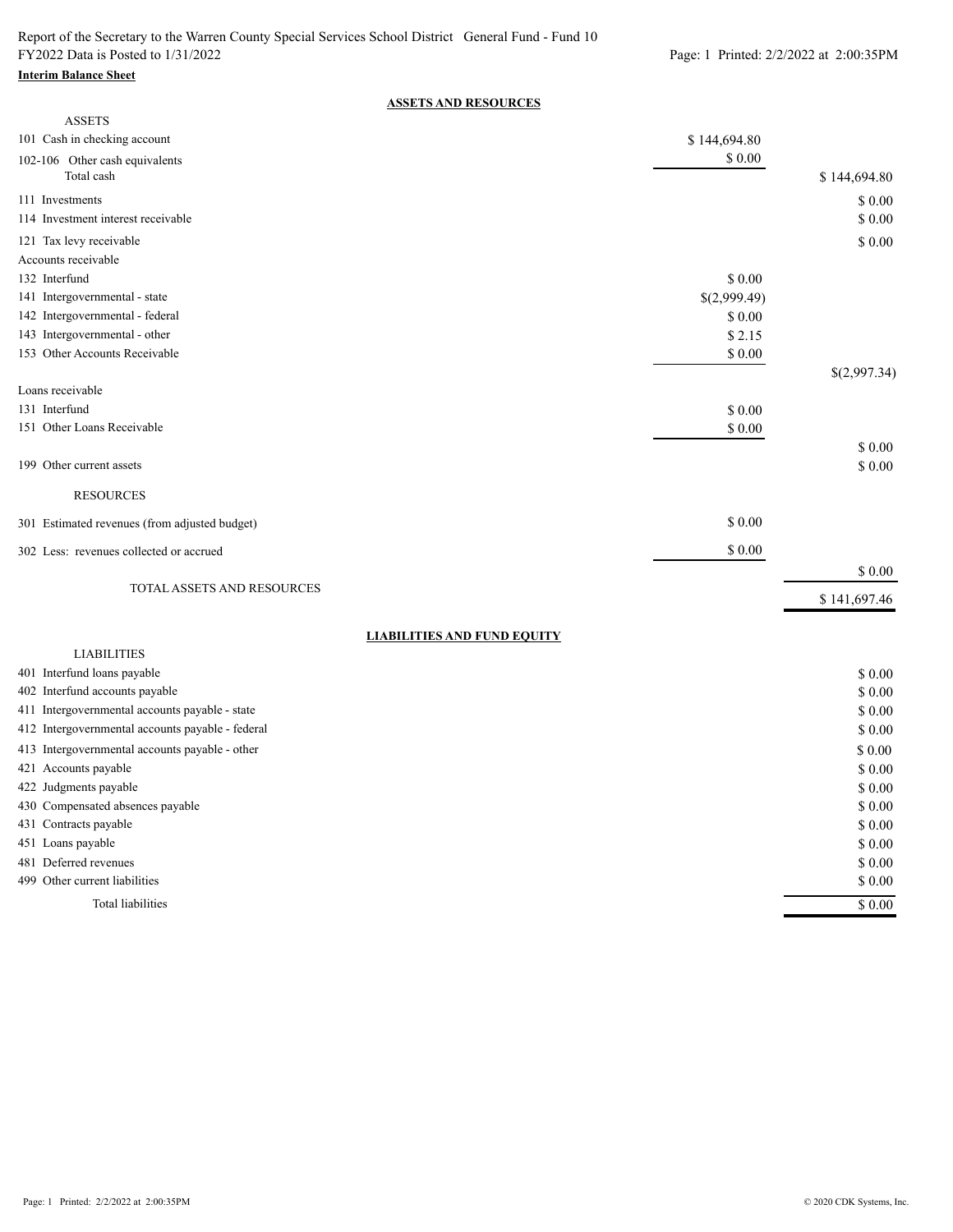Report of the Secretary to the Warren County Special Services School District General Fund - Fund 10 FY2022 Data is Posted to 1/31/2022 Printed: 2/2/2022 at 2:00:35PM

| <b>FUND EQUITY</b><br>Appropriated:                            |        |          |              |              |
|----------------------------------------------------------------|--------|----------|--------------|--------------|
| 753 Reserve for encumbrances - current year                    |        |          | \$0.00       |              |
| 754 Reserve for encumbrances - prior year                      |        |          | \$0.00       |              |
| 760 Other reserves                                             |        |          | \$0.00       |              |
| 771 Designated Fund Balance                                    |        |          | \$0.00       |              |
| 772 Designated Fund Balance - ARRA/SEMI                        |        |          | \$0.00       |              |
| 601 Appropriations                                             |        | \$0.00   |              |              |
| 602 Less: expenditures                                         | \$0.00 |          |              |              |
| 603 Less: encumbrances                                         | \$0.00 | \$0.00   | \$0.00       |              |
| Appropriations less expenditures                               |        |          |              | \$0.00       |
| Unappropriated:                                                |        |          |              |              |
| 770 Fund Balance, July 1, 2021                                 |        |          | \$141,697.46 |              |
| 303 Less: budgeted fund balance                                |        |          | \$0.00       |              |
| Unappropriated fund balance                                    |        |          |              | \$141,697.46 |
| Total fund equity                                              |        |          |              | \$141,697.46 |
| TOTAL LIABILITIES AND FUND EQUITY                              |        |          |              | \$141,697.46 |
| <b>RECAPITULATION OF FUND BALANCE - CURRENT YEAR ACTIVITY</b>  |        | Budgeted | Actual       | Variance     |
| Appropriations                                                 |        | \$0.00   | \$0.00       | \$0.00       |
| Less: Revenues                                                 |        | \$ 0.00  | \$0.00       | \$0.00       |
| Subtotal                                                       |        | \$ 0.00  | \$0.00       | \$0.00       |
| Less: adjustment to appropriations for Prior Year Encumbrances |        | \$0.00   | \$0.00       | \$0.00       |

\$ 141,697.46 \$ 141,697.46 \$ 0.00 \$ 0.00 \$ 0.00 Total of budgeted and unappropriated fund balance Add: Unappropriated fund balance Total current year budgeted fund balance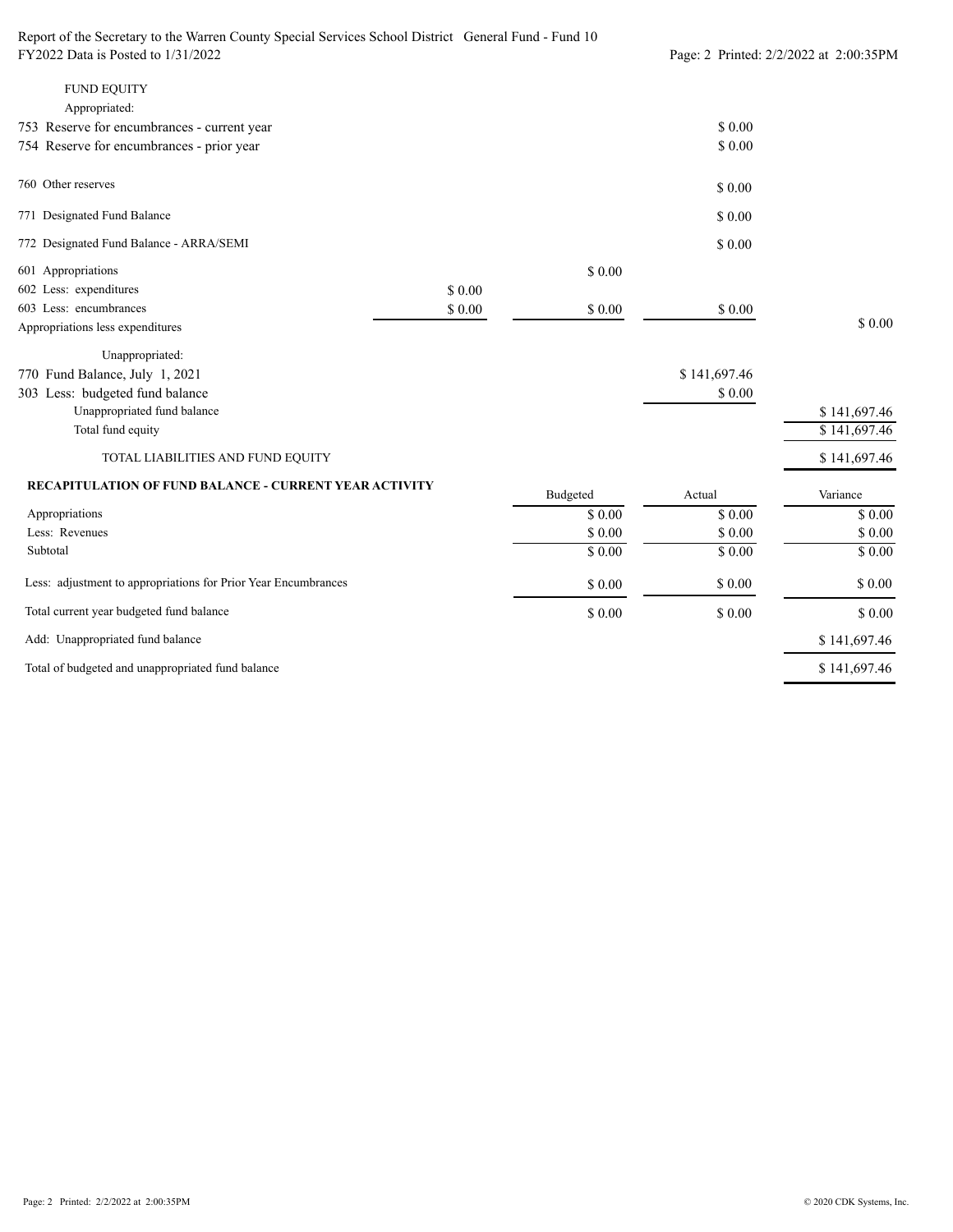Report of the Secretary to the Warren County Special Services School District General Fund - Fund 10 FY2022 Data is Posted to 1/31/2022 Page: 3 Printed: 2/2/2022 at 2:00:35PM

| <b>Revenues/Sources of Funds</b> |                                              |               |               |             |              |              |               | Unrealized   |
|----------------------------------|----------------------------------------------|---------------|---------------|-------------|--------------|--------------|---------------|--------------|
| <b>Acct Group</b>                | Group Title                                  | Budgeted Est. |               | Transfers   | Adj. Budget  | Act to Date  |               | Under/(Over) |
| Recap                            | From Recap of Fund Balance                   |               | 0.00          | 0.00        | 0.00         |              | 0.00          | 0.00         |
| 52xx                             | From Transfers                               |               | 0.00          | 0.00        | 0.00         |              | 0.00          | 0.00         |
| 1xxx                             | From Local Sources                           |               | 0.00          | 0.00        | 0.00         |              | 0.00          | 0.00         |
| 2xxx                             | From Intermediate Sources                    |               | 0.00          | 0.00        | 0.00         |              | 0.00          | 0.00         |
| 3xxx                             | From State Sources                           |               | 0.00          | 0.00        | 0.00         |              | 0.00          | 0.00         |
| 4xxx                             | From Federal Sources                         |               | 0.00          | 0.00        | 0.00         |              | 0.00          | 0.00         |
| 5xxx                             | From Other Sources                           |               | 0.00          | 0.00        | 0.00         |              | 0.00          | 0.00         |
| <b>Grand Totals</b>              |                                              |               | 0.00          | 0.00        | 0.00         |              | 0.00          | 0.00         |
| Fund 11 (Current Expense Fund)   |                                              |               |               |             |              |              |               |              |
| <b>Account Group</b>             | Group Title                                  | Original Bgt  | New App/Trnsf | Revised Bgt | Expenditures | Encumbrances | Avail Balance | Refunds      |
|                                  | Grand Totals for fund 11:                    | $0.00\,$      | 0.00          | $0.00\,$    | $0.00\,$     | $0.00\,$     | 0.00          | 0.00         |
| Fund 12 (Capital Outlay Fund)    |                                              |               |               |             |              |              |               |              |
| <b>Account Group</b>             | Group Title                                  | Original Bgt  | New App/Trnsf | Revised Bgt | Expenditures | Encumbrances | Avail Balance | Refunds      |
|                                  | Grand Totals for fund 12:                    | 0.00          | 0.00          | 0.00        | 0.00         | 0.00         | 0.00          | 0.00         |
|                                  | Grand Totals for all Subfunds of Fund 10:    | 0.00          | $0.00\,$      | 0.00        | $0.00\,$     | 0.00         | 0.00          | 0.00         |
| <b>Revenues Summary</b>          |                                              |               |               |             |              |              |               | Unrealized   |
| Acct Group                       | Group Title                                  | Budgeted Est. |               | Transfers   | Adj. Budget  | Act to Date  |               | Under/(Over) |
| Recap                            | From Recap of Fund Balance                   |               | 0.00          | 0.00        | 0.00         |              | 0.00          | 0.00         |
| 10-5200-000-000                  | TSFRS FROM OTH FUNDS                         |               | $0.00\,$      | 0.00        | 0.00         |              | $0.00\,$      | 0.00         |
| 10-1210-000-000                  | <b>COUNTY TAX LEVY</b>                       |               | 0.00          | 0.00        | 0.00         |              | 0.00          | 0.00         |
| 10-1310-000-000                  | TUITION FROM LEA'S                           |               | 0.00          | 0.00        | 0.00         |              | 0.00          | 0.00         |
| 10-1310-100-000                  | Tuition Adjustments Prior Year               |               | 0.00          | 0.00        | 0.00         |              | 0.00          | 0.00         |
| 10-1320-000-000                  | TUITION FROM INDIVIDUALS                     |               | 0.00          | 0.00        | 0.00         |              | 0.00          | 0.00         |
| 10-1330-000-000                  | OTHER TUITION                                |               | 0.00          | 0.00        | 0.00         |              | 0.00          | 0.00         |
| 10-1340-000-000                  | <b>ESY TUITION</b>                           |               | 0.00          | 0.00        | 0.00         |              | 0.00          | 0.00         |
| 10-1350-000-000                  | NON-RESIDENT FEES                            |               | 0.00          | 0.00        | 0.00         |              | 0.00          | 0.00         |
| 10-1510-000-000                  | UNRSTD MISC REVENUE                          |               | 0.00          | 0.00        | 0.00         |              | 0.00          | 0.00         |
| 10-1980-000-000                  | <b>REFUND PY EXPEND</b>                      |               | 0.00          | 0.00        | 0.00         |              | 0.00          | 0.00         |
| 10-1990-000-000                  | <b>MISC REVENUE</b>                          |               | 0.00          | 0.00        | 0.00         |              | 0.00          | 0.00         |
| 10-4200-000-000                  | <b>MEDICAID REIMB</b>                        |               | 0.00          | 0.00        | 0.00         |              | 0.00          | 0.00         |
|                                  | 10-4210-000-000 ARRA/SEMI Revenue            |               | 0.00          | 0.00        | 0.00         |              | 0.00          | 0.00         |
| <b>Grand Totals</b>              |                                              |               | 0.00          | 0.00        | 0.00         |              | 0.00          | 0.00         |
|                                  | <b>Minimum Expense General Ledger Report</b> |               |               |             |              |              |               |              |
| Fund 11 (Current Expense Fund)   |                                              |               |               |             |              |              |               |              |
| Expend. Account #                | Account Title                                | Original Bgt  | New App/Trnsf | Revised Bgt | Expenditures | Encumbrances | Avail Balance | Refunds      |
|                                  | Grand Totals for fund 11:                    | 0.00          | 0.00          | 0.00        | 0.00         | 0.00         | $0.00\,$      | 0.00         |
| Fund 12 (Capital Outlay Fund)    |                                              |               |               |             |              |              |               |              |
| Expend. Account #                | Account Title                                | Original Bgt  | New App/Trnsf | Revised Bgt | Expenditures | Encumbrances | Avail Balance | Refunds      |
|                                  | Grand Totals for fund 12:                    | 0.00          | 0.00          | 0.00        | 0.00         | 0.00         | 0.00          | 0.00         |
|                                  | Grand Totals for all Subfunds of Fund 10:    | 0.00          | 0.00          | 0.00        | 0.00         | 0.00         | 0.00          | 0.00         |
|                                  |                                              |               |               |             |              |              |               |              |

Pursuant to N.J.A.C. 6A:23A-16.10(c)3, I certify that as of the date of this report no budgetary line item account has encumbrances and expenditures which in total exceed the line item appropriation in violation of 6A:23A-16.10(a).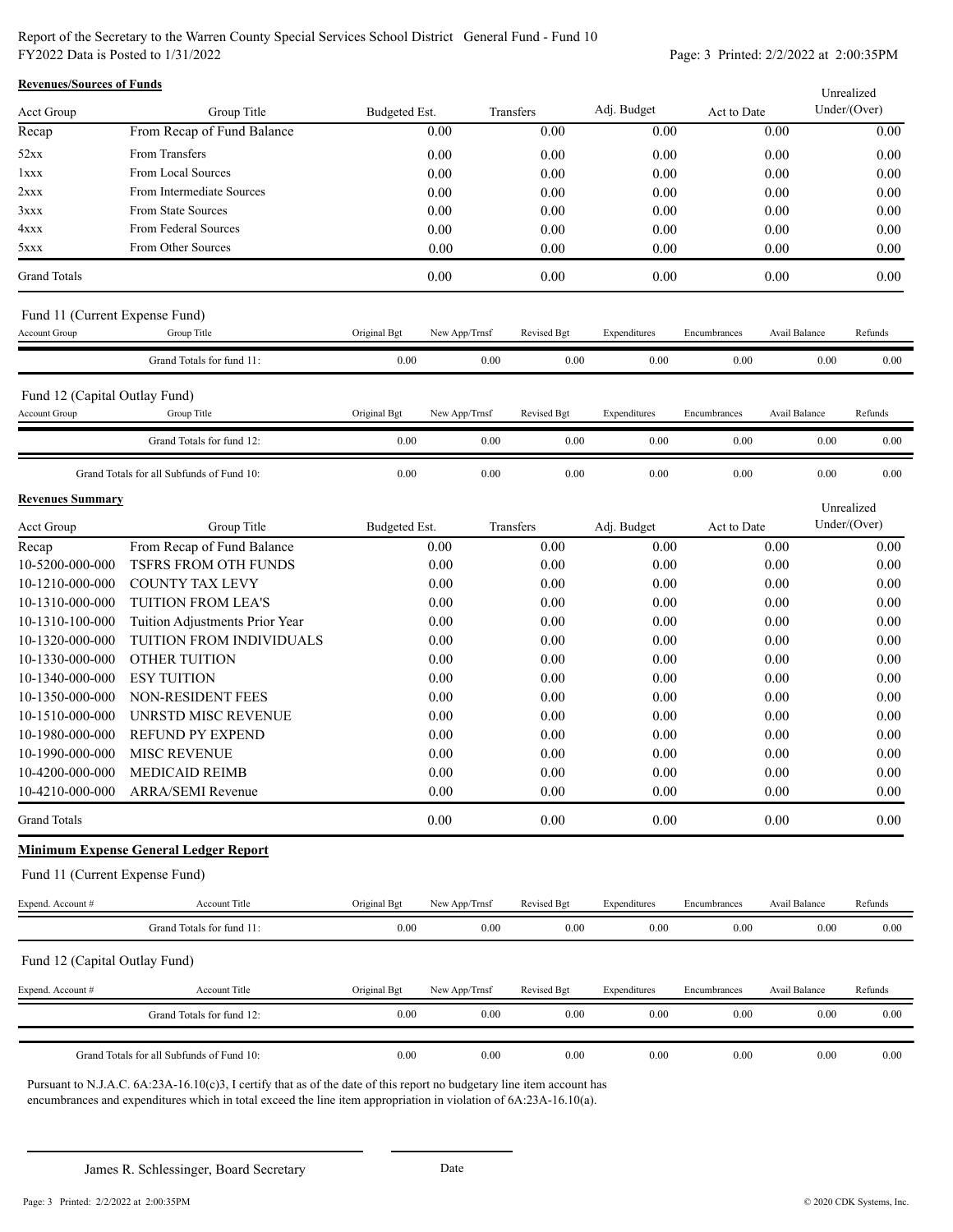# **Interim Balance Sheet**

## **ASSETS AND RESOURCES**

| <b>ASSETS</b>                                            |              |              |
|----------------------------------------------------------|--------------|--------------|
| 101 Cash in checking account                             | \$2,000.00   |              |
| 102-106 Other cash equivalents                           | \$0.00       |              |
| Total cash                                               |              | \$2,000.00   |
| 111 Investments                                          |              | \$0.00       |
| 114 Investment interest receivable                       |              | \$0.00       |
| 121 Tax levy receivable                                  |              | \$0.00       |
| Accounts receivable                                      |              |              |
| 132 Interfund                                            | \$0.00       |              |
| 141 Intergovernmental - state                            | \$0.00       |              |
| 142 Intergovernmental - federal                          | \$0.00       |              |
| 143 Intergovernmental - other                            | \$ 0.00      |              |
| 153 Other Accounts Receivable                            | \$ 0.00      |              |
|                                                          |              | \$0.00       |
| Loans receivable                                         |              |              |
| 131 Interfund                                            | \$0.00       |              |
| 151 Other Loans Receivable                               | \$0.00       |              |
|                                                          |              | \$0.00       |
| 199 Other current assets                                 |              | \$0.00       |
| <b>RESOURCES</b>                                         |              |              |
|                                                          | \$0.00       |              |
| 301 Estimated revenues (from adjusted budget)            |              |              |
| 302 Less: revenues collected or accrued                  | \$(2,000.00) |              |
|                                                          |              | \$(2,000.00) |
| TOTAL ASSETS AND RESOURCES                               |              | \$0.00       |
|                                                          |              |              |
| <b>LIABILITIES AND FUND EQUITY</b><br><b>LIABILITIES</b> |              |              |
| 401 Interfund loans payable                              |              | \$0.00       |
| 402 Interfund accounts payable                           |              | \$0.00       |
| 411 Intergovernmental accounts payable - state           |              | \$ 0.00      |
| 412 Intergovernmental accounts payable - federal         |              | \$0.00       |
|                                                          |              |              |
| 413 Intergovernmental accounts payable - other           |              | \$0.00       |
| 421 Accounts payable                                     |              | \$ 0.00      |
| 422 Judgments payable                                    |              | \$0.00       |
| 430 Compensated absences payable                         |              | \$0.00       |
| 431 Contracts payable                                    |              | \$0.00       |
| 451 Loans payable                                        |              | \$0.00       |
| 481 Deferred revenues                                    |              | \$0.00       |
| 499 Other current liabilities                            |              | \$0.00       |
| <b>Total liabilities</b>                                 |              | 50.00        |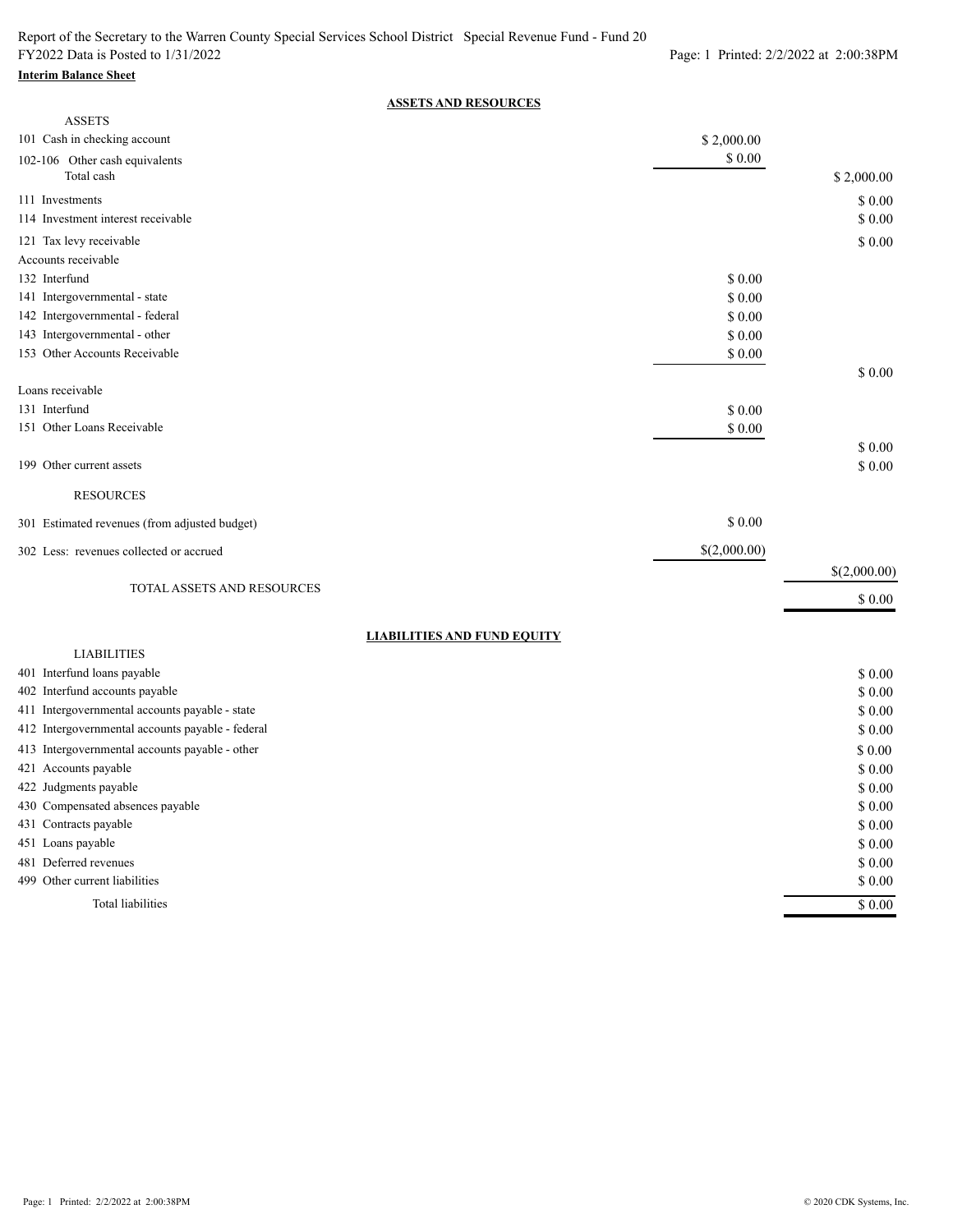Report of the Secretary to the Warren County Special Services School District Special Revenue Fund - Fund 20 FY2022 Data is Posted to 1/31/2022 Page: 2 Printed: 2/2/2022 at 2:00:38PM \$ 0.00 \$ 0.00 754 Reserve for encumbrances - prior year 753 Reserve for encumbrances - current year Appropriated: FUND EQUITY 771 Designated Fund Balance \$ 0.00 \$ 0.00 760 Other reserves \$ 0.00 \$ 0.00 \$ 0.00 \$ 0.00 \$ 0.00 \$ 0.00 \$ 0.00 \$ 0.00 \$ 0.00 \$ 0.00 \$ 0.00 \$ 0.00 TOTAL LIABILITIES AND FUND EQUITY Total fund equity Unappropriated fund balance 303 Less: budgeted fund balance Unappropriated: Appropriations less expenditures 603 Less: encumbrances 602 Less: expenditures 601 Appropriations 770 Fund Balance, July 1, 2021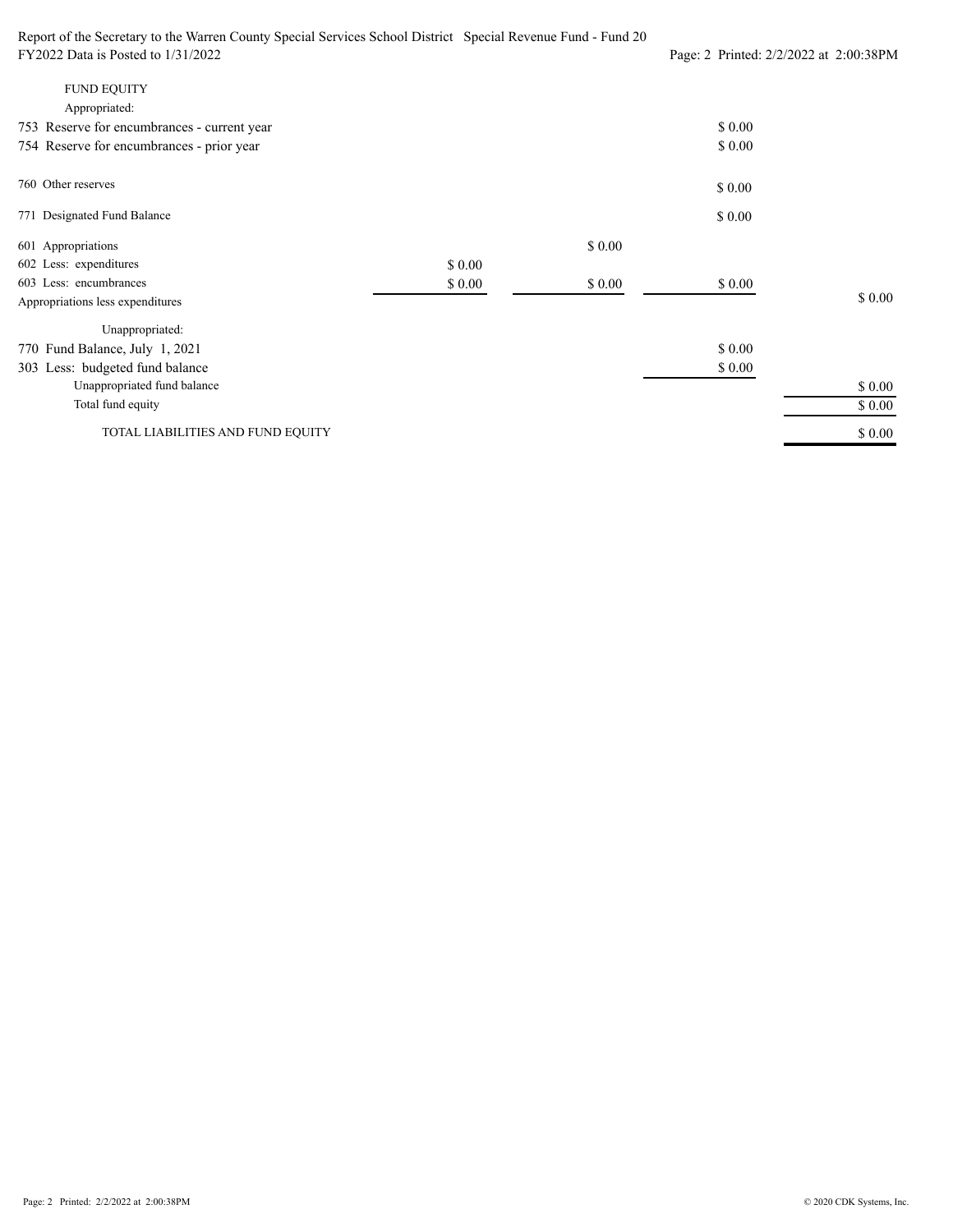Report of the Secretary to the Warren County Special Services School District Special Revenue Fund - Fund 20 FY2022 Data is Posted to 1/31/2022 Page: 3 Printed: 2/2/2022 at 2:00:38PM

| <b>Revenues/Sources of Funds</b> |                                |               |               |             |              |              |               | Unrealized   |
|----------------------------------|--------------------------------|---------------|---------------|-------------|--------------|--------------|---------------|--------------|
| <b>Acct Group</b>                | Group Title                    | Budgeted Est. |               | Transfers   | Adj. Budget  | Act to Date  |               | Under/(Over) |
| Info Only                        | Revenue Req'd to Balance       |               | 0.00          | 0.00        | 0.00         | (2,000.00)   |               | 2,000.00     |
| 52xx                             | From Transfers                 |               | 0.00          | 0.00        | 0.00         |              | 0.00          | 0.00         |
| 1xxx                             | From Local Sources             |               | 0.00          | 0.00        | 0.00         | 2,000.00     |               | (2,000.00)   |
| 2xxx                             | From Intermediate Sources      |               | 0.00          | 0.00        | 0.00         |              | 0.00          | 0.00         |
| 3xxx                             | From State Sources             |               | 0.00          | 0.00        | 0.00         |              | 0.00          | 0.00         |
| 4xxx                             | From Federal Sources           |               | 0.00          | 0.00        | 0.00         |              | 0.00          | 0.00         |
| 5xxx                             | From Other Sources             |               | 0.00          | 0.00        | 0.00         |              | 0.00          | 0.00         |
| <b>Grand Totals</b>              |                                |               | 0.00          | 0.00        | 0.00         |              | 0.00          | 0.00         |
|                                  | Fund 20 (Special Revenue Fund) |               |               |             |              |              |               |              |
| Account Group                    | Group Title                    | Original Bgt  | New App/Trnsf | Revised Bgt | Expenditures | Encumbrances | Avail Balance | Refunds      |
|                                  | Grand Totals for fund 20:      | 0.00          | 0.00          | 0.00        | 0.00         | 0.00         | 0.00          | 0.00         |
| <b>Revenues Summary</b>          |                                |               |               |             |              |              |               | Unrealized   |

| Acct Group                                   | Group Title                    | Budgeted Est. | Transfers                      | Adj. Budget | Act to Date | Under/(Over) |  |  |  |  |  |  |  |
|----------------------------------------------|--------------------------------|---------------|--------------------------------|-------------|-------------|--------------|--|--|--|--|--|--|--|
| Info Only                                    | Revenue Req'd to Balance       | 0.00          | 0.00                           | 0.00        | (2,000.00)  | 2,000.00     |  |  |  |  |  |  |  |
| 20-1900-000-000                              | Other Revs from Local Sources. | 0.00          | 0.00                           | 0.00        | 2,000.00    | (2,000.00)   |  |  |  |  |  |  |  |
| 20-1990-000-000                              | WCSSSD ED FOUNDATION GRAN      | 0.00          | 0.00                           | 0.00        | 0.00        | 0.00         |  |  |  |  |  |  |  |
| 20-4417-265-000                              | REAP                           | 0.00          | 0.00                           | 0.00        | 0.00        | 0.00         |  |  |  |  |  |  |  |
| <b>Grand Totals</b>                          |                                | 0.00          | 0.00                           | 0.00        | 0.00        | 0.00         |  |  |  |  |  |  |  |
| <b>Minimum Expense General Ledger Report</b> |                                |               |                                |             |             |              |  |  |  |  |  |  |  |
|                                              |                                |               | Fund 20 (Special Revenue Fund) |             |             |              |  |  |  |  |  |  |  |

Fund 20 (Special Revenue Fund)

| Expend<br>Account # | Account Title                              | Original Bgt | <b>CONTRACTOR</b><br>App/Trnst<br>.vew | <b>Revised Bgt</b>    | Expenditures | Encumbrance           | <b><i>BA</i> MA</b><br>Avail Balanc | Refunds |
|---------------------|--------------------------------------------|--------------|----------------------------------------|-----------------------|--------------|-----------------------|-------------------------------------|---------|
|                     | $\sim$<br>Grand<br>Total<br>s for fund 20. | 0.00         | 0.00                                   | 0.00<br>$\sim$ $\sim$ | 0.00         | 0.00<br>$\sim$ $\sim$ | 0.00                                | 0.00    |

Pursuant to N.J.A.C. 6A:23A-16.10(c)3, I certify that as of the date of this report no budgetary line item account has encumbrances and expenditures which in total exceed the line item appropriation in violation of 6A:23A-16.10(a).

James R. Schlessinger, Board Secretary Date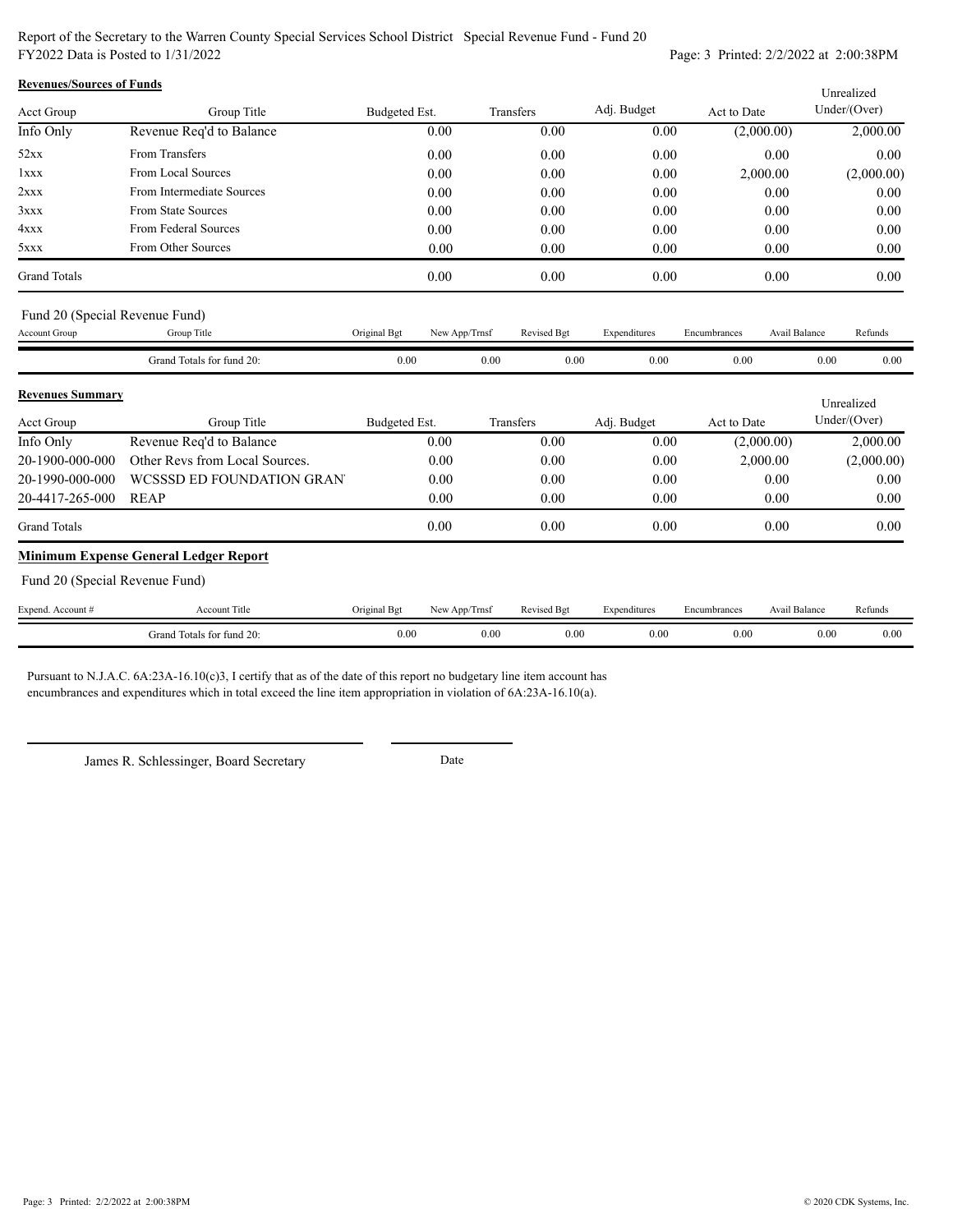#### **Interim Balance Sheet**

#### **ASSETS AND RESOURCES**

| <b>ASSETS</b>                                           |                  |                 |
|---------------------------------------------------------|------------------|-----------------|
| 101 Cash in checking account                            | \$(476,281.48)   |                 |
| 102-106 Other cash equivalents<br>Total cash            | \$(2,325.64)     | \$(478,607.12)  |
|                                                         |                  |                 |
| 111 Investments                                         |                  | \$0.00          |
| 114 Investment interest receivable                      |                  | \$0.00          |
| 121 Tax levy receivable                                 |                  | \$0.00          |
| Accounts receivable                                     |                  |                 |
| 132 Interfund                                           | \$0.00           |                 |
| 141 Intergovernmental - state                           | \$2,999.49       |                 |
| 142 Intergovernmental - federal                         | \$0.00           |                 |
| 143 Intergovernmental - other                           | \$6,329.70       |                 |
| 153 Other Accounts Receivable                           | \$686,623.12     |                 |
| Loans receivable                                        |                  | \$695,952.31    |
| 131 Interfund                                           | \$0.00           |                 |
| 151 Other Loans Receivable                              |                  |                 |
|                                                         | \$ 0.00          | \$0.00          |
| 199 Other current assets                                |                  |                 |
|                                                         |                  | \$113,814.00    |
| 241 Machinery and Equipment                             |                  | \$43,543.00     |
| 242 Accumulated Depreciation on Machinery and Equipment |                  | \$(43,543.00)   |
| <b>RESOURCES</b>                                        |                  |                 |
| 301 Estimated revenues (from adjusted budget)           | \$6,875,000.00   |                 |
| 302 Less: revenues collected or accrued                 | \$(3,973,471.75) |                 |
|                                                         |                  | \$2,901,528.25  |
| TOTAL ASSETS AND RESOURCES                              |                  | \$3,232,687.44  |
| <b>LIABILITIES AND FUND EQUITY</b>                      |                  |                 |
| <b>LIABILITIES</b>                                      |                  |                 |
| 401 Interfund loans payable                             |                  | \$0.00          |
| 402 Interfund accounts payable                          |                  | \$0.00          |
| 411 Intergovernmental accounts payable - state          |                  | \$0.00          |
| 412 Intergovernmental accounts payable - federal        |                  | \$0.00          |
| 413 Intergovernmental accounts payable - other          |                  | \$ 0.00         |
| 421 Accounts payable                                    |                  | \$97.38         |
| 422 Judgments payable                                   |                  | \$0.00          |
| 430 Compensated absences payable                        |                  | \$7,939.00      |
| 431 Contracts payable                                   |                  | \$0.00          |
| 451 Loans payable                                       |                  | \$1,049,592.00  |
| 481 Deferred revenues                                   |                  | \$1,555,765.00  |
| 499 Other current liabilities                           |                  | \$(103, 131.47) |
| <b>Total liabilities</b>                                |                  | \$2,510,261.91  |
|                                                         |                  |                 |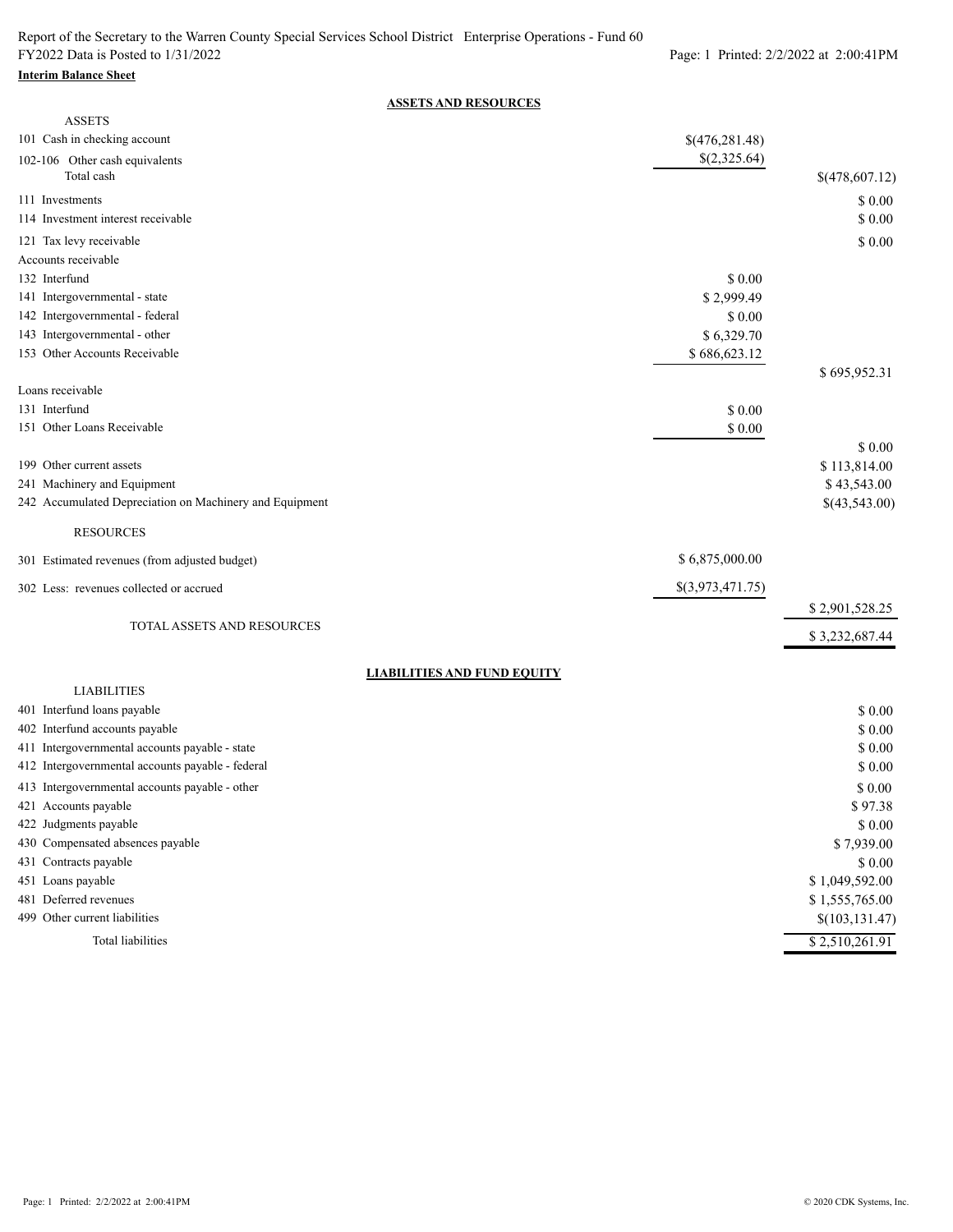| Report of the Secretary to the Warren County Special Services School District Enterprise Operations - Fund 60 |                                        |                  |                  |                  |
|---------------------------------------------------------------------------------------------------------------|----------------------------------------|------------------|------------------|------------------|
| FY2022 Data is Posted to 1/31/2022                                                                            | Page: 2 Printed: 2/2/2022 at 2:00:41PM |                  |                  |                  |
| <b>FUND EQUITY</b>                                                                                            |                                        |                  |                  |                  |
| Appropriated:                                                                                                 |                                        |                  |                  |                  |
| 753 Reserve for encumbrances - current year                                                                   |                                        |                  | \$2,754,172.06   |                  |
| 754 Reserve for encumbrances - prior year                                                                     |                                        |                  | \$46,864.00      |                  |
| 760 Other reserves                                                                                            |                                        |                  | \$0.00           |                  |
| 771 Designated Fund Balance                                                                                   |                                        |                  | \$0.00           |                  |
| 601 Appropriations                                                                                            |                                        | \$6,921,864.00   |                  |                  |
| 602 Less: expenditures                                                                                        | \$3,620,490.35                         |                  |                  |                  |
| 603 Less: encumbrances                                                                                        | \$2,801,036.06                         | \$(6,421,526.41) | \$500,337.59     |                  |
| Appropriations less expenditures                                                                              |                                        |                  |                  | \$3,301,373.65   |
| Unappropriated:                                                                                               |                                        |                  |                  |                  |
| 770 Fund Balance, July 1, 2021                                                                                |                                        |                  | \$(2,578,948.12) |                  |
| 303 Less: budgeted fund balance                                                                               |                                        |                  | \$0.00           |                  |
| Unappropriated fund balance                                                                                   |                                        |                  |                  | \$(2,578,948.12) |
| Total fund equity                                                                                             |                                        |                  |                  | \$722,425.53     |
| TOTAL LIABILITIES AND FUND EQUITY                                                                             |                                        |                  |                  | \$3,232,687.44   |
| <b>RECAPITULATION OF FUND BALANCE - CURRENT YEAR ACTIVITY</b>                                                 |                                        | Budgeted         | Actual           | Variance         |
| Appropriations                                                                                                |                                        | \$6,921,864.00   | \$6,421,526.41   | \$500,337.59     |
| Less: Revenues                                                                                                |                                        | \$(6,875,000.00) | \$(3,973,471.75) | \$(2,901,528.25) |
| Subtotal                                                                                                      |                                        | \$46,864.00      | \$2,448,054.66   | \$(2,401,190.66) |
| Less: adjustment to appropriations for Prior Year Encumbrances                                                |                                        | \$(46,864.00)    | \$(46,864.00)    | \$ 0.00          |
| Total current year budgeted fund balance                                                                      |                                        | \$0.00           | \$2,401,190.66   | \$(2,401,190.66) |
| Add: Unappropriated fund balance                                                                              |                                        |                  |                  | \$(2,578,948.12) |
| Total of budgeted and unappropriated fund balance                                                             |                                        |                  |                  | \$(4,980,138.78) |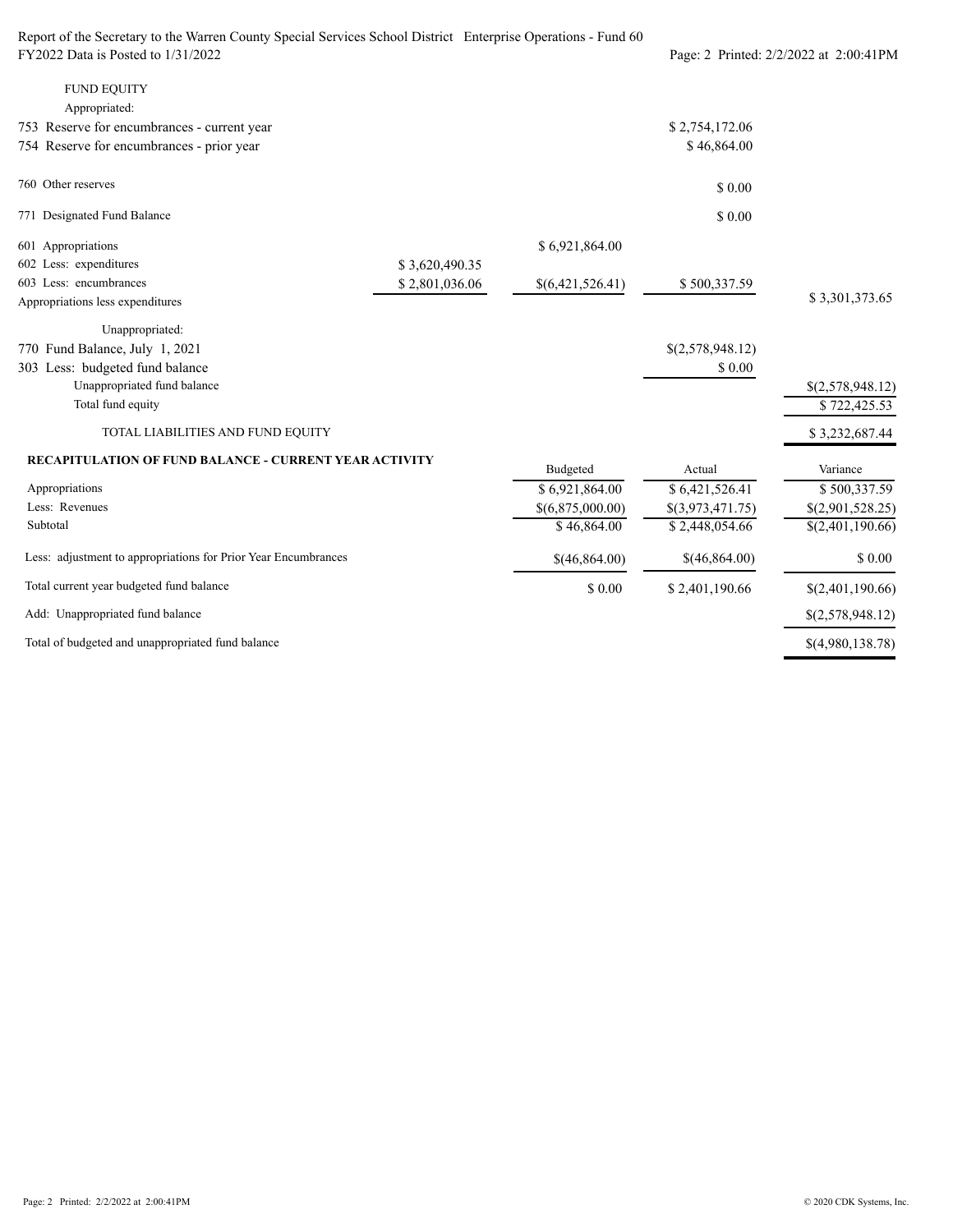Report of the Secretary to the Warren County Special Services School District Enterprise Operations - Fund 60 FY2022 Data is Posted to 1/31/2022 Page: 3 Printed: 2/2/2022 at 2:00:41PM

| <b>Revenues/Sources of Funds</b><br>Unrealized |                            |               |           |              |              |                |  |  |
|------------------------------------------------|----------------------------|---------------|-----------|--------------|--------------|----------------|--|--|
| Acct Group                                     | Group Title                | Budgeted Est. | Transfers | Adj. Budget  | Act to Date  | Under/Over)    |  |  |
| Recap                                          | From Recap of Fund Balance | 0.00          | 46,864.00 | 46,864.00    | 2,448,054.66 | (2,401,190.66) |  |  |
| 52xx                                           | From Transfers             | 0.00          | 0.00      | 0.00         | 0.00         | 0.00           |  |  |
| 1xxx                                           | From Local Sources         | 6,875,000.00  | 0.00      | 6,875,000.00 | 3,973,471.75 | 2,901,528.25   |  |  |
| 2xxx                                           | From Intermediate Sources  | 0.00          | 0.00      | 0.00         | 0.00         | 0.00           |  |  |
| 3xxx                                           | From State Sources         | 0.00          | 0.00      | 0.00         | 0.00         | 0.00           |  |  |
| 4xxx                                           | From Federal Sources       | 0.00          | 0.00      | 0.00         | 0.00         | 0.00           |  |  |
| 5xxx                                           | From Other Sources         | 0.00          | 0.00      | 0.00         | 0.00         | 0.00           |  |  |
| <b>Grand Totals</b>                            |                            | 6,875,000.00  | 46,864.00 | 6,921,864.00 | 6,421,526.41 | 500,337.59     |  |  |

## Fund 60 (Enterprise Operations)

| Account Group              | Group Title               | Original Bgt | New App/Trnsf | Revised Bgt  | Expenditures | Encumbrances | Avail Balance | Refunds   |
|----------------------------|---------------------------|--------------|---------------|--------------|--------------|--------------|---------------|-----------|
| General Administration     |                           | 132,100.00   | 0.00          | 132,100.00   | 69,904.35    | 40,745.90    | 21,449.75     | 0.00      |
| <b>Business Office</b>     |                           | 139,500.00   | 46,864.00     | 186,364.00   | 87,403.13    | 95,785.57    | 3,175.30      | 0.00      |
| <b>Custodial Services</b>  |                           | 6,000.00     | 0.00          | 6,000.00     | 3,309.71     | 2,690.29     | 0.00          | 0.00      |
| <b>Employee Benefits</b>   |                           | 327,500.00   | 0.00          | 327,500.00   | 143,538.18   | 86,773.04    | 97,188.78     | 7,729.90  |
| Transportation of Students |                           | 5,591,900.00 | 0.00          | 5,591,900.00 | 3,078,261.44 | 2,219,337.57 | 294,300.99    | 7,557.32  |
| <b>Related Services</b>    |                           | 566,000.00   | 0.00          | 566,000.00   | 188,952.20   | 302,547.80   | 74,500.00     | 0.00      |
| Life Skills                |                           | 112,000.00   | 0.00          | 112,000.00   | 49,121.34    | 53,155.89    | 9,722.77      | 285.00    |
|                            | Grand Totals for fund 60: | 6,875,000.00 | 46,864.00     | 6.921.864.00 | 3.620.490.35 | 2,801,036.06 | 500,337.59    | 15,572.22 |

#### **Revenues Summary**

| <b>Revenues Summary</b> |                                |               |           |              |              | Unrealized     |
|-------------------------|--------------------------------|---------------|-----------|--------------|--------------|----------------|
| Acct Group              | Group Title                    | Budgeted Est. | Transfers | Adj. Budget  | Act to Date  | Under/Over)    |
| Recap                   | From Recap of Fund Balance     | 0.00          | 46,864.00 | 46,864.00    | 2,448,054.66 | (2,401,190.66) |
| 60-1310-000-067         | Tuition from LEAs              | 40,000.00     | 0.00      | 40,000.00    | 2,200.00     | 37,800.00      |
| 60-1320-000-067         | Tuition from Individuals       | 75,000.00     | 0.00      | 75,000.00    | 56,672.00    | 18,328.00      |
| 60-1420-000-063         | <b>Transportation Revenue</b>  | 6,160,000.00  | 0.00      | 6,160,000.00 | 3,683,797.97 | 2,476,202.03   |
| 60-1950-000-065         | Services Provided Other LEAs   | 600,000.00    | 0.00      | 600,000.00   | 196,828.45   | 403,171.55     |
| 60-1950-000-068         | Services Provided Other LEAs.  | 0.00          | 0.00      | 0.00         | 33,973.33    | (33,973.33)    |
| 60-1980-000-000         | Refund of Prior Year's Expends | 0.00          | 0.00      | 0.00         | 0.00         | $0.00\,$       |
| <b>Grand Totals</b>     |                                | 6,875,000.00  | 46,864.00 | 6,921,864.00 | 6,421,526.41 | 500, 337.59    |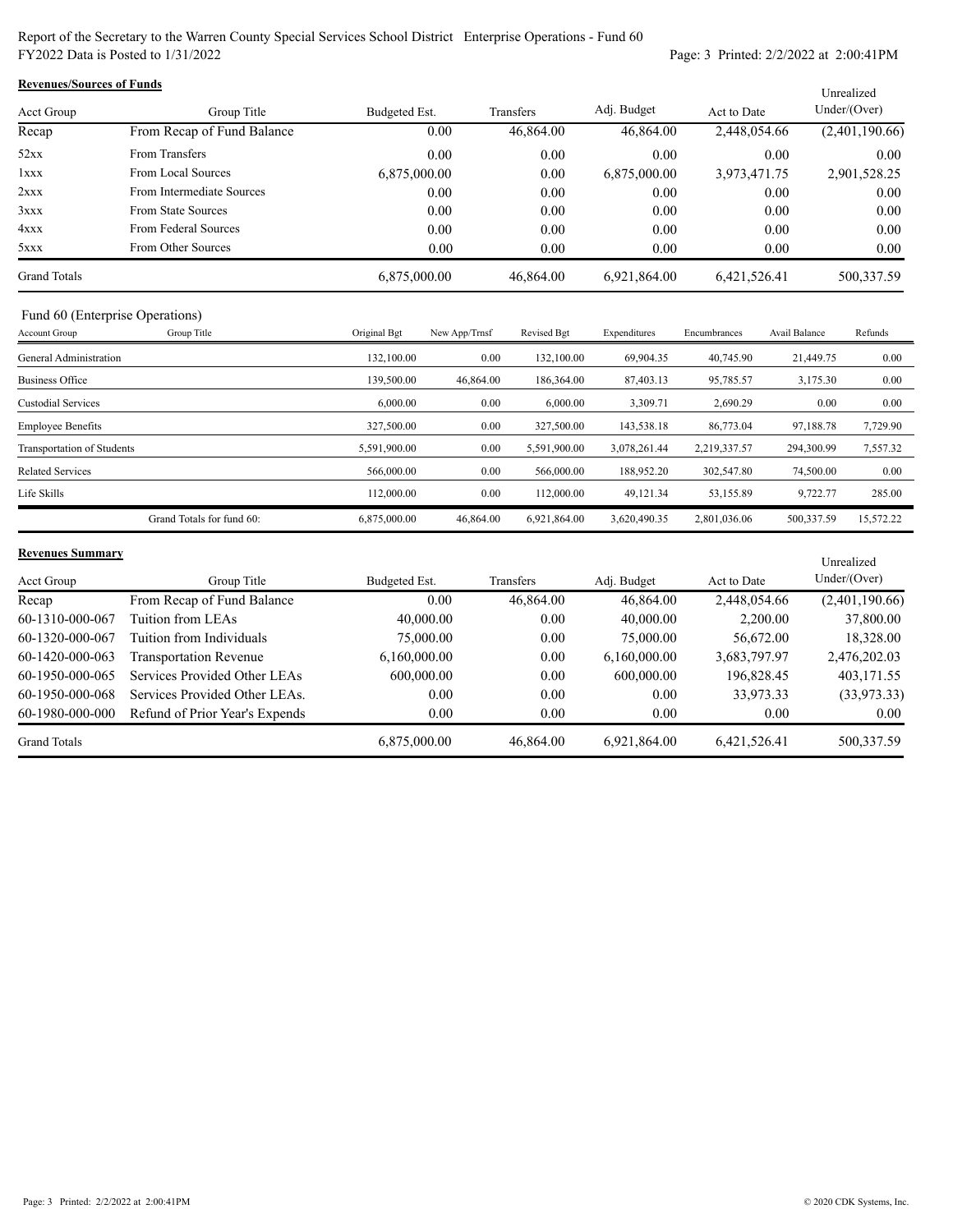## **Minimum Expense General Ledger Report**

Fund 60 (Enterprise Operations)

| Expend. Account #                 | Account Title                     | Original Bgt | New App/Trnsf | Revised Bgt  | Expenditures | Encumbrances | Avail Balance | Refunds    |
|-----------------------------------|-----------------------------------|--------------|---------------|--------------|--------------|--------------|---------------|------------|
| 60-990-230-100                    | CSA/Superintendent Salaries       | 28,600.00    | 0.00          | 28,600.00    | 16,683.38    | 11,916.62    | 0.00          | 0.00       |
| 60-990-230-320                    | <b>Purchased Prof Service</b>     | 6,000.00     | 0.00          | 6,000.00     | 4,706.04     | 1,024.94     | 269.02        | 0.00       |
| 60-990-230-331                    | Legal                             | 5,000.00     | 0.00          | 5,000.00     | 329.00       | 4,671.00     | 0.00          | 0.00       |
| 60-990-230-332                    | Audit                             | 17,500.00    | 0.00          | 17,500.00    | 8,695.00     | 8,305.00     | 500.00        | 0.00       |
| 60-990-230-340                    | <b>Purchased Tech Services</b>    | 29,500.00    | (1,821.80)    | 27,678.20    | 15,240.06    | 11,100.51    | 1,337.63      | 0.00       |
| 60-990-230-520                    | Insurance                         | 30,000.00    | 0.00          | 30,000.00    | 11,273.39    | 0.00         | 18,726.61     | 0.00       |
| 60-990-230-530                    | Communications and telephone      | 6,000.00     | (4,500.00)    | 1,500.00     | 1,000.00     | 500.00       | 0.00          | 0.00       |
| 60-990-230-585                    | <b>BoE</b> Travel                 | 2,000.00     | (2,000.00)    | 0.00         | 0.00         | 0.00         | 0.00          | 0.00       |
| 60-990-230-590                    | Misc purchased services           | 0.00         | 7,000.00      | 7,000.00     | 3,731.17     | 3,227.83     | 41.00         | 0.00       |
| 60-990-230-600                    | Admin supplies                    | 2,000.00     | 0.00          | 2,000.00     | 1,504.51     | 0.00         | 495.49        | 0.00       |
| 60-990-230-890                    | Miscellaneous exps                | 500.00       | (420.00)      | 80.00        | 0.00         | 0.00         | 80.00         | 0.00       |
| 60-990-230-895                    | Dues and Fees                     | 5,000.00     | 1,741.80      | 6,741.80     | 6,741.80     | 0.00         | 0.00          | 0.00       |
| General Administration            |                                   | 132,100.00   | 0.00          | 132,100.00   | 69,904.35    | 40,745.90    | 21,449.75     | 0.00       |
| 60-990-251-100                    | <b>Business Office Salaries</b>   | 125,000.00   | (1,500.00)    | 123,500.00   | 74,641.62    | 48,458.38    | 400.00        | 0.00       |
| 60-990-251-300                    | Professional Services - SBA       | 0.00         | 46,864.00     | 46,864.00    | $0.00\,$     | 46,864.00    | 0.00          | 0.00       |
| 60-990-251-340                    | Business office tech services     | 13,000.00    | 0.00          | 13,000.00    | 10,925.00    | 0.00         | 2,075.00      | 0.00       |
| 60-990-251-600                    | Business office supplies          | 500.00       | 1,799.70      | 2,299.70     | 1,836.51     | 463.19       | 0.00          | 0.00       |
| 60-990-251-890                    | Business office other exps        | 1,000.00     | (299.70)      | 700.30       | 0.00         | 0.00         | 700.30        | 0.00       |
| <b>Business Office</b>            |                                   | 139,500.00   | 46,864.00     | 186,364.00   | 87,403.13    | 95,785.57    | 3,175.30      | 0.00       |
|                                   |                                   |              |               |              |              |              |               |            |
| 60-990-262-622                    | Electricity                       | 6,000.00     | 0.00          | 6,000.00     | 3,309.71     | 2,690.29     | 0.00          | 0.00       |
| <b>Custodial Services</b>         |                                   | 6,000.00     | 0.00          | 6,000.00     | 3,309.71     | 2,690.29     | 0.00          | 0.00       |
| 60-990-291-220                    | Social Security                   | 42,000.00    | $0.00\,$      | 42,000.00    | 28,351.52    | 13,648.48    | 0.00          | 0.00       |
| 60-990-291-241                    | <b>PERS</b> Contribution          | 62,000.00    | 0.00          | 62,000.00    | 6,195.30     | 6,804.70     | 49,000.00     | 0.00       |
| 60-990-291-250                    | Unemployment                      | 3,500.00     | 39.00         | 3,539.00     | 1,886.48     | 1,652.52     | 0.00          | 0.00       |
| 60-990-291-270                    | <b>Health Benefits</b>            | 220,000.00   | (24,005.36)   | 195,994.64   | 88,674.52    | 64,667.34    | 42,652.78     | 14,729.90  |
| 60-990-291-280                    | <b>Tuition Reimbursement</b>      | 0.00         | 18,881.00     | 18,881.00    | 13,345.00    | 0.00         | 5,536.00      | (7,000.00) |
| 60-990-291-290                    | Other benefits                    | 0.00         | 5,085.36      | 5,085.36     | 5,085.36     | 0.00         | 0.00          | 0.00       |
| <b>Employee Benefits</b>          |                                   | 327,500.00   | 0.00          | 327,500.00   | 143,538.18   | 86,773.04    | 97,188.78     | 7,729.90   |
| 60-993-270-106                    | <b>Bus Aide Salaries</b>          | 20,000.00    | 45,000.00     | 65,000.00    | 31,233.75    | 33,766.25    | 0.00          | 0.00       |
| 60-993-270-160                    | <b>Transportation Coordinator</b> | 160,000.00   | 0.00          | 160,000.00   | 95,083.24    | 64,916.76    | 0.00          | 0.00       |
| 60-993-270-161                    | <b>Bus Driver Salaries</b>        | 279,900.00   | (45,000.00)   | 234,900.00   | 118,840.31   | 116,059.69   | 0.00          | 0.00       |
| 60-993-270-320                    | <b>Purchased Prof Services</b>    | 90,000.00    | 1,196.96      | 91,196.96    | 39,783.11    | 44,048.83    | 7,365.02      | 7,557.32   |
| 60-993-270-340                    | <b>Purchased Tech Services</b>    | 20,000.00    | (1, 196.96)   | 18,803.04    | 8,336.26     | 1,155.00     | 9,311.78      | 0.00       |
| 60-993-270-500                    | <b>Contracted Bus Services</b>    | 4,700,000.00 | $0.00\,$      | 4,700,000.00 | 2,680,039.72 | 1,923,120.77 | 96,839.51     | 0.00       |
| 60-993-270-600                    | <b>General Supplies</b>           | 2,000.00     | 0.00          | 2,000.00     | 642.31       | 384.88       | 972.81        | 0.00       |
| 60-993-270-615                    | Supplies - Fuel & Tolls           | 45,000.00    | 0.00          | 45,000.00    | 27,302.40    | 13,197.60    | 4,500.00      | 0.00       |
| 60-993-270-890                    | Other Transportation Items        | 275,000.00   | 0.00          | 275,000.00   | 77,000.34    | 22,687.79    | 175,311.87    | 0.00       |
| <b>Transportation of Students</b> |                                   | 5,591,900.00 | 0.00          | 5,591,900.00 | 3,078,261.44 | 2,219,337.57 | 294,300.99    | 7,557.32   |
| 60-995-200-320                    | <b>Purchased Prof Services</b>    | 566,000.00   | 0.00          | 566,000.00   | 188,952.20   | 302,547.80   | 74,500.00     | 0.00       |
| <b>Related Services</b>           |                                   | 566,000.00   | 0.00          | 566,000.00   | 188,952.20   | 302,547.80   | 74,500.00     | 0.00       |
| 60-997-200-100                    | Supervisor Salary                 | 26,000.00    | 8,000.00      | 34,000.00    | 17,024.29    | 16,975.71    | 0.00          | 0.00       |
| 60-997-200-106                    | Aftercare staff                   | 75,000.00    | (10,500.00)   | 64,500.00    | 24,687.39    | 30,615.00    | 9,197.61      | 0.00       |
| 60-997-200-320                    | <b>Purchased Prof Services</b>    | 0.00         | 1,000.00      | 1,000.00     | (50.18)      | 565.18       | 485.00        | 285.00     |
| 60-997-200-600                    | Supplies                          | 500.00       | 0.00          | 500.00       | 459.84       | 0.00         | 40.16         | 0.00       |
| 60-997-262-441                    | Rent                              | 10,500.00    | 1,500.00      | 12,000.00    | 7,000.00     | 5,000.00     | 0.00          | 0.00       |
| Life Skills                       |                                   | 112,000.00   | 0.00          | 112,000.00   | 49,121.34    | 53,155.89    | 9,722.77      | 285.00     |
|                                   | Grand Totals for fund 60:         | 6,875,000.00 | 46,864.00     | 6,921,864.00 | 3,620,490.35 | 2,801,036.06 | 500,337.59    | 15,572.22  |
|                                   |                                   |              |               |              |              |              |               |            |

Pursuant to N.J.A.C. 6A:23A-16.10(c)3, I certify that as of the date of this report no budgetary line item account has encumbrances and expenditures which in total exceed the line item appropriation in violation of 6A:23A-16.10(a).

James R. Schlessinger, Board Secretary Date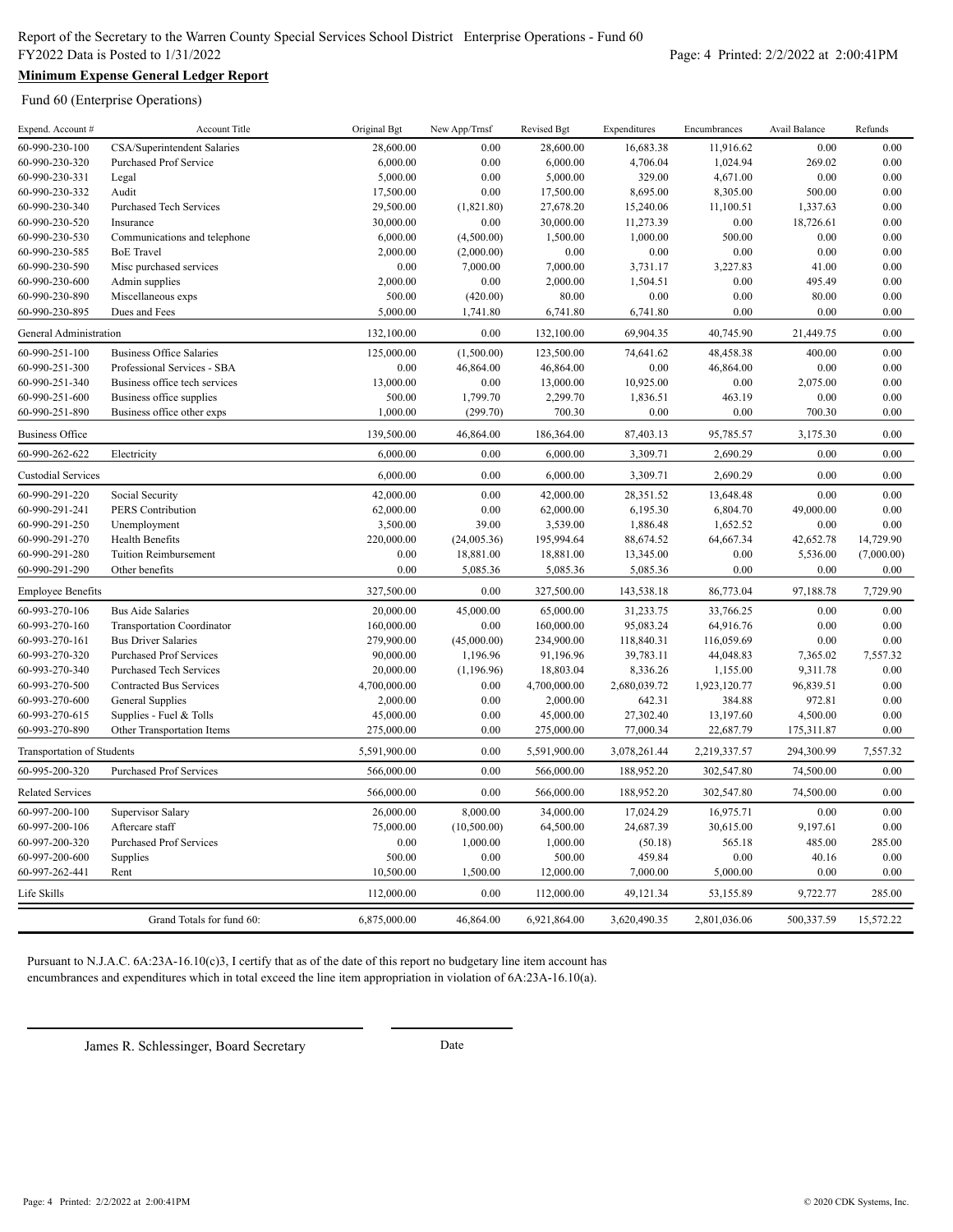#### **Interim Balance Sheet**

### **ASSETS AND RESOURCES**

| <b>ASSETS</b>                                            |             |                           |
|----------------------------------------------------------|-------------|---------------------------|
| 101 Cash in checking account                             | \$12,842.90 |                           |
| 102-106 Other cash equivalents<br>Total cash             | \$ 0.00     | \$12,842.90               |
| 111 Investments                                          |             | \$ 0.00                   |
| 114 Investment interest receivable                       |             | \$0.00                    |
| 121 Tax levy receivable                                  |             | \$0.00                    |
| Accounts receivable                                      |             |                           |
| 132 Interfund                                            | \$ 0.00     |                           |
| 141 Intergovernmental - state                            | \$0.00      |                           |
| 142 Intergovernmental - federal                          | \$ 0.00     |                           |
| 143 Intergovernmental - other                            | \$0.00      |                           |
| 153 Other Accounts Receivable                            | \$50.00     |                           |
|                                                          |             | \$50.00                   |
| Loans receivable                                         |             |                           |
| 131 Interfund                                            | \$0.00      |                           |
| 151 Other Loans Receivable                               | \$ 0.00     |                           |
|                                                          |             | \$0.00                    |
| 199 Other current assets                                 |             | \$0.00                    |
| <b>RESOURCES</b>                                         |             |                           |
| 301 Estimated revenues (from adjusted budget)            | \$0.00      |                           |
| 302 Less: revenues collected or accrued                  | \$0.00      |                           |
|                                                          |             | \$ 0.00                   |
| TOTAL ASSETS AND RESOURCES                               |             | \$12,892.90               |
|                                                          |             |                           |
| <b>LIABILITIES AND FUND EQUITY</b><br><b>LIABILITIES</b> |             |                           |
| 401 Interfund loans payable                              |             | \$0.00                    |
| 402 Interfund accounts payable                           |             | \$ 0.00                   |
| 411 Intergovernmental accounts payable - state           |             | \$ 0.00                   |
| 412 Intergovernmental accounts payable - federal         |             | \$0.00                    |
| 413 Intergovernmental accounts payable - other           |             | \$ 0.00                   |
| 421 Accounts payable                                     |             | \$0.00                    |
| 422 Judgments payable                                    |             | \$0.00                    |
| 430 Compensated absences payable                         |             | \$ 0.00                   |
| 431 Contracts payable                                    |             | \$ 0.00                   |
| 451 Loans payable                                        |             | \$ 0.00                   |
| 481 Deferred revenues                                    |             | \$ 0.00                   |
| 499 Other current liabilities                            |             | \$(2,260.00)              |
| Total liabilities                                        |             | $\overline{\$(2,260.00)}$ |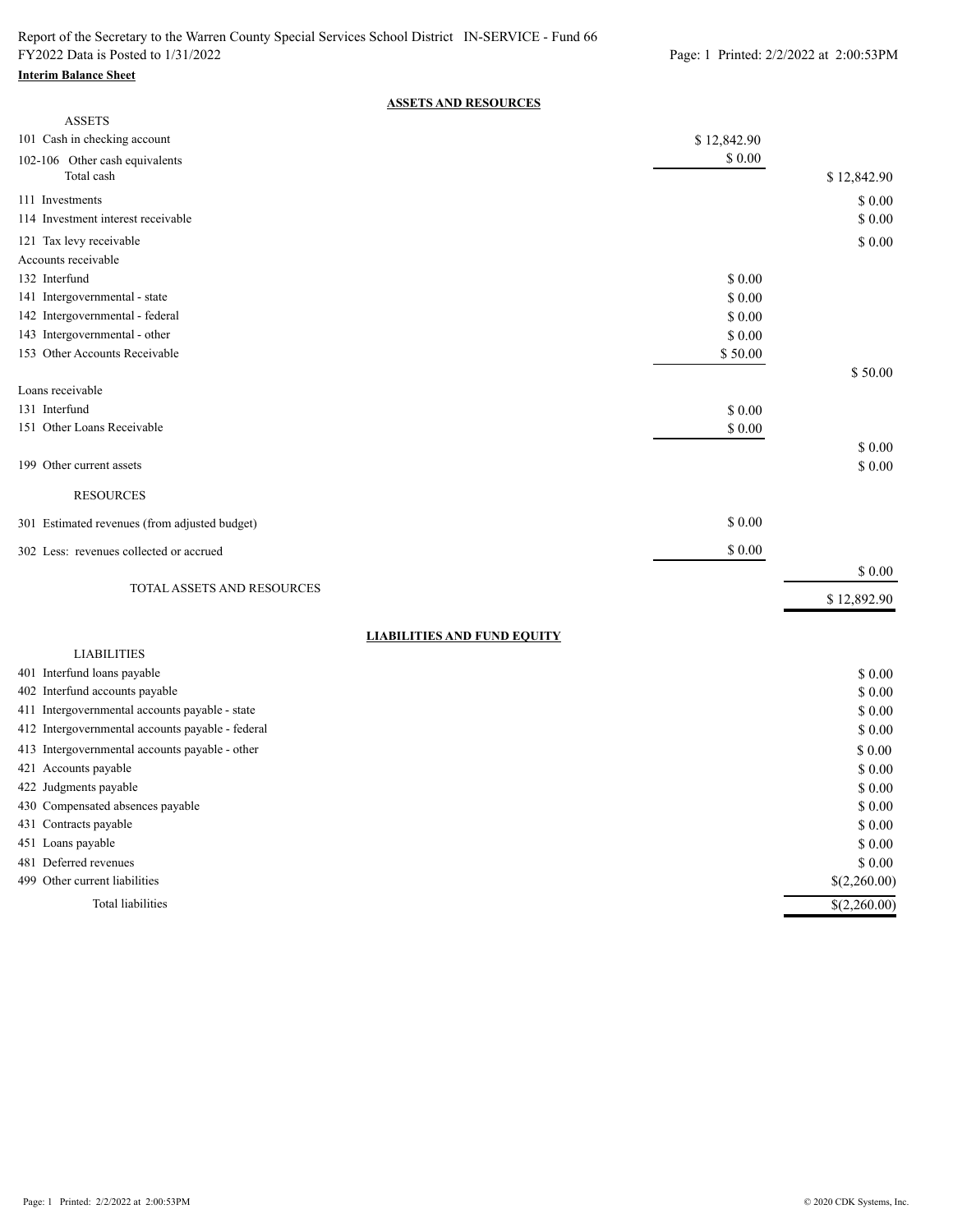| Report of the Secretary to the Warren County Special Services School District IN-SERVICE - Fund 66 |                                        |          |             |             |
|----------------------------------------------------------------------------------------------------|----------------------------------------|----------|-------------|-------------|
| FY2022 Data is Posted to 1/31/2022                                                                 | Page: 2 Printed: 2/2/2022 at 2:00:53PM |          |             |             |
| <b>FUND EQUITY</b>                                                                                 |                                        |          |             |             |
| Appropriated:                                                                                      |                                        |          |             |             |
| 753 Reserve for encumbrances - current year                                                        |                                        |          | \$0.00      |             |
| 754 Reserve for encumbrances - prior year                                                          |                                        |          | \$0.00      |             |
| 760 Other reserves                                                                                 |                                        |          | \$0.00      |             |
| 771 Designated Fund Balance                                                                        |                                        |          | \$0.00      |             |
| 601 Appropriations                                                                                 |                                        | \$0.00   |             |             |
| 602 Less: expenditures                                                                             | \$0.00                                 |          |             |             |
| 603 Less: encumbrances                                                                             | \$0.00                                 | \$0.00   | \$0.00      |             |
| Appropriations less expenditures                                                                   |                                        |          |             | \$0.00      |
| Unappropriated:                                                                                    |                                        |          |             |             |
| 770 Fund Balance, July 1, 2021                                                                     |                                        |          | \$15,152.90 |             |
| 303 Less: budgeted fund balance                                                                    |                                        |          | \$0.00      |             |
| Unappropriated fund balance                                                                        |                                        |          |             | \$15,152.90 |
| Total fund equity                                                                                  |                                        |          |             | \$15,152.90 |
| TOTAL LIABILITIES AND FUND EQUITY                                                                  |                                        |          |             | \$12,892.90 |
| <b>RECAPITULATION OF FUND BALANCE - CURRENT YEAR ACTIVITY</b>                                      |                                        | Budgeted | Actual      | Variance    |
| Appropriations                                                                                     |                                        | \$0.00   | \$0.00      | \$0.00      |
| Less: Revenues                                                                                     |                                        | \$0.00   | \$0.00      | \$0.00      |
| Subtotal                                                                                           |                                        | \$0.00   | \$0.00      | \$0.00      |
| Less: adjustment to appropriations for Prior Year Encumbrances                                     |                                        | \$0.00   | $\$$ $0.00$ | \$ 0.00     |
| Total current year budgeted fund balance                                                           |                                        | \$0.00   | \$0.00      | \$0.00      |
| Add: Unappropriated fund balance                                                                   |                                        |          |             | \$15,152.90 |
| Total of budgeted and unappropriated fund balance                                                  |                                        |          |             | \$15,152.90 |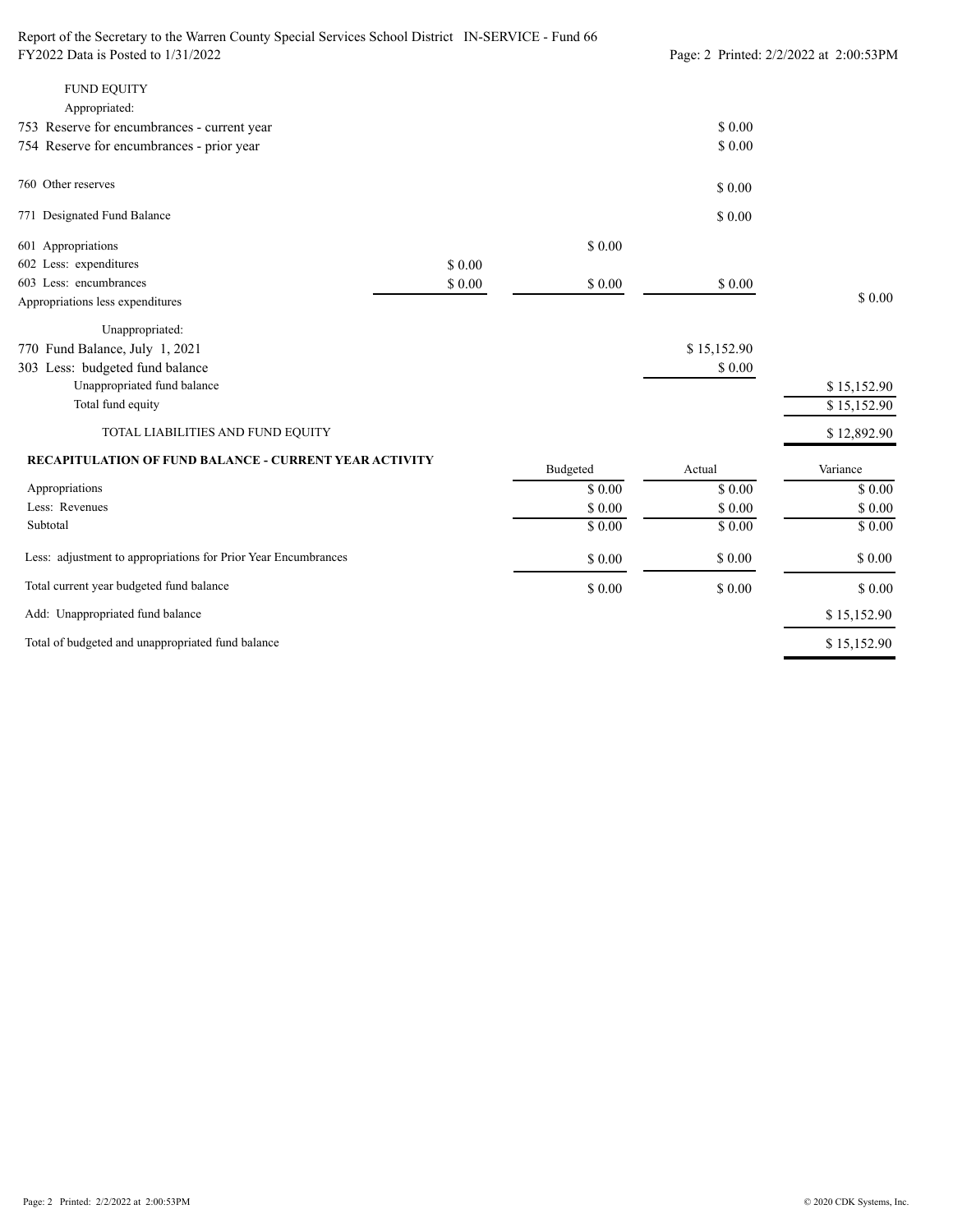Report of the Secretary to the Warren County Special Services School District IN-SERVICE - Fund 66 FY2022 Data is Posted to 1/31/2022 Page: 3 Printed: 2/2/2022 at 2:00:53PM

| <b>Revenues/Sources of Funds</b> |                                              |               |               |             |              |              |                      | Unrealized   |
|----------------------------------|----------------------------------------------|---------------|---------------|-------------|--------------|--------------|----------------------|--------------|
| <b>Acct Group</b>                | Group Title                                  | Budgeted Est. |               | Transfers   | Adj. Budget  | Act to Date  |                      | Under/(Over) |
| Recap                            | From Recap of Fund Balance                   |               | 0.00          | 0.00        | 0.00         | 0.00         |                      | 0.00         |
| 52xx                             | From Transfers                               |               | 0.00          | 0.00        | 0.00         | 0.00         |                      | 0.00         |
| 1xxx                             | From Local Sources                           |               | 0.00          | 0.00        | 0.00         | 0.00         |                      | 0.00         |
| 2xxx                             | From Intermediate Sources                    |               | 0.00          | 0.00        | 0.00         | 0.00         |                      | 0.00         |
| 3xxx                             | From State Sources                           |               | 0.00          | 0.00        | 0.00         | 0.00         |                      | 0.00         |
| 4xxx                             | From Federal Sources                         |               | 0.00          | 0.00        | 0.00         | 0.00         |                      | 0.00         |
| 5xxx                             | From Other Sources                           |               | 0.00          | 0.00        | 0.00         | 0.00         |                      | 0.00         |
| <b>Grand Totals</b>              |                                              |               | 0.00          | 0.00        | 0.00         | 0.00         |                      | 0.00         |
| Fund 66 (IN-SERVICE)             |                                              |               |               |             |              |              |                      |              |
| <b>Account Group</b>             | Group Title                                  | Original Bgt  | New App/Trnsf | Revised Bgt | Expenditures | Encumbrances | Avail Balance        | Refunds      |
|                                  | Grand Totals for fund 66:                    | 0.00          | 0.00          | 0.00        | 0.00         | 0.00         | 0.00                 | 0.00         |
| <b>Revenues Summary</b>          |                                              |               |               |             |              |              |                      | Unrealized   |
| Acct Group                       | Group Title                                  | Budgeted Est. |               | Transfers   | Adj. Budget  | Act to Date  |                      | Under/(Over) |
| Recap                            | From Recap of Fund Balance                   |               | 0.00          | 0.00        | 0.00         | 0.00         |                      | 0.00         |
| 66-5200-000-000                  | <b>INTERFUND TRANSFER</b>                    |               | 0.00          | 0.00        | 0.00         | 0.00         |                      | 0.00         |
| 66-1510-000-000                  | UNRSTD MISC REVENUE                          |               | 0.00          | 0.00        | 0.00         | 0.00         |                      | 0.00         |
| <b>Grand Totals</b>              |                                              |               | 0.00          | 0.00        | 0.00         | 0.00         |                      | 0.00         |
|                                  | <b>Minimum Expense General Ledger Report</b> |               |               |             |              |              |                      |              |
| Fund 66 (IN-SERVICE)             |                                              |               |               |             |              |              |                      |              |
| Expend. Account #                | <b>Account Title</b>                         | Original Bgt  | New App/Trnsf | Revised Bgt | Expenditures | Encumbrances | <b>Avail Balance</b> | Refunds      |
|                                  | Grand Totals for fund 66:                    | 0.00          | 0.00          | 0.00        | 0.00         | 0.00         | 0.00                 | 0.00         |

Pursuant to N.J.A.C. 6A:23A-16.10(c)3, I certify that as of the date of this report no budgetary line item account has encumbrances and expenditures which in total exceed the line item appropriation in violation of 6A:23A-16.10(a).

James R. Schlessinger, Board Secretary Date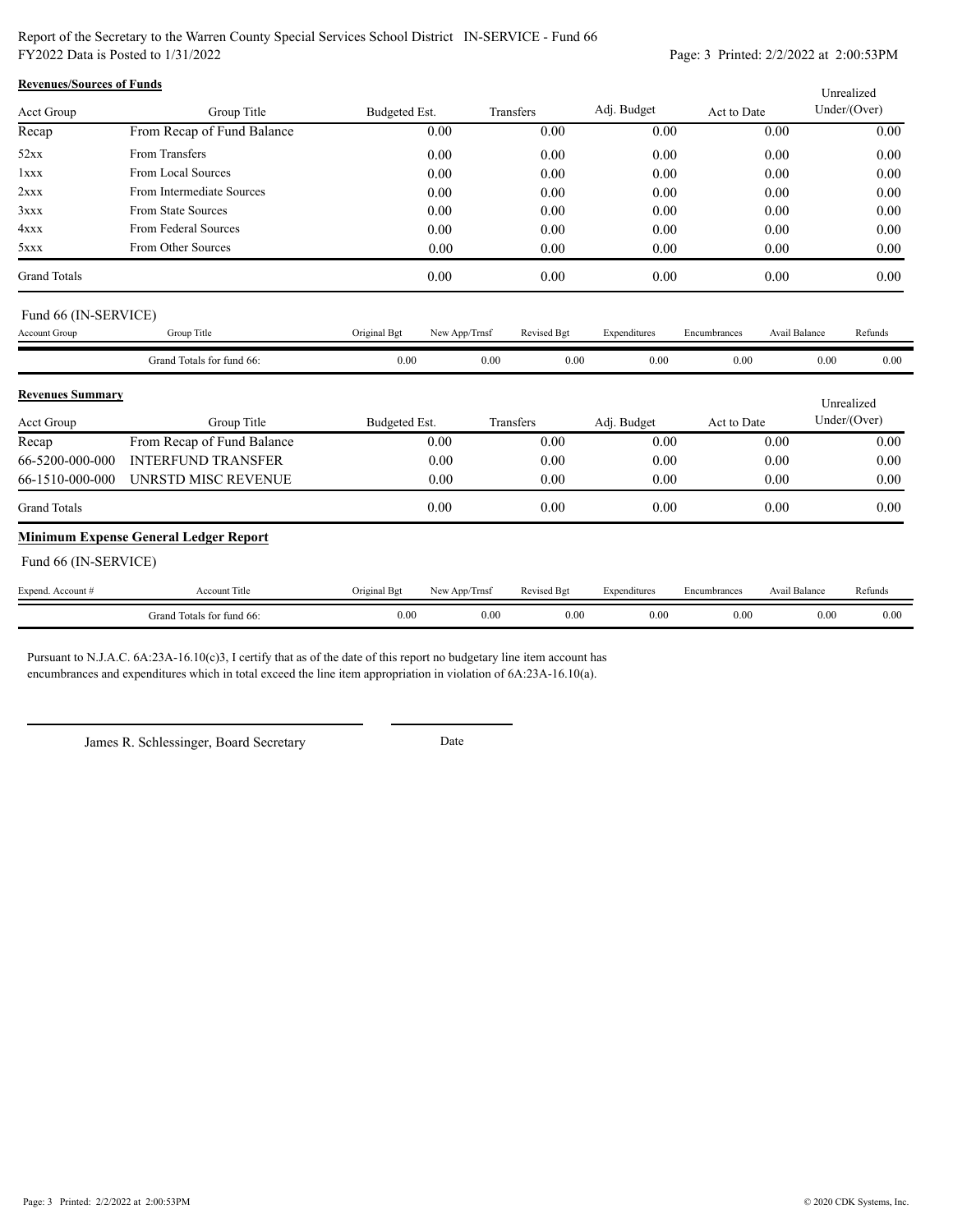|                        | All Bank Accounts Included |                                               |                                       |               |                                   |
|------------------------|----------------------------|-----------------------------------------------|---------------------------------------|---------------|-----------------------------------|
| Check#                 | Date                       | Vendor (Payee)/Check Line Comments            | <b>Amount</b>                         | PO or Bal Sht | Exp. Acct. or Balance Sheet Title |
| A:20165                | 12/21/21                   | Kiersten A. Steidle<br>2021-2022 OT Services  | Check voided on 1/12/2022<br>(480.00) | P202200054    | 60-995-200-320-000-000            |
|                        |                            | 2021-2022 OT Services                         | (3,680.00)                            | P202200054    | 60-995-200-320-000-000            |
|                        |                            | Total Check Amount:                           | (4,160.00)                            |               |                                   |
| $A:NO742 \quad 1/4/22$ |                            | <b>WEX BANK</b>                               |                                       |               |                                   |
|                        |                            | 2021-2022 Fuel                                | 5,345.99                              | P202200058    | 60-993-270-615-000-000            |
| A:NO743                | 1/5/22                     | KS STATEBANK - GOV FINANCE DEPT               |                                       |               |                                   |
|                        |                            | Bus 18 (pmt 5/5, due Jan'22)                  | 16,279.19                             | P202200002    | 60-993-270-890-000-000            |
| A:N0744                | 1/11/22                    | STATE OF NJ DIVISION OF PENSIONS AND BENE     |                                       |               |                                   |
|                        |                            | 2021-2022 Health Benefits- Erin               | 1,001.62                              | P202200003    | 60-990-291-270-000-000            |
|                        |                            | 2021-2022 Health Benefits- Transportation     | 13,001.20                             | P202200003    | 60-990-291-270-000-063            |
|                        |                            | Total Check Amount:                           | 14,002.82                             |               |                                   |
| A:20191                | 1/12/22                    | Kiersten A. Steidle                           |                                       |               |                                   |
|                        |                            | 2021-2022 OT Services                         |                                       | P202200054    | 60-995-200-320-000-000            |
|                        |                            | 2021-2022 OT Services                         | 3,680.00<br>480.00                    | P202200054    | 60-995-200-320-000-000            |
|                        |                            | Total Check Amount:                           | 4,160.00                              |               |                                   |
| A:N0114 1/14/22        |                            | WCSSSD PAYROLL ACCOUNT                        |                                       |               |                                   |
|                        |                            | STATE A/R                                     | 0.00                                  | $60 - 141$    | <b>STATE A/R</b>                  |
|                        |                            | CSA/Superintendent Salaries                   | 1,191.67                              | P202200001    | 60-990-230-100-000-000            |
|                        |                            | <b>Business Office Salaries</b>               | 6,045.83                              | P202200001    | 60-990-251-100-000-000            |
|                        |                            | Social Security                               | 1,856.13                              | P202200001    | 60-990-291-220-000-000            |
|                        |                            | Social Security                               | (0.01)                                | P202200001    | 60-990-291-220-000-000            |
|                        |                            | Pension Contribution                          | 264.36                                | P202200001    | 60-990-291-241-000-000            |
|                        |                            | Pension Contribution                          | 65.19                                 | P202200001    | 60-990-291-241-000-000            |
|                        |                            | Pension Contribution                          | 27.36                                 | P202200001    | 60-990-291-241-000-000            |
|                        |                            | Unemployment                                  | 151.98                                | P202200001    | 60-990-291-250-000-000            |
|                        |                            | <b>Bus Aide Salaries</b>                      | 1,826.25                              | P202200001    | 60-993-270-106-000-000            |
|                        |                            | <b>Transportation Coordinator</b>             | 6,791.66                              | P202200001    | 60-993-270-160-000-000            |
|                        |                            | <b>Bus Driver Salaries</b>                    | 6,402.00                              | P202200001    | 60-993-270-161-000-000            |
|                        |                            | Supervisor Salary                             | 1,517.86                              | P202200001    | 60-997-200-100-000-000            |
|                        |                            | Aftercare staff                               | 1,555.00                              | P202200001    | 60-997-200-106-000-000            |
|                        |                            | Total Check Amount:                           | 27,695.28                             |               |                                   |
| A:20192                | 1/25/22                    | Robert Mazellan                               |                                       |               |                                   |
|                        |                            | 2021-2022 Bus Detailing and Cleaning Services | 4,275.00                              | P202200082    | 60-993-270-890-000-000            |
| A:20193                | 1/25/22                    | CASELLA, BROOKE                               |                                       |               |                                   |
|                        |                            | Fingerprint Reimbursement                     | 67.38                                 | P202200106    | 60-997-200-106-000-000            |
| A:20194                | 1/25/22                    | <b>CDW</b> Government                         |                                       |               |                                   |
|                        |                            | Replace check printer                         | 500.84                                | P202200102    | 60-990-230-600-000-000            |
| A:20195                | 1/25/22                    | Centenary College ATTN: CFO                   |                                       |               |                                   |
|                        |                            | 2021-2022 Rent                                | 1,000.00                              | P202200025    | 60-997-262-441-000-000            |
| A:20196                | 1/25/22                    | COMCAST                                       |                                       |               |                                   |
|                        |                            | 2021-2022 Internet                            | 30.89                                 | P202200027    | 60-993-270-320-000-000            |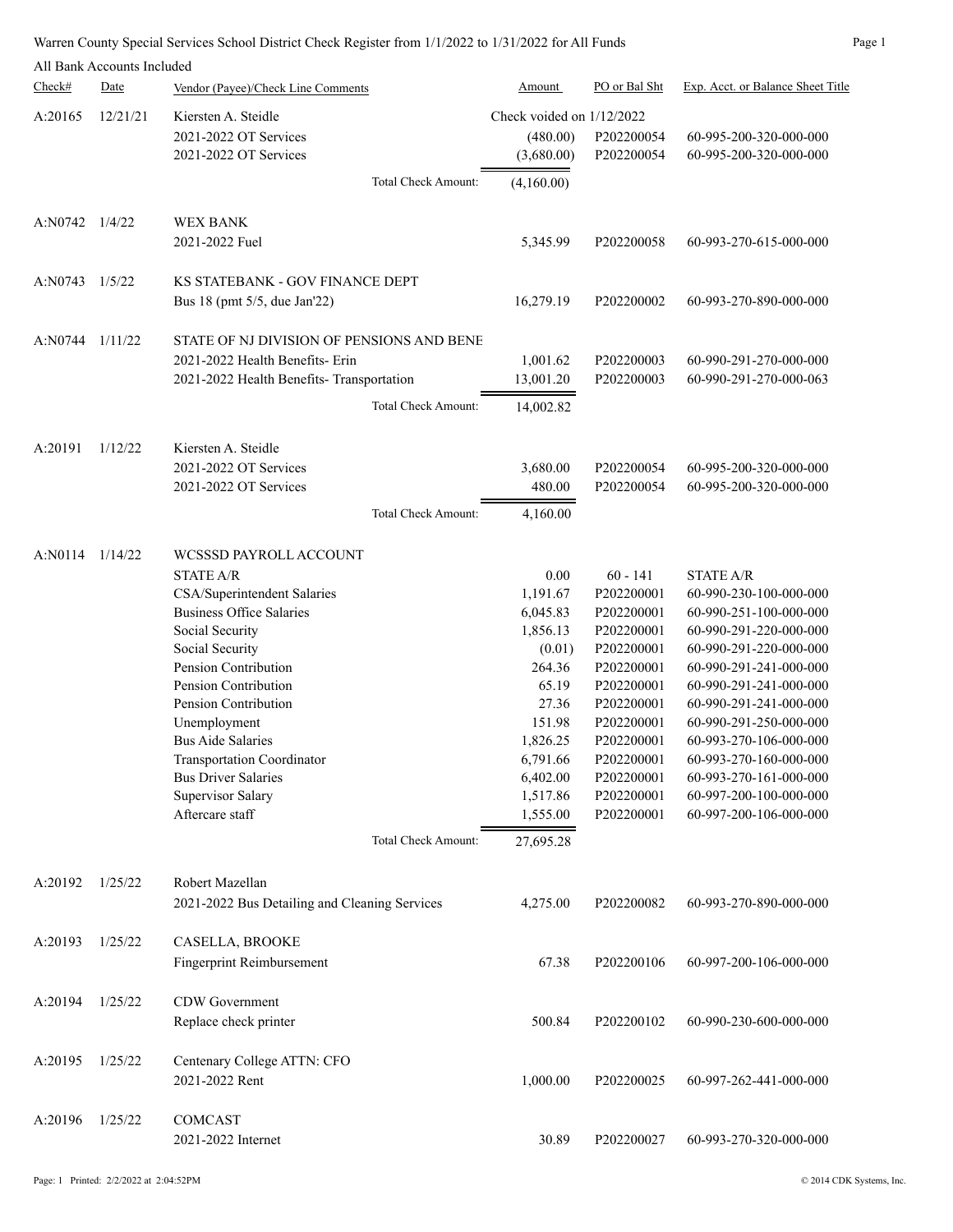|         | All Bank Accounts Included |                                                             |                 |                          |                                                  |
|---------|----------------------------|-------------------------------------------------------------|-----------------|--------------------------|--------------------------------------------------|
| Check#  | Date                       | Vendor (Payee)/Check Line Comments                          | <u>Amount</u>   | PO or Bal Sht            | Exp. Acct. or Balance Sheet Title                |
| A:20197 | 1/25/22                    | <b>COMCAST BUSINESS</b>                                     |                 |                          |                                                  |
|         |                            | 2021-2022 Voice                                             | 476.15          | P202200028               | 60-990-230-340-000-000                           |
| A:20198 | 1/25/22                    | <b>COMPUTING ON DEMAND</b>                                  |                 |                          |                                                  |
|         |                            | 2021-2022 Web Hosting                                       | 9.95            | P202200029               | 60-990-230-340-000-000                           |
| A:20199 | 1/25/22                    | <b>COMPUTING ON DEMAND</b>                                  |                 |                          |                                                  |
|         |                            | 2021-2022 Web Hosting                                       | 9.95            | P202200029               | 60-990-230-340-000-000                           |
| A:20200 | 1/25/22                    | COMPTON, KYLIE                                              |                 |                          |                                                  |
|         |                            | Fingerprint Reimbursement                                   | 67.38           | P202200105               | 60-997-200-106-000-000                           |
| A:20201 | 1/25/22                    | CUNNINGHAM, JANET                                           |                 |                          |                                                  |
|         |                            | Aftercare Supplies                                          | 26.60           | P202200103               | 60-997-200-600-000-000                           |
| A:20202 | 1/25/22                    | DELTA DENTAL OF NJ, INC                                     |                 |                          |                                                  |
|         |                            | 2021-2022 Dental - ES                                       | 45.06           | P202200030               | 60-990-291-270-111-000                           |
|         |                            | 2021-2022 Dental-Trivedi<br>2021-2022 Dental Transportation | 84.00<br>624.02 | P202200030<br>P202200030 | 60-990-291-270-111-000<br>60-990-291-270-111-063 |
|         |                            | <b>Total Check Amount:</b>                                  |                 |                          |                                                  |
|         |                            |                                                             | 753.08          |                          |                                                  |
| A:20203 | 1/25/22                    | WEX Health, INC.                                            |                 |                          |                                                  |
|         |                            | 2021-2022 FSA Fees                                          | 50.00           | P202200031               | 60-990-291-270-000-000                           |
| A:20204 | 1/25/22                    | FLORIO, PERRUCCI, STEINHARDT & FADER, L.L                   |                 |                          |                                                  |
|         |                            | 2021-2022 Legal Services                                    | 116.00          | P202200034               | 60-990-230-331-000-000                           |
| A:20205 | 1/25/22                    | J & B THERAPY, LLC                                          |                 |                          |                                                  |
|         |                            | 2021-2022 Related Services                                  | 18,079.88       | P202200036               | 60-995-200-320-000-000                           |
| A:20206 | 1/25/22                    | J & B THERAPY, LLC                                          |                 |                          |                                                  |
|         |                            | 2021-2022 Related Services                                  | 9,581.50        | P202200036               | 60-995-200-320-000-000                           |
| A:20207 | 1/25/22                    | JCP&L                                                       |                 |                          |                                                  |
|         |                            | 2021-2022 Electricity                                       | 1,076.05        | P202200037               | 60-990-262-622-000-000                           |
| A:20208 | 1/25/22                    | MUSIC THERAPY ASSOCIATES, LLC.                              |                 |                          |                                                  |
|         |                            | 2021-2022 Music/Art Therapy Services                        | 2,128.00        | P202200041               | 60-995-200-320-000-000                           |
| A:20209 | 1/25/22                    | Quadient Leasing USA, Inc.                                  |                 |                          |                                                  |
|         |                            | 2021-2022 Lease Payments                                    | 195.00          | P202200061               | 60-993-270-340-000-000                           |
| A:20210 | 1/25/22                    | NJ SCHOOLS INSURANCE GROUP                                  |                 |                          |                                                  |
|         |                            | Annual 21-22 Insurance/Workers Comp.                        | 3,107.45        | P202200044               | 60-993-270-320-000-000                           |
| A:20211 | 1/25/22                    | PREVENTION SPECIALISTS, INC.                                |                 |                          |                                                  |
|         |                            | 2021-2022 Drug/Alcohol Screening Services                   | 68.00           | P202200047               | 60-993-270-320-000-000                           |
| A:20212 | 1/25/22                    | Proulx, Catherine                                           |                 |                          |                                                  |
|         |                            | 2021-2022 Psychology Services                               | 1,037.50        | P202200048               | 60-995-200-320-000-000                           |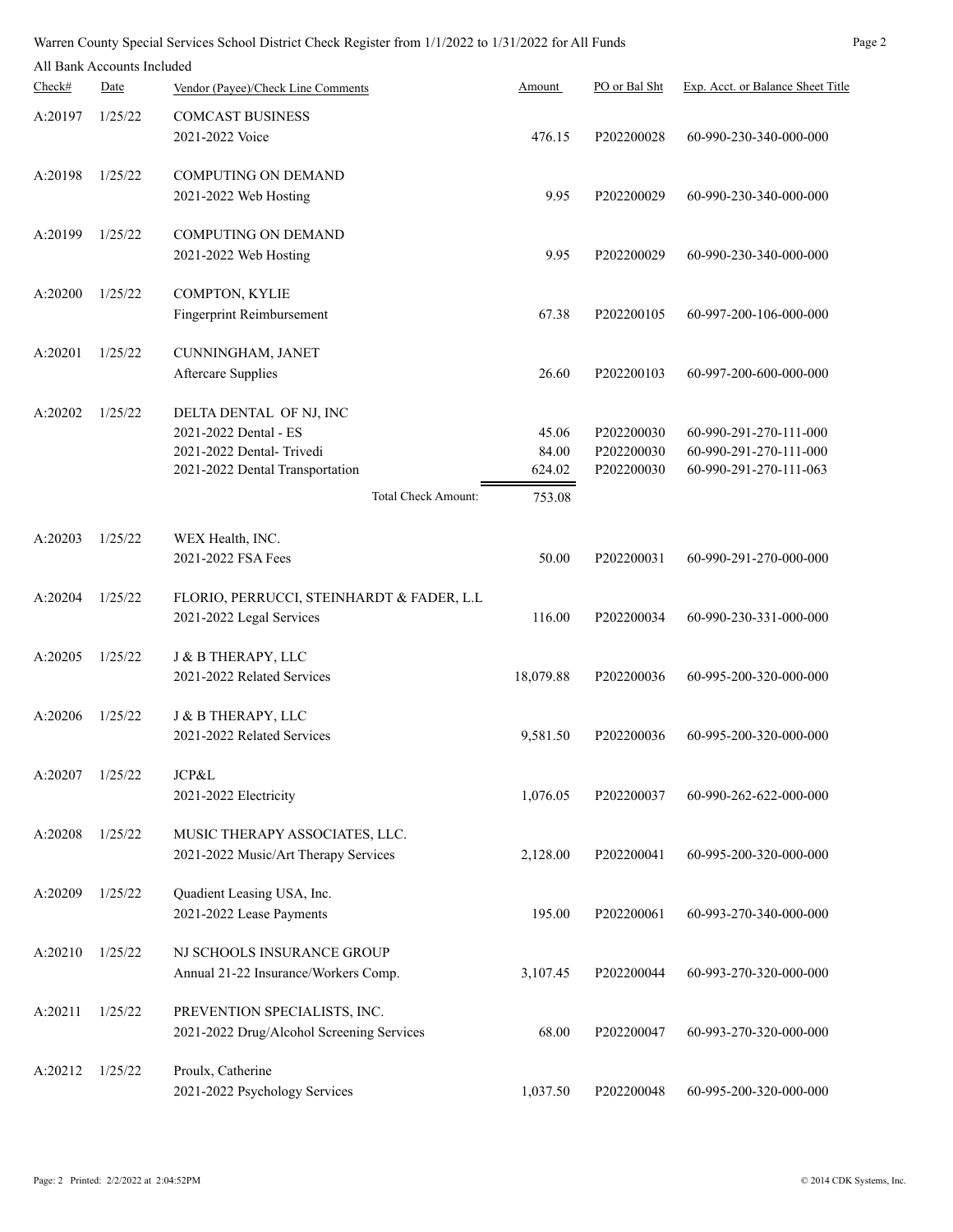|         | All Bank Accounts Included |                                                     |           |               |                                   |
|---------|----------------------------|-----------------------------------------------------|-----------|---------------|-----------------------------------|
| Check#  | Date                       | Vendor (Payee)/Check Line Comments                  | Amount    | PO or Bal Sht | Exp. Acct. or Balance Sheet Title |
| A:20213 | 1/25/22                    | R&L DATACENTERS, INC.<br>2021-2022 Payroll Services | 529.20    | P202200049    | 60-995-200-320-000-000            |
|         |                            |                                                     |           |               |                                   |
| A:20214 | 1/25/22                    | SCHLESSINGER, EMILY                                 |           |               |                                   |
|         |                            | <b>Fingerprint Reimbursement</b>                    | 67.38     | P202200104    | 60-997-200-106-000-000            |
| A:20215 | 1/25/22                    | Kiersten A. Steidle                                 |           |               |                                   |
|         |                            | 2021-2022 OT Services                               | 3,160.00  | P202200054    | 60-995-200-320-000-000            |
| A:20216 | 1/25/22                    | STEWART BUSINESS SYSTEMS, LLC                       |           |               |                                   |
|         |                            | 2021-2022 Meter Reads                               | 334.92    | P202200080    | 60-990-230-340-000-000            |
| A:20217 | 1/25/22                    | THE JDM GROUP                                       |           |               |                                   |
|         |                            | 2021-2022 Tech Services                             | 1,450.00  | P202200055    | 60-990-230-340-000-000            |
| A:20218 | 1/25/22                    | <b>VERIZON WIRELESS</b>                             |           |               |                                   |
|         |                            | 2021-2022 Cell Phone Services                       | 154.06    | P202200056    | 60-990-230-340-000-000            |
| A:20219 | 1/25/22                    | WageWorks, Inc.                                     |           |               |                                   |
|         |                            | 2021-2022 Cobra Coverage                            | 123.04    | P202200057    | 60-990-230-320-000-000            |
| A:20220 | 1/25/22                    | XEROX FINANCIAL SERVICES                            |           |               |                                   |
|         |                            | 2021-2022 Copier Leases                             | 108.01    | P202200059    | 60-990-230-590-000-000            |
|         |                            | 2021-2022 Copier Leases                             | 429.55    | P202200059    | 60-990-230-590-000-000            |
|         |                            | Total Check Amount:                                 | 537.56    |               |                                   |
| A:20221 | 1/25/22                    | ZONAR Systems INC.                                  |           |               |                                   |
|         |                            | 2021-2022 Home Base Services                        | 231.00    | P202200060    | 60-993-270-340-000-000            |
| A:20222 | 1/25/22                    | B & K DALRYMPLE, INC.                               |           |               |                                   |
|         |                            | 2021-2022 Transportation Fees                       | 20,888.82 | P202200013    | 60-993-270-500-000-000            |
| A:20223 | 1/25/22                    | BERKSHIRE TRANSPORTATION CORPORATION                |           |               |                                   |
|         |                            | 2021-2022 Transportation Fees                       | 11,646.72 | P202200014    | 60-993-270-500-000-000            |
| A:20224 | 1/25/22                    | <b>CASSIDY TRANSP INC</b>                           |           |               |                                   |
|         |                            | 2021-2022 Transportation Fees                       | 45,159.54 | P202200015    | 60-993-270-500-000-000            |
| A:20225 | 1/25/22                    | CASSIDY TRANSP INC                                  |           |               |                                   |
|         |                            | 2021-2022 Transportation Fees                       | 45,159.54 | P202200015    | 60-993-270-500-000-000            |
| A:20226 | 1/25/22                    | <b>CASSIDY TRANSPINC</b>                            |           |               |                                   |
|         |                            | 2021-2022 Transportation Fees                       | 45,159.54 | P202200015    | 60-993-270-500-000-000            |
| A:20227 | 1/25/22                    | <b>CASSIDY TRANSP INC</b>                           |           |               |                                   |
|         |                            | 2021-2022 Transportation Fees                       | 45,159.54 | P202200015    | 60-993-270-500-000-000            |
| A:20228 | 1/25/22                    | DELAWARE VALLEY REG.                                |           |               |                                   |
|         |                            | 2021-2022 Transportation Fees                       | 2,499.40  | P202200016    | 60-993-270-500-000-000            |
| A:20229 | 1/25/22                    | FIRST GROUP AMERICA                                 |           |               |                                   |
|         |                            | 2021-2022 Transportation Fees                       | 32,578.38 | P202200017    | 60-993-270-500-000-000            |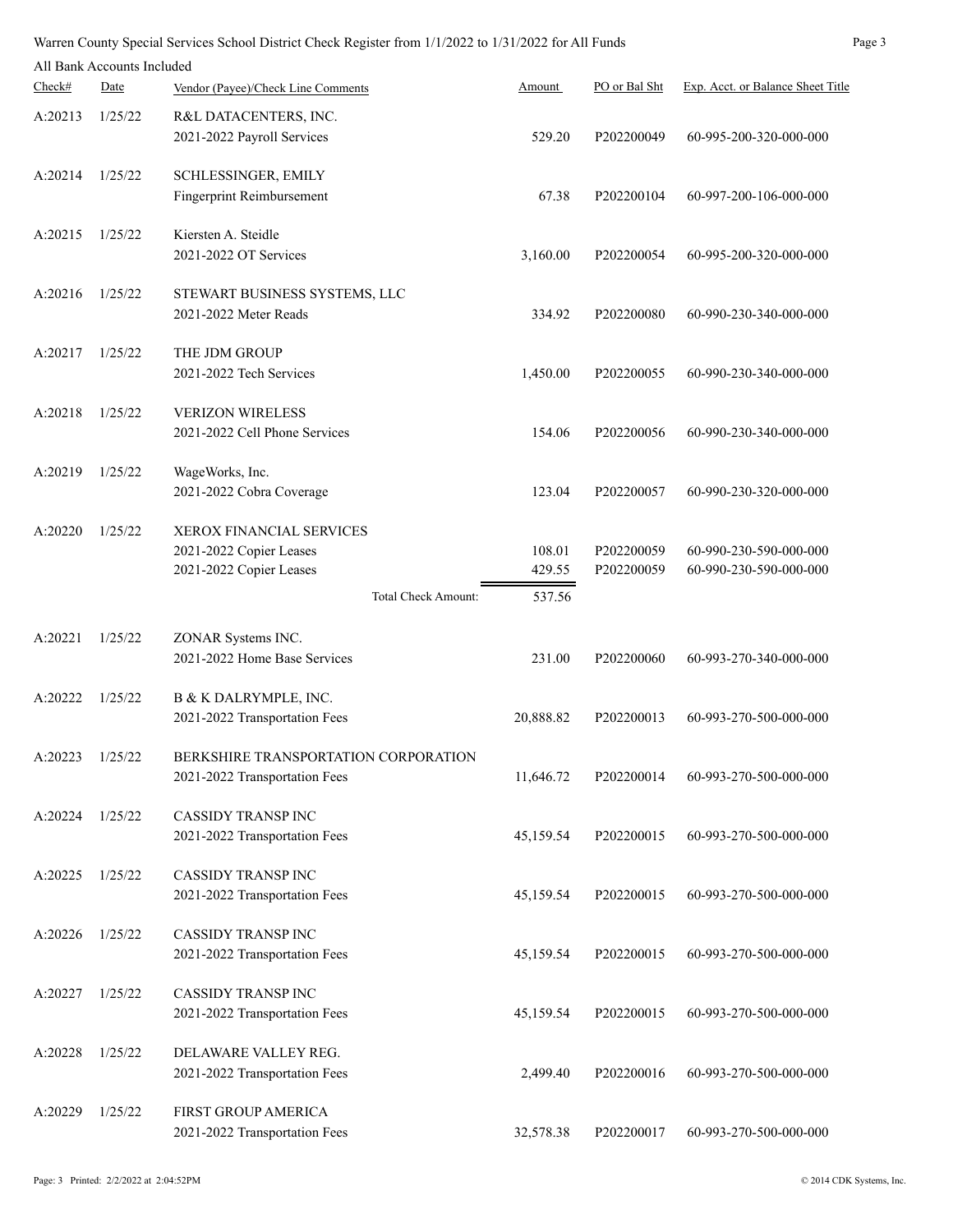| Warren County Special Services School District Check Register from 1/1/2022 to 1/31/2022 for All Funds | Page 4 |
|--------------------------------------------------------------------------------------------------------|--------|
|--------------------------------------------------------------------------------------------------------|--------|

| All Bank Accounts Included |  |
|----------------------------|--|

| Check#          | Date    | Vendor (Payee)/Check Line Comments                             |                     | Amount             | PO or Bal Sht            | Exp. Acct. or Balance Sheet Title                |
|-----------------|---------|----------------------------------------------------------------|---------------------|--------------------|--------------------------|--------------------------------------------------|
|                 |         |                                                                |                     |                    |                          |                                                  |
| A:20230         | 1/25/22 | GST TRANSPORT CORP.<br>2021-2022 Transportation Fees           |                     | 7,172.28           | P202200018               | 60-993-270-500-000-000                           |
|                 |         |                                                                |                     |                    |                          |                                                  |
| A:20231         | 1/25/22 | <b>KRAPF SCHOOL BUS</b>                                        |                     |                    |                          |                                                  |
|                 |         | 2021-2022 Transportation Fees                                  |                     | 45,052.56          | P202200019               | 60-993-270-500-000-000                           |
| A:20232         | 1/25/22 | <b>KRAPF SCHOOL BUS</b>                                        |                     |                    |                          |                                                  |
|                 |         | 2021-2022 Transportation Fees                                  |                     | 24,429.60          | P202200019               | 60-993-270-500-000-000                           |
| A:20233         | 1/25/22 | SCOTT, JR., A. MORRIS                                          |                     |                    |                          |                                                  |
|                 |         | 2021-2022 Transportation Fees                                  |                     | 50,409.08          | P202200020               | 60-993-270-500-000-000                           |
|                 |         |                                                                |                     |                    |                          |                                                  |
| A:20234         | 1/25/22 | SNYDER'S BUS SERVICE INC.                                      |                     |                    |                          |                                                  |
|                 |         | 2021-2022 Transportation Fees                                  |                     | 35,223.37          | P202200021               | 60-993-270-500-000-000                           |
| A:20235         | 1/25/22 | SNYDER'S BUS SERVICE INC.                                      |                     |                    |                          |                                                  |
|                 |         | 2021-2022 Transportation Fees                                  |                     | 210.00             | P202200021               | 60-993-270-500-000-000                           |
|                 |         | 2021-2022 Transportation Fees                                  |                     | 35,223.37          | P202200021               | 60-993-270-500-000-000                           |
|                 |         |                                                                | Total Check Amount: | 35,433.37          |                          |                                                  |
|                 |         |                                                                |                     |                    |                          |                                                  |
| A:20236         | 1/25/22 | SNYDER'S BUS SERVICE INC.                                      |                     |                    |                          |                                                  |
|                 |         | 2021-2022 Vehicle Maintenance<br>2021-2022 Vehicle Maintenance |                     | 1,178.00<br>555.47 | P202200022<br>P202200022 | 60-993-270-320-000-000<br>60-993-270-320-000-000 |
|                 |         | 2021-2022 Vehicle Maintenance                                  |                     | 163.85             | P202200022               | 60-993-270-320-000-000                           |
|                 |         |                                                                | Total Check Amount: | 1,897.32           |                          |                                                  |
|                 |         |                                                                |                     |                    |                          |                                                  |
| A:20237         | 1/25/22 | <b>AKAB INC</b>                                                |                     |                    |                          |                                                  |
|                 |         | 2021-2022 Transportation Fees                                  |                     | 31,915.00          | P202200012               | 60-993-270-500-000-000                           |
| A:20238         | 1/25/22 | <b>AKAB INC</b>                                                |                     |                    |                          |                                                  |
|                 |         | 2021-2022 Transportation Fees                                  |                     | 31,915.00          | P202200012               | 60-993-270-500-000-000                           |
|                 |         |                                                                |                     |                    |                          |                                                  |
| A:N0745 1/25/22 |         | WEX BANK<br>2021-2022 Fuel                                     |                     | 357.22             | P202200051               | 60-993-270-615-000-000                           |
|                 |         |                                                                |                     |                    |                          |                                                  |
| A:20239         | 1/26/22 | COMCAST                                                        |                     |                    |                          |                                                  |
|                 |         | 2021-2022 Internet                                             |                     | 6.70               | P202200027               | 60-993-270-320-000-000                           |
| A:20240         | 1/26/22 | PERFORMANCE PEDIATRICS                                         |                     |                    |                          |                                                  |
|                 |         | 2021-2022 Related Services                                     |                     | 808.00             | P202200046               | 60-995-200-320-000-000                           |
|                 |         | 2021-2022 Related Services                                     |                     | 3,333.00           | P202200046               | 60-995-200-320-000-000                           |
|                 |         |                                                                | Total Check Amount: | 4,141.00           |                          |                                                  |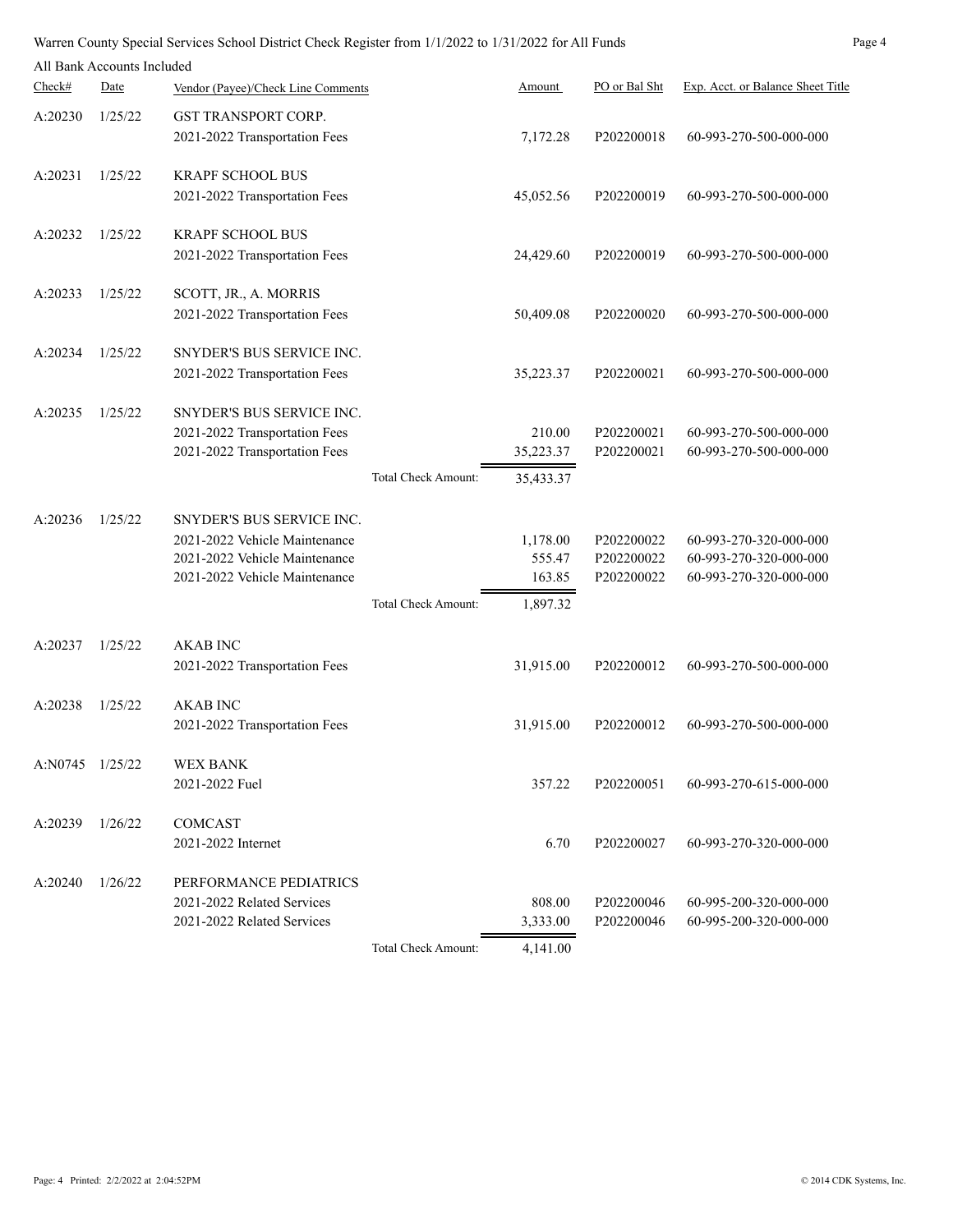Warren County Special Services School District Check Register from 1/1/2022 to 1/31/2022 for All Funds Page 5

|         | All Bank Accounts Included |                                                   |                            |            |               |                                   |
|---------|----------------------------|---------------------------------------------------|----------------------------|------------|---------------|-----------------------------------|
| Check#  | Date                       | Vendor (Payee)/Check Line Comments                |                            | Amount     | PO or Bal Sht | Exp. Acct. or Balance Sheet Title |
| A:N0131 | 1/31/22                    | WCSSSD PAYROLL ACCOUNT                            |                            |            |               |                                   |
|         |                            | <b>STATE A/R</b>                                  |                            | 0.00       | $10 - 141$    | <b>STATE A/R</b>                  |
|         |                            | CSA/Superintendent Salaries                       |                            | 1,191.67   | P202200001    | 60-990-230-100-000-000            |
|         |                            | <b>Business Office Salaries</b>                   |                            | 6,045.83   | P202200001    | 60-990-251-100-000-000            |
|         |                            | Social Security                                   |                            | 2,201.75   | P202200001    | 60-990-291-220-000-000            |
|         |                            | Social Security                                   |                            | (0.01)     | P202200001    | 60-990-291-220-000-000            |
|         |                            | Pension Contribution                              |                            | 355.36     | P202200001    | 60-990-291-241-000-000            |
|         |                            | Pension Contribution                              |                            | 87.64      | P202200001    | 60-990-291-241-000-000            |
|         |                            | Pension Contribution                              |                            | 36.75      | P202200001    | 60-990-291-241-000-000            |
|         |                            | Unemployment                                      |                            | 179.19     | P202200001    | 60-990-291-250-000-000            |
|         |                            | <b>Bus Aide Salaries</b>                          |                            | 2,197.50   | P202200001    | 60-993-270-106-000-000            |
|         |                            | <b>Transportation Coordinator</b>                 |                            | 6,791.66   | P202200001    | 60-993-270-160-000-000            |
|         |                            | <b>Bus Driver Salaries</b>                        |                            | 9,471.00   | P202200001    | 60-993-270-161-000-000            |
|         |                            | Supervisor Salary                                 |                            | 1,517.86   | P202200001    | 60-997-200-100-000-000            |
|         |                            | Aftercare staff                                   |                            | 2,650.00   | P202200001    | 60-997-200-106-000-000            |
|         |                            |                                                   | <b>Total Check Amount:</b> | 32,726.20  |               |                                   |
| A:NO746 | 1/31/22                    | PNC BANK                                          |                            |            |               |                                   |
|         |                            | Annual bank fees                                  |                            | 95.45      | P202200010    | 60-990-230-320-000-000            |
|         |                            | Bank interest on LoC for bus                      |                            | 233.55     | P202200010    | 60-993-270-890-000-000            |
|         |                            | Online Payment Portal Fees                        |                            | 116.35     | P202200010    | 60-997-200-320-000-000            |
|         |                            |                                                   | <b>Total Check Amount:</b> | 445.35     |               |                                   |
| A:N0747 | 1/31/22                    | <b>E-Z PASS</b>                                   |                            |            |               |                                   |
|         |                            | 2021-2022 Tolls                                   |                            | 105.00     | P202200033    | 60-993-270-615-000-000            |
|         |                            | The Grand Total of all Checks from Fund 60 is:    |                            | 662,047.57 |               |                                   |
|         |                            | The Grand total of all checks for this period is: | 662,047.57                 |            |               |                                   |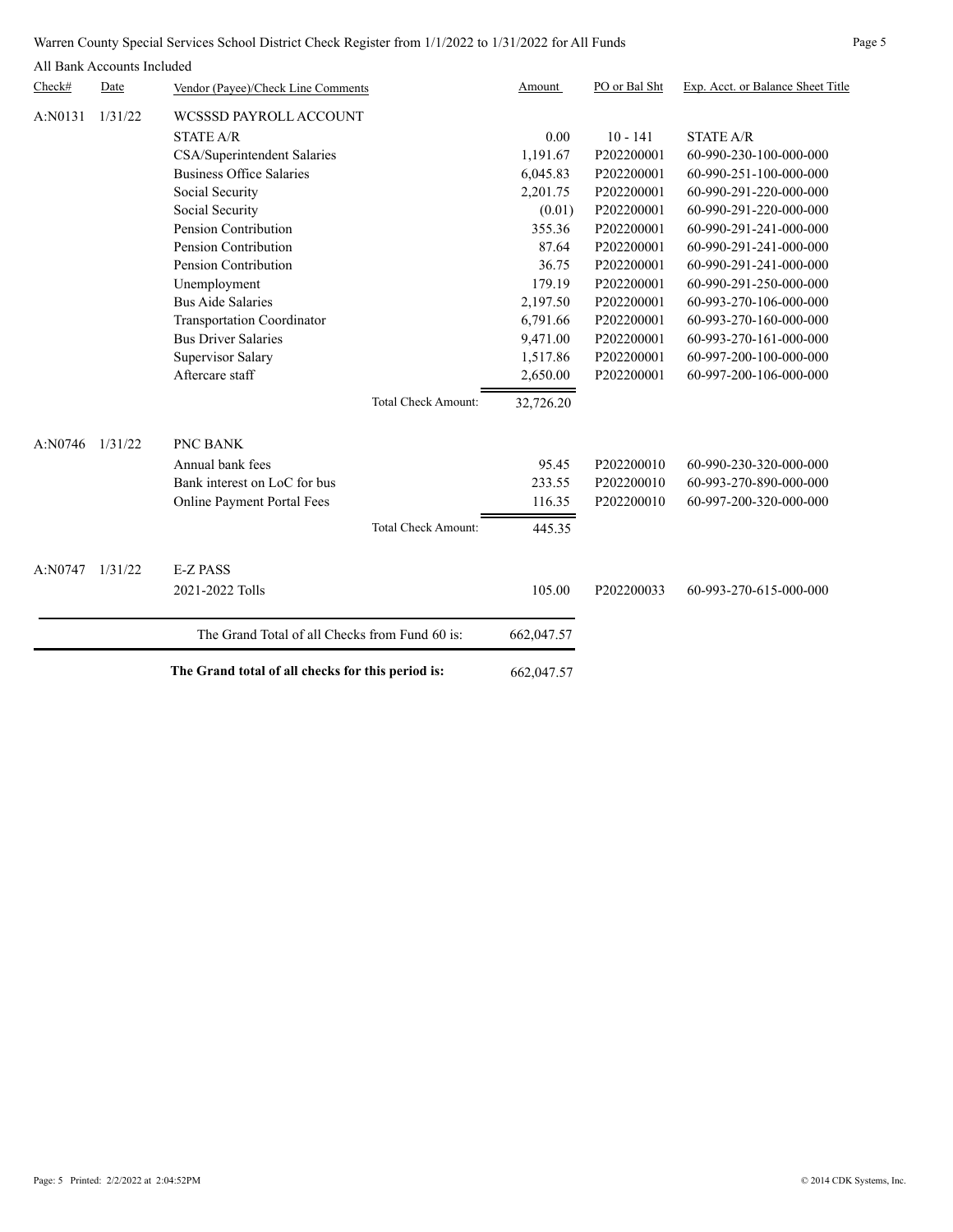# Warren County Special Services School District 2021 - 2022 Cash Receipts Report for all Funds From 1/1/2022 to 1/31/2022

| Dep Num<br>Date            | Acct # / Bank Acct                                                                           | Account Title | Amount                             | Vendor                                                  | Comments                                                               |
|----------------------------|----------------------------------------------------------------------------------------------|---------------|------------------------------------|---------------------------------------------------------|------------------------------------------------------------------------|
| 01/04/22 2022010460-102/A  |                                                                                              | Cash on Hand  |                                    |                                                         | 200.00 Aftercare-Washington Boro Check #Dec check - Invoice<br>Payment |
| 01/05/22 2022010560-102/A  |                                                                                              | Cash on Hand  |                                    |                                                         | 621.60 PCG Public Partnerships (ForCheck #ACH - Invoice<br>Payment     |
| 01/06/22 2022010660-102/A  |                                                                                              | Cash on Hand  |                                    |                                                         | 1,674.25 LOPATCONG TOWNSHIP ECheck #37003 - Invoice<br>Payment         |
| 01/10/22 2022011060-102/A  |                                                                                              | Cash on Hand  |                                    |                                                         | 80,292.45 WARREN HILLS REGIONACheck #55580 - Invoice<br>Payment        |
| 2022011060-102/A           |                                                                                              | Cash on Hand  |                                    |                                                         | 12,874.11 LEBANON TOWNSHIP BOCheck #26599 - Invoice                    |
| 2022011060-102/A           |                                                                                              | Cash on Hand  | 410.00 CALAIS SCHOOL               |                                                         | Payment<br>Check #8294 - Invoice<br>Payment                            |
|                            | The total of Deposit Number 20220110 is:                                                     |               | 93,576.56                          |                                                         |                                                                        |
| 01/12/22 20220112 60-102/A |                                                                                              | Cash on Hand  |                                    |                                                         | 20,009.00 ALLAMUCHY TOWNSHIP Check #32978 - Invoice<br>Payment         |
| 2022011260-102/A           |                                                                                              | Cash on Hand  | 164.84 Pope John School            |                                                         | Check #72711 - Invoice<br>Payment                                      |
| 2022011260-102/A           |                                                                                              | Cash on Hand  |                                    |                                                         | 13,014.20 ALLAMUCHY TOWNSHIP Check #32944 - Invoice<br>Payment         |
|                            | The total of Deposit Number 20220112 is:                                                     |               | 33,188.04                          |                                                         |                                                                        |
| 01/13/22 20220113 60-102/A |                                                                                              | Cash on Hand  |                                    |                                                         | 28,985.00 WASHINGTON BOROUGHCheck #17386 - Invoice<br>Payment          |
| 2022011360-102/A           |                                                                                              | Cash on Hand  |                                    |                                                         | 29,157.95 WEST MORRIS REGIONAICheck #313458 - Invoice                  |
|                            | The total of Deposit Number 20220113 is:                                                     |               | 58,142.95                          |                                                         | Payment                                                                |
|                            | 01/14/22 20220114 60-990-291-270-000-000/A Health Benefits                                   |               | 58.83                              |                                                         | EE Share HB 1/14/22                                                    |
|                            | 2022011460-990-291-270-000-063/A Health Benefits                                             |               | 1,083.98                           |                                                         | EE Share HB 1/14/22                                                    |
|                            | The total of Deposit Number 20220114 is:                                                     |               | 1,142.81                           |                                                         |                                                                        |
| 01/19/22 2022011960-102/A  |                                                                                              | Cash on Hand  |                                    | 10,036.66 Hampton Public Schools                        | Check #20077 - Invoice<br>Payment                                      |
|                            | 2022011960-990-291-270-000-000/A Health Benefits<br>The total of Deposit Number 20220119 is: |               | 84.00 WageWorks, Inc.<br>10,120.66 |                                                         | COBRA                                                                  |
| 01/21/22 2022012160-102/A  |                                                                                              | Cash on Hand  |                                    |                                                         | 8,152.90 WASHINGTON TWP BOE - Check #25373 - Invoice<br>Payment        |
| 2022012160-102/A           |                                                                                              | Cash on Hand  |                                    | 4,000.00 Aftercare- Washington Boro Check #Jan Checks - | Invoice Payment                                                        |
|                            | The total of Deposit Number 20220121 is:                                                     |               | 12,152.90                          |                                                         |                                                                        |
| 01/25/22 2022012560-102/A  |                                                                                              | Cash on Hand  |                                    |                                                         | 4,212.00 BELVIDERE BD. OF EDUCCheck #23057 - Invoice<br>Payment        |
| 2022012560-102/A           |                                                                                              | Cash on Hand  |                                    |                                                         | 5,642.06 OXFORD TWP BD OF ED Check #17161 - Invoice                    |
| 2022012560-102/A           |                                                                                              | Cash on Hand  |                                    | 662.50 OXFORD TWP BD OF ED                              | Payment<br>Check #17149 - Invoice<br>Payment                           |
| 2022012560-102/A           |                                                                                              | Cash on Hand  |                                    |                                                         | 3,729.59 UNION TOWNSHIP SCHOCCheck #12403 - Invoice<br>Payment         |
| 2022012560-102/A           |                                                                                              | Cash on Hand  |                                    |                                                         | 6,078.75 POHATCONG BOARD OF ICheck #6052 - Invoice<br>Payment          |
| 2022012560-102/A           |                                                                                              | Cash on Hand  |                                    |                                                         | 12,992.37 POHATCONG BOARD OF ICheck #6061 - Invoice<br>Payment         |
|                            | The total of Deposit Number 20220125 is:                                                     |               | 33, 317. 27                        |                                                         |                                                                        |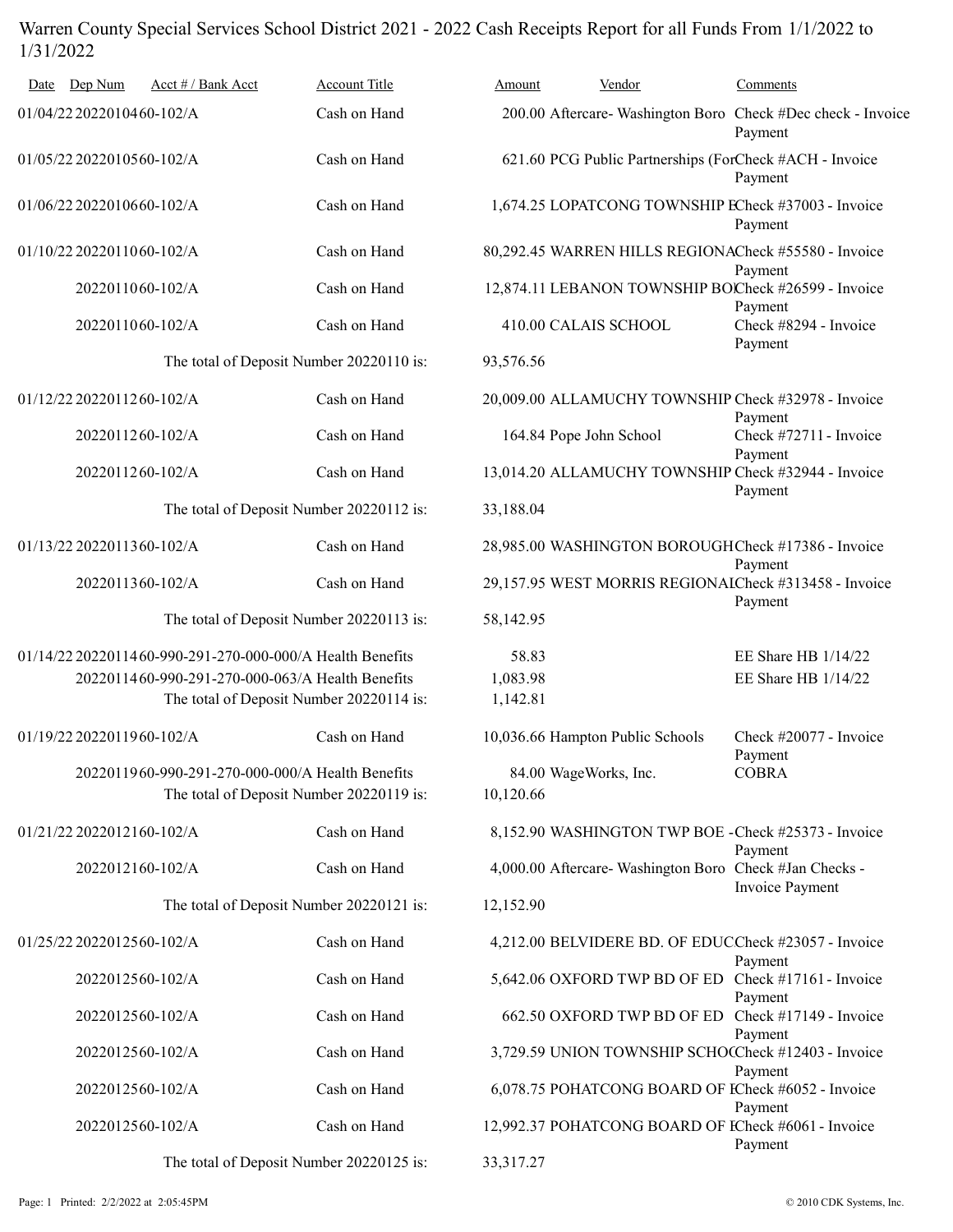# Warren County Special Services School District 2021 - 2022 Cash Receipts Report for all Funds From 1/1/2022 to 1/31/2022

| Date                                             | Dep Num                   | Acct # / Bank Acct |                                                  | <b>Account Title</b>                      | Amount                                                      | Vendor                                                      | Comments                               |
|--------------------------------------------------|---------------------------|--------------------|--------------------------------------------------|-------------------------------------------|-------------------------------------------------------------|-------------------------------------------------------------|----------------------------------------|
| 01/27/22 2022012760-102/A                        |                           |                    | Cash on Hand                                     |                                           | 16,546.79 WHITE TOWNSHIP BOE                                | Check #20967 - Invoice<br>Payment                           |                                        |
| 2022012760-102/A                                 |                           | Cash on Hand       |                                                  | 12,178.40 PHILLIPSBURG BOE                | Check #142715 - Invoice<br>Payment                          |                                                             |                                        |
|                                                  | 2022012760-102/A          |                    |                                                  | Cash on Hand                              |                                                             | 13,477.20 PHILLIPSBURG BOE                                  | Check $\#142784$ - Invoice<br>Payment  |
|                                                  |                           |                    |                                                  | The total of Deposit Number 20220127 is:  | 42,202.39                                                   |                                                             |                                        |
|                                                  | 01/28/22 2022012860-102/A |                    |                                                  | Cash on Hand                              |                                                             | 10,182.65 HOPE TOWNSHIP BOE                                 | Check #18593 - Invoice<br>Payment      |
|                                                  | 2022012860-102/A          |                    |                                                  | Cash on Hand                              |                                                             | 1,072.00 Aftercare-Washington Boro                          | Check #Jan checks - Invoice<br>Payment |
|                                                  |                           |                    |                                                  | The total of Deposit Number 20220128 is:  | 11,254.65                                                   |                                                             |                                        |
|                                                  | 01/31/22 2022013160-102/A |                    |                                                  | Cash on Hand                              |                                                             | 115,875.81 GREENWICH TOWNSHIP ICheck #26463 - Invoice       | Payment                                |
|                                                  | 2022013160-102/A          |                    |                                                  | Cash on Hand                              |                                                             | 1,560.00 GREENWICH TOWNSHIP ICheck #26463 - Invoice         | Payment                                |
|                                                  | 2022013160-102/A          |                    |                                                  | Cash on Hand                              |                                                             | 5,878.08 Bethlehem Township BOE                             | Check #25686 - Invoice<br>Payment      |
| 2022013160-102/A                                 |                           |                    | Cash on Hand                                     |                                           | 450.00 EAST AMWELL TOWNSHICheck #11610 - Invoice<br>Payment |                                                             |                                        |
|                                                  |                           |                    | 2022013160-990-291-270-000-000/A Health Benefits |                                           | 58.83                                                       |                                                             | EE Share Hb 1/31/22                    |
| 2022013160-990-291-270-000-063/A Health Benefits |                           |                    |                                                  |                                           | 1,102.16                                                    |                                                             | EE Share HB 1/31/22                    |
| The total of Deposit Number 20220131 is:         |                           |                    |                                                  |                                           | 124,924.88                                                  |                                                             |                                        |
|                                                  | 01/31/22 2022019960-102/A |                    |                                                  | Cash on Hand                              |                                                             | 4,270.00 Aftercare- Washington Boro Other - Invoice Payment |                                        |
|                                                  |                           |                    |                                                  | Total Cash Receipts on 1/31/2022:         | 129,194.88                                                  |                                                             |                                        |
|                                                  |                           |                    |                                                  | The Total of Cash Receipts to Fund 60 is: | 426,788.96                                                  |                                                             |                                        |
| Total of All Cash Receipts during this period:   |                           |                    | 426,788.96                                       |                                           |                                                             |                                                             |                                        |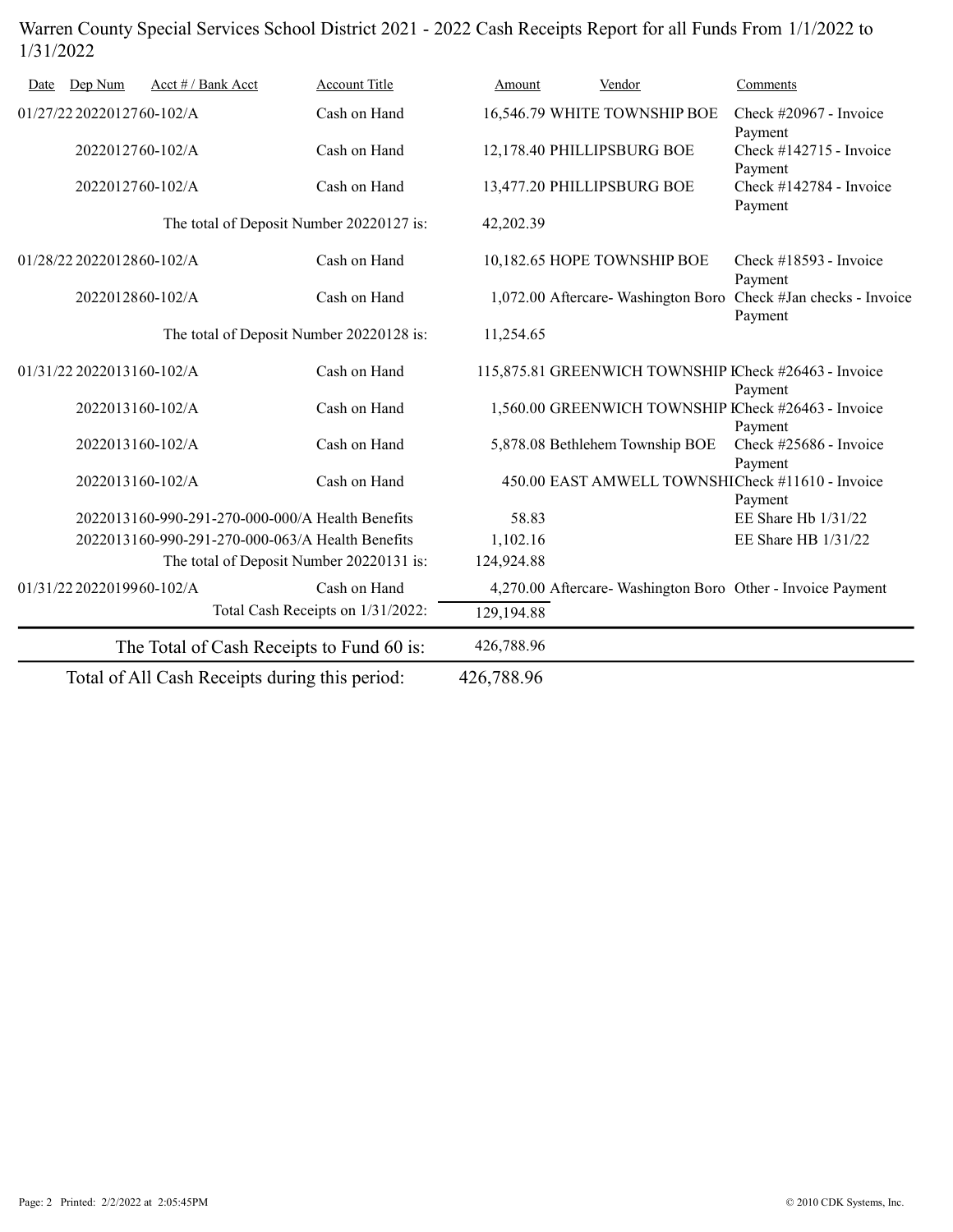## **Warren County Special Services School District Invoice Aging Summary ‐ BY FUND, BY SCHOOL as of February 18, 2022**

|                                               | <b>Future</b>            | $0 - 30$                 | 31-60                                      | 61-90                                                    | Over 90                  | <b>Grand Total</b> |
|-----------------------------------------------|--------------------------|--------------------------|--------------------------------------------|----------------------------------------------------------|--------------------------|--------------------|
| <b>Fund 10: General Fund</b>                  |                          |                          |                                            |                                                          | 2.15                     | 2.15               |
| <b>Instructional Programs</b>                 |                          |                          |                                            |                                                          | 2.15                     | 2.15               |
| NJEA - Uniserv Region 28                      |                          |                          |                                            |                                                          | 2.15                     | 2.15               |
| <b>Fund 60: Continuing Operations</b>         | (363,000.00)             | 901,605.26               | 5.00                                       | 73,222.23                                                | 141,645.71               | 753,478.20         |
| Life Skills                                   |                          | 8,838.00                 | 5.00                                       | 205.00                                                   |                          | 9,048.00           |
| Aftercare- Washington Boro                    |                          | 7,860.00                 | 5.00                                       | 205.00                                                   | $\overline{\phantom{a}}$ | 8,070.00           |
| DENVILLE SCHOOL DISTRICT                      | $\overline{\phantom{a}}$ | 978.00                   | $\blacksquare$                             | $\mathbf{r}$                                             | $\mathcal{L}$            | 978.00             |
| HACKETTSTOWN BD OF ED                         | $\overline{\phantom{a}}$ |                          | $\blacksquare$                             | $\overline{a}$                                           | $\overline{\phantom{a}}$ |                    |
| <b>Related Services</b>                       | $\overline{\phantom{a}}$ | 88,322.23                | $\overline{\phantom{a}}$                   | 28,501.00                                                | 798.13                   | 117,621.36         |
| ALLAMUCHY TOWNSHIP BOE                        | $\overline{\phantom{a}}$ |                          | $\overline{\phantom{a}}$                   |                                                          | (195.00)                 | (195.00)           |
| <b>CALAIS SCHOOL</b>                          | $\overline{\phantom{a}}$ | 820.00                   |                                            | $\overline{a}$                                           | $\overline{\phantom{a}}$ | 820.00             |
| EAST AMWELL TOWNSHIP SCHOOL                   | $\overline{\phantom{a}}$ | 90.00                    | $\blacksquare$                             | $\qquad \qquad \blacksquare$                             | $\overline{\phantom{a}}$ | 90.00              |
| FRANKLIN TWP BD OF ED (Warren)                | $\overline{a}$           | 9,447.62                 | $\overline{\phantom{a}}$                   | $\overline{a}$                                           |                          | 9,447.62           |
| <b>GREAT MEADOWS REG. BOE</b>                 |                          |                          |                                            |                                                          | 463.75                   | 463.75             |
| <b>GREENWICH TOWNSHIP BOE</b>                 | $\overline{\phantom{a}}$ | 3,217.49                 |                                            | $\overline{a}$                                           | (0.02)                   | 3,217.47           |
| HACKETTSTOWN BD OF ED                         | $\blacksquare$           | 7,801.25                 | $\blacksquare$                             | $\overline{\phantom{a}}$                                 | $\omega$                 | 7,801.25           |
| <b>Hampton Public Schools</b>                 | $\blacksquare$           | 220.00                   | $\blacksquare$                             | $\overline{\phantom{a}}$                                 | $\overline{\phantom{a}}$ | 220.00             |
| LOPATCONG TOWNSHIP BOE                        | $\overline{\phantom{a}}$ | 2,896.00                 | $\overline{\phantom{a}}$                   | $\overline{\phantom{a}}$                                 | (0.60)                   | 2,895.40           |
| OXFORD TWP BD OF ED                           |                          | 927.50                   |                                            | $\overline{a}$                                           | 530.00                   | 1,457.50           |
| POHATCONG BOARD OF ED.                        | $\overline{\phantom{a}}$ | 11,042.50                | $\blacksquare$                             | $\overline{\phantom{a}}$                                 | $\sim$                   | 11,042.50          |
| <b>WASHINGTON BOROUGH BOE</b>                 |                          | 51,859.87                |                                            | 28,501.00                                                |                          | 80,360.87          |
| <b>Transportation</b>                         | (363,000.00)             | 804,445.03               |                                            | 20,249.56                                                | 124,123.88               | 585,818.47         |
| ALLAMUCHY TOWNSHIP BOE                        | (9,000.00)               | 16,222.47                |                                            |                                                          | 9,000.00                 | 16,222.47          |
| ALPHA BOROUGH BOE                             | (18,000.00)              | 41,338.76                | $\overline{\phantom{a}}$                   | $\overline{a}$                                           | $\blacksquare$           | 23,338.76          |
| BERGENFIELD PUBLIC SCHOOLS                    |                          | 14,627.60                | $\blacksquare$                             | $\overline{\phantom{a}}$                                 | $\overline{\phantom{a}}$ | 14,627.60          |
| Bethlehem Township BOE                        | (12,000.00)              | 5,878.08                 | $\overline{\phantom{a}}$                   | $\overline{a}$                                           | (301.72)                 | (6,423.64)         |
| <b>BLAIRSTOWN TOWNSHIP BOE</b>                | (14,000.00)              | 9,587.14                 | $\overline{\phantom{a}}$                   | $\blacksquare$                                           | (3,621.64)               | (8,034.50)         |
| BLOOMSBURY BD OF EDUC                         | (1,000.00)               |                          |                                            |                                                          | (31.57)                  | (1,031.57)         |
| <b>EAST ORANGE BOE</b>                        | $\overline{\phantom{a}}$ | 7,134.40                 | $\overline{\phantom{a}}$                   | 7,338.24                                                 | 7,338.24                 | 21,810.88          |
| <b>FLORENCE TOWNSHIP BOE</b>                  |                          |                          | $\overline{\phantom{a}}$                   |                                                          | (417.83)                 | (417.83)           |
| FRANKLIN TWP BD OF ED (Warren)                | (1,000.00)               |                          | $\overline{\phantom{a}}$                   |                                                          | (302.99)                 | (1,302.99)         |
| FRELINGHUYSEN TWP. BOE                        |                          | $\overline{a}$           | $\overline{\phantom{a}}$                   | $\overline{a}$                                           | (162.24)                 | (162.24)           |
| <b>GREAT MEADOWS REG. BOE</b>                 | (46,000.00)              | 128,593.90               | $\overline{\phantom{a}}$                   | 7.00                                                     | 4,020.57                 | 86,621.47          |
| <b>GREENWICH TOWNSHIP BOE</b>                 | (92,000.00)              | 120,126.60               | $\overline{\phantom{a}}$                   | $\overline{\phantom{a}}$                                 | 92,014.58                | 120,141.18         |
| HACKETTSTOWN BD OF ED                         | (31,000.00)              | 91,154.65                | $\overline{\phantom{a}}$                   | $\blacksquare$                                           | (14, 552.60)             | 45,602.05          |
| <b>Hampton Public Schools</b>                 |                          | 3,017.76                 | $\overline{\phantom{a}}$                   | $\qquad \qquad \blacksquare$                             | (0.90)                   | 3,016.86           |
| HIGH BRIDGE BOARD OF EDUCATION                | $\overline{\phantom{a}}$ |                          | $\blacksquare$                             | $\overline{\phantom{a}}$                                 | (1,560.00)               | (1,560.00)         |
| HOBOKEN PUBLIC SCHOOL DISTRICT                |                          |                          |                                            |                                                          | (5,071.04)               | (5,071.04)         |
| <b>Holland Township School</b>                |                          |                          |                                            |                                                          | (1,898.10)               | (1,898.10)         |
| HOPE TOWNSHIP BOE                             | (4,000.00)               | 9,056.60                 |                                            |                                                          |                          | 5,056.60           |
| JACKSON SCHOOL DISTRICT                       | $\frac{1}{2}$            | 4,203.47                 | $\sim$                                     | $\overline{a}$                                           | $\overline{\phantom{a}}$ | 4,203.47           |
| Jeanine Labrada                               | $\overline{a}$           | $\blacksquare$           | $\blacksquare$                             | $\qquad \qquad \blacksquare$                             | 1,481.48                 | 1,481.48           |
| LEBANON TOWNSHIP BOE                          |                          |                          |                                            |                                                          |                          |                    |
| LOPATCONG TOWNSHIP BOE                        | (4,000.00)               | 4,291.37                 | $\blacksquare$<br>$\overline{\phantom{a}}$ | $\qquad \qquad \blacksquare$<br>$\overline{\phantom{a}}$ | 4,000.00                 | 4,291.37           |
|                                               | (24,000.00)              | 28,495.56                |                                            | $\qquad \qquad \blacksquare$                             | 5.82                     | 4,501.38           |
| MANSFIELD TWP. BD OF ED                       | (2,000.00)               | $\overline{\phantom{a}}$ | $\overline{\phantom{a}}$                   |                                                          | (14.42)                  | (2,014.42)         |
| MONTCLAIR PUBLIC SCHOOLS                      |                          |                          |                                            | (7, 188.48)                                              | 21,565.44                | 14,376.96          |
| NEWARK PUBLIC SCHOOL                          |                          | 3,465.28                 |                                            |                                                          |                          | 3,465.28           |
| NO WARREN REG BD OF EDUC                      | (3,000.00)               | 6,758.44                 |                                            |                                                          | (1,065.63)               | 2,692.81           |
| OLD BRIDGE TOWNSHIP PUBLIC SCHOOL             | $\blacksquare$           | 4,174.56                 |                                            | $\overline{a}$                                           | $\blacksquare$           | 4,174.56           |
| OXFORD TWP BD OF ED                           | (7,000.00)               | 6,839.34                 | $\overline{\phantom{a}}$                   | $\qquad \qquad \blacksquare$                             | (0.02)                   | (160.68)           |
| PCG Public Partnerships (Former Easter Seals) |                          |                          | $\overline{\phantom{a}}$                   |                                                          | 168.00                   | 168.00             |
| PHILLIPSBURG BOE                              | (21,000.00)              | 43,247.52                | $\blacksquare$                             | 20,092.80                                                | (16, 913.68)             | 25,426.64          |
| POHATCONG BOARD OF ED.                        | (3,000.00)               | 9,927.84                 |                                            | $\overline{\phantom{a}}$                                 | (146.34)                 | 6,781.50           |
| Pope John School                              | ٠                        | 164.84                   | $\blacksquare$                             | $\qquad \qquad \blacksquare$                             |                          | 164.84             |
| RIVER DELL REGIONAL SCHOOL DISTRICT           |                          | 13,878.26                |                                            | $\overline{a}$                                           |                          | 13,878.26          |
| SAINTS PHILLIP AND JAMES SCHOOL               |                          |                          |                                            |                                                          |                          |                    |